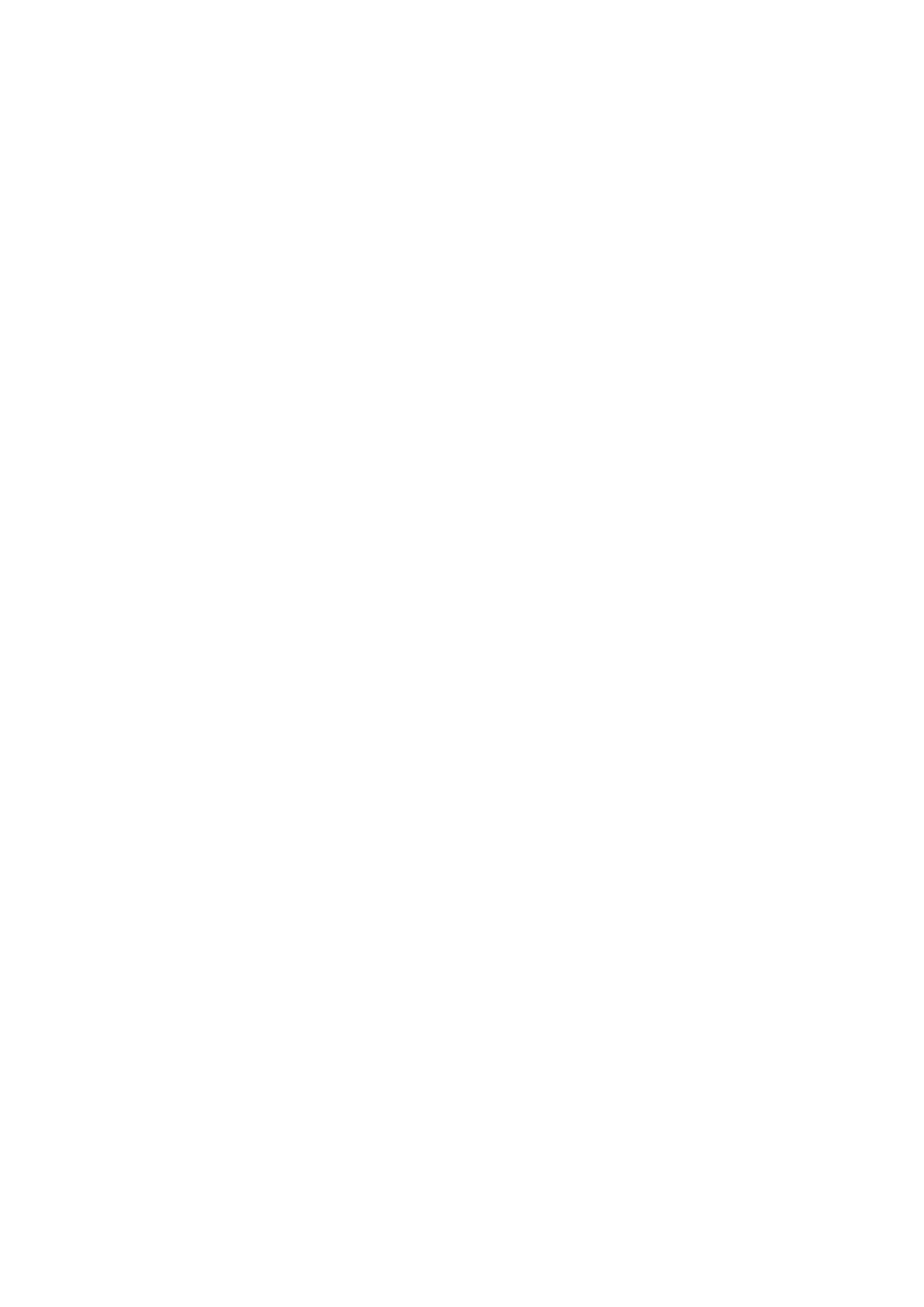### Western Australia

# **Residential Tenancies (COVID-19 Response) Act 2020**

## **Contents**

# **Part 1 — Preliminary**

| 1.               | Short title                                                                                          | $\overline{c}$                 |
|------------------|------------------------------------------------------------------------------------------------------|--------------------------------|
| 2.               | Commencement                                                                                         | $\overline{c}$                 |
| 3.               | Terms used                                                                                           | $\overline{c}$                 |
| $\overline{4}$ . | Term used: emergency period                                                                          |                                |
| 5.               | Relationship of Act to other Acts                                                                    |                                |
| 6.               | Act binds Crown                                                                                      | $\frac{4}{5}$<br>$\frac{5}{5}$ |
| 7.               | Act prevails over agreements and particular Acts                                                     |                                |
|                  | Part 2 — Tenancy agreements                                                                          |                                |
|                  | Division $1$ — Provisions affecting tenancy<br>agreements (other than in relation to<br>termination) |                                |
| 8.               | Rent cannot increase during emergency period                                                         | 6                              |
| 9.               | Delayed effect of variation of rent calculated by                                                    |                                |
|                  | reference to tenant's income under Residential                                                       |                                |
|                  | Tenancies Act 1987 s. 31A                                                                            | 7                              |
| 10.              | Rent cannot increase after renegotiation of lease                                                    |                                |
|                  | during emergency period                                                                              | 8                              |
| 11.              | Owner not required to maintain and repair under                                                      |                                |
|                  | tenancy agreement if unable to do so during                                                          |                                |
|                  | emergency period                                                                                     | 9                              |
| 12.              | Fixed-term tenancy ending during emergency                                                           |                                |
|                  | period to continue as periodic tenancy                                                               | 10                             |
| 13.              | Repossession of property during emergency period                                                     |                                |
|                  | subject to tenancy agreement                                                                         | 11                             |
|                  |                                                                                                      |                                |

Ceased on 29 Mar 2022 Version 00-f0-00 Page i Published on www.legislation.wa.gov.au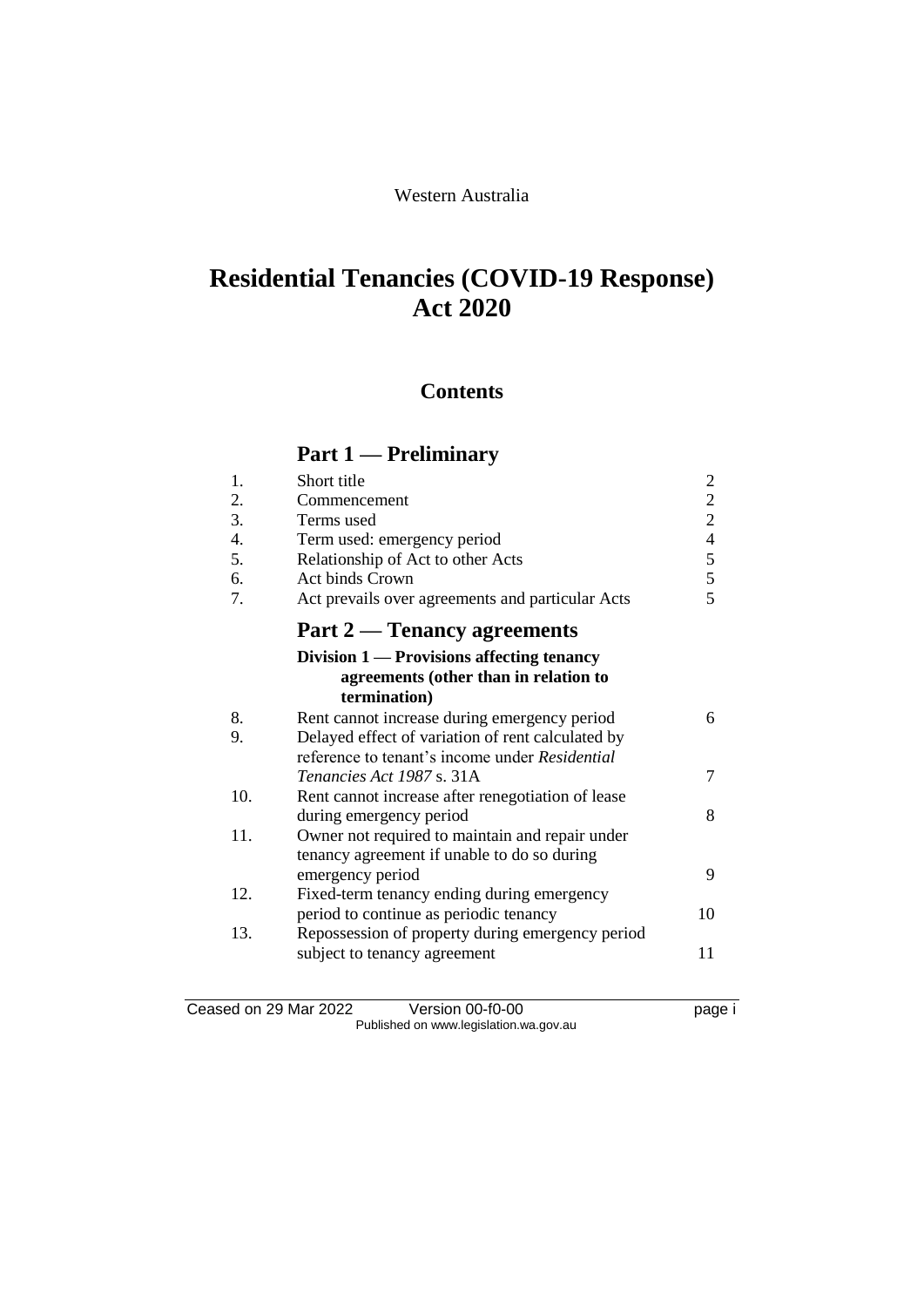| 14. | Giving rent default notices under tenancy Acts for<br>failure to pay rent during emergency period    | 12 |
|-----|------------------------------------------------------------------------------------------------------|----|
| 15. | Recovery of interest on rent not paid under tenancy<br>agreements during emergency period prohibited | 14 |
|     | Division 2 — Provisions affecting termination of                                                     |    |
|     | tenancy agreements during emergency                                                                  |    |
|     | period                                                                                               |    |
| 16. | <b>Application of Division</b>                                                                       | 14 |
| 17. | Termination of tenancy agreements during                                                             |    |
|     | emergency period to be in accordance with                                                            |    |
|     | Division                                                                                             | 15 |
| 18. | Termination of tenancy agreements arising out of                                                     |    |
|     | family violence                                                                                      | 15 |
| 19. | Termination of tenancy agreement in relation to                                                      |    |
|     | failure to pay rent during emergency period                                                          | 16 |
| 20. | Termination without specifying grounds                                                               | 18 |
| 21. | Termination in other cases                                                                           | 19 |
|     | Part 3 – Accommodation                                                                               |    |
|     |                                                                                                      |    |
|     | agreements                                                                                           |    |
|     | Division 1 — Provisions affecting                                                                    |    |
|     | accommodation agreements (other than                                                                 |    |
|     | in relation to termination)                                                                          |    |
| 22. | Rent cannot increase during emergency period                                                         | 21 |
| 23. | Rent cannot increase after renegotiation of lease                                                    |    |
|     | during emergency period                                                                              | 22 |
| 24. | Landlord not required to maintain and repair under                                                   |    |
|     | accommodation agreement if unable to do so                                                           |    |
|     | during emergency period                                                                              | 22 |
| 25. | Fixed-term tenancy ending during emergency                                                           |    |
|     | period to continue as periodic tenancy                                                               | 23 |
| 26. | Recovery of possession prohibited except in                                                          |    |
|     | particular circumstances                                                                             | 24 |
| 27. | Giving rent default notices for failure to pay rent                                                  |    |
| 28. | during emergency period                                                                              | 24 |
|     | Recovery of interest on rent not paid under                                                          |    |
|     | accommodation agreements during emergency<br>period prohibited                                       | 26 |

page ii Version 00-f0-00 Ceased on 29 Mar 2022 Published on www.legislation.wa.gov.au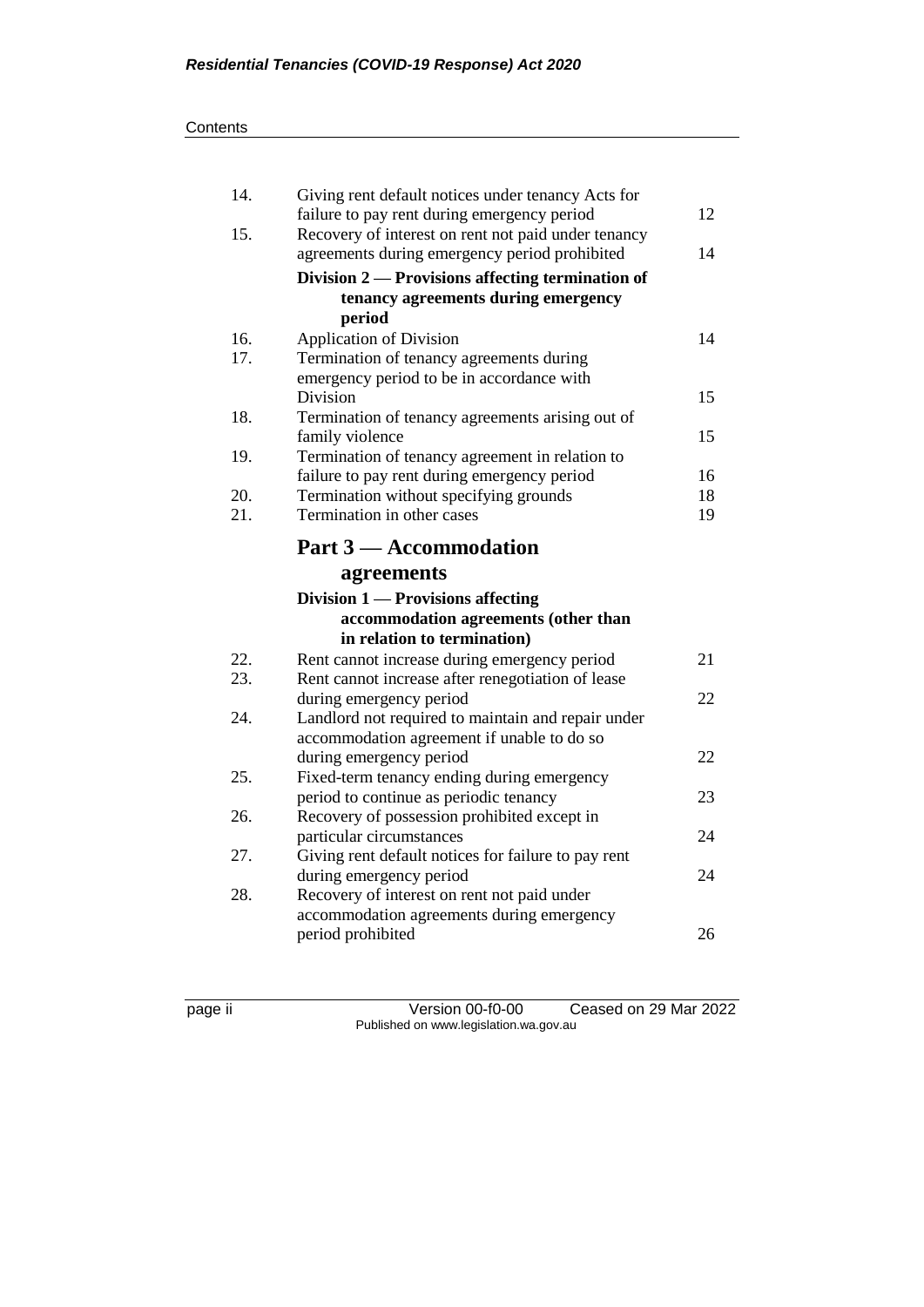|     | Division 2 — Provisions affecting termination of<br>accommodation agreements during |    |
|-----|-------------------------------------------------------------------------------------|----|
|     | emergency period                                                                    |    |
| 29. | <b>Application of Division</b>                                                      | 27 |
| 30. | Termination of accommodation agreements during                                      |    |
|     | emergency period to be in accordance with                                           |    |
|     | <b>Division</b>                                                                     | 27 |
| 31. | Termination of interest in accommodation                                            |    |
|     | agreement arising from family violence                                              | 27 |
| 32. | Termination of accommodation agreement in                                           |    |
|     | relation to failure to pay rent during emergency                                    |    |
|     | period                                                                              | 28 |
| 33. | Termination without specifying grounds                                              | 31 |
| 34. | Termination if accommodation agreement                                              |    |
|     | frustrated                                                                          | 31 |
| 35. | Termination in other circumstances                                                  | 32 |
| 36. | Competent court may terminate agreement if                                          |    |
|     | resident causing serious damage or injury                                           | 33 |
| 37. | Competent court may terminate agreement because                                     |    |
|     | of undue hardship                                                                   | 34 |
| 38. | Termination at end of emergency period for                                          |    |
|     | non-compliance with rent default notice                                             | 34 |
| 39. | Requirement for notice of termination given under                                   |    |
|     | Division                                                                            | 35 |
| 40. | Application of Residential Tenancies Act 1987                                       |    |
|     | s. 71 to termination notice given under s. 34 or 38                                 | 35 |
|     | Division 3 - Administration of Part                                                 |    |
| 41. | Recovery of amounts paid in contravention of s. 22                                  | 36 |
| 42. | Application of Residential Tenancies Act 1987                                       |    |
|     | s. 17A and 17B to this Part                                                         | 37 |
| 43. | Commissioner's functions and powers under this                                      |    |
|     | Part                                                                                | 37 |
| 44. | Issuing infringement notices in relation to offence                                 |    |
|     | under s. $26$                                                                       | 38 |
|     | <b>Part 4 – Disputes</b>                                                            |    |
|     | Division 1 - Preliminary                                                            |    |
| 45. | Terms used                                                                          | 39 |
| 46. | Term used: relevant dispute                                                         | 39 |
|     |                                                                                     |    |

Ceased on 29 Mar 2022 Version 00-f0-00 page iii Published on www.legislation.wa.gov.au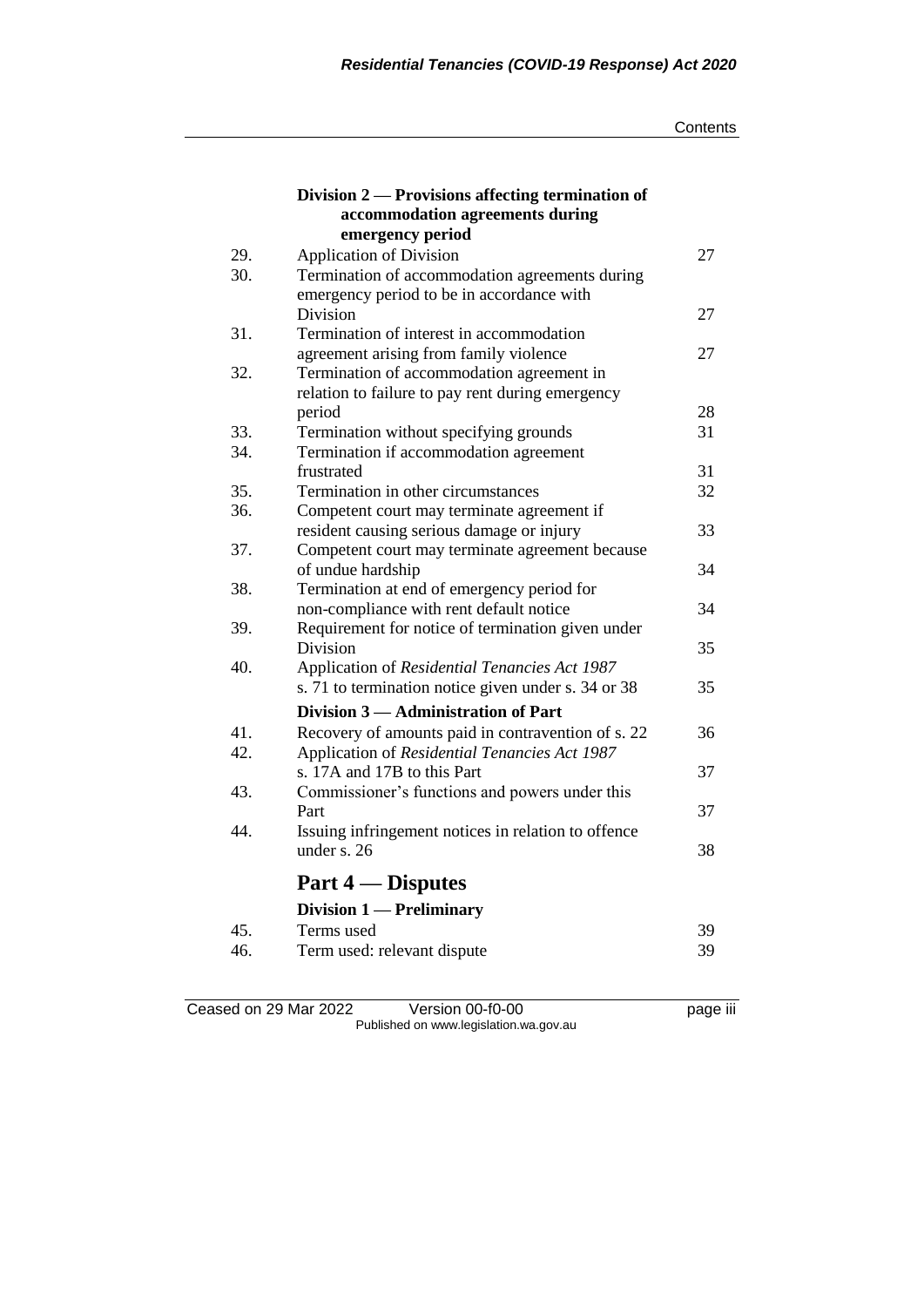| Contents |
|----------|
|----------|

|     | Division $2$ — Applications for relief                 |    |
|-----|--------------------------------------------------------|----|
| 47. | Application for relief in relation to relevant dispute |    |
|     | or failure to comply with order in respect of          |    |
|     | residential tenancy agreement                          | 40 |
| 48. | Application for relief in relation to relevant dispute |    |
|     | or failure to comply with order in respect of          |    |
|     | accommodation agreements                               | 40 |
|     | Division 3 - Mandatory conciliation                    |    |
| 49. | Conciliation process must occur before application     |    |
|     | for relief                                             | 41 |
| 50. | Making submission to Commissioner                      | 43 |
| 51. | Time limit for submission                              | 43 |
| 52. | Withdrawal of submission                               | 44 |
| 53. | Commissioner to dismiss or accept submission           | 44 |
| 54. | Further information and verification                   | 45 |
|     | Division 4 — Conciliation proceedings                  |    |
| 55. | Conciliation proceedings                               | 46 |
| 56. | Participation in conciliation proceeding               | 47 |
| 57. | Evidence of financial hardship                         | 47 |
| 58. | Representation at conciliation proceeding              | 48 |
| 59. | Completion of conciliation proceeding                  | 49 |
| 60. | Commissioner must make order to give effect to         |    |
|     | agreement reached during conciliation                  | 49 |
|     | <b>Division 5 – Miscellaneous</b>                      |    |
| 61. | Evidence of certain things inadmissible                | 50 |
| 62. | Costs                                                  | 50 |
| 63. | Delegation of powers and duties in relation to         |    |
|     | conciliation                                           | 50 |
|     | <b>Part 5 – Miscellaneous</b>                          |    |
| 64. | Regulations                                            | 52 |
| 65. |                                                        | 52 |
|     | Powers of investigation under Act                      |    |
|     | Part 6 — Repeal                                        |    |
| 66. | Repeal                                                 | 53 |
|     | <b>Part 7 — Transitional provisions</b>                |    |
|     | Division $1$ — Preliminary                             |    |
| 67. | Terms used                                             | 54 |
|     |                                                        |    |

page iv Version 00-f0-00 Ceased on 29 Mar 2022 Published on www.legislation.wa.gov.au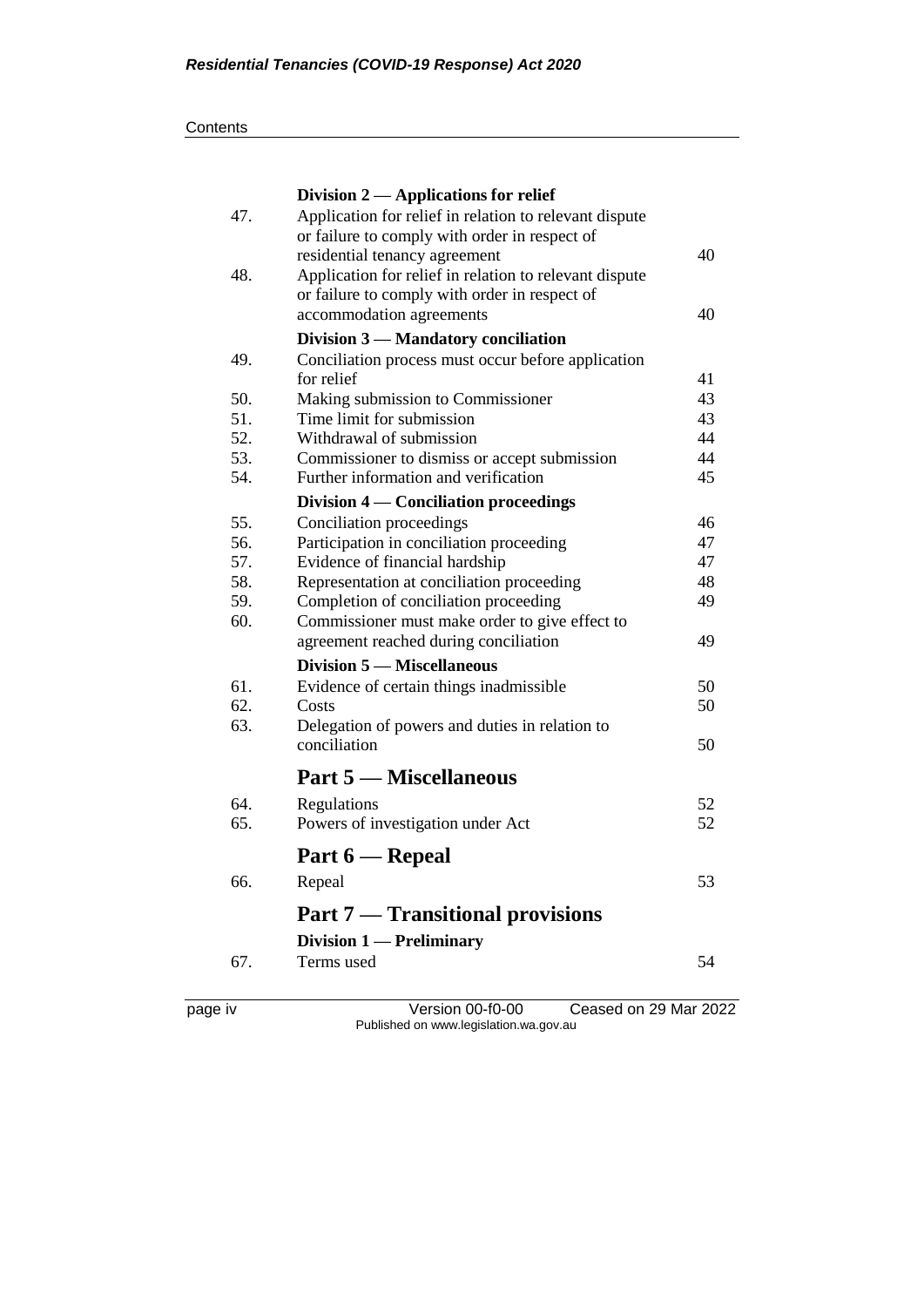|  | Contents |
|--|----------|
|--|----------|

|     | Division 2 — Provisions about events occurring<br>before assent day                        |    |
|-----|--------------------------------------------------------------------------------------------|----|
| 68. | Termination notices given under tenancy Acts                                               |    |
| 69. | before 30 March 2020                                                                       | 54 |
|     | Termination of tenancy agreements during<br>pre-assent emergency period under tenancy Acts | 55 |
| 70. | Termination under accommodation agreement                                                  |    |
|     | during pre-assent emergency period                                                         | 55 |
| 71. | Status of termination notice under accommodation                                           |    |
|     | agreement before 30 March 2020                                                             | 55 |
|     | Division $3$ — Other transitional provisions                                               |    |
| 72. | Mortgagee terminating tenancy agreements after                                             |    |
|     | emergency period                                                                           | 56 |
| 73. | Effect of notices of termination given under                                               |    |
|     | tenancy Acts for termination after emergency                                               |    |
|     | period                                                                                     | 56 |
| 74. | Effect of notices of termination given under                                               |    |
|     | tenancy Acts for termination during emergency                                              |    |
|     | period                                                                                     | 56 |
| 75. | Effect of termination notice given under this Act                                          | 57 |
|     | that takes effect after end of emergency period                                            |    |
|     | Division 4 — Transitional regulations                                                      |    |
| 76. | <b>Transitional regulations</b>                                                            | 57 |
|     | <b>Part 8</b> — Residential Tenancies                                                      |    |
|     | Act 1987 amended                                                                           |    |
| 77. | Act amended                                                                                | 59 |
| 78. | Section 82E amended                                                                        | 59 |
|     | <b>Notes</b>                                                                               |    |
|     | Compilation table                                                                          | 60 |
|     | Other notes                                                                                | 60 |
|     |                                                                                            |    |

## **Defined terms**

| Ceased on 29 Mar 2022 | Version 00-f0-00                       | page v |
|-----------------------|----------------------------------------|--------|
|                       | Published on www.legislation.wa.gov.au |        |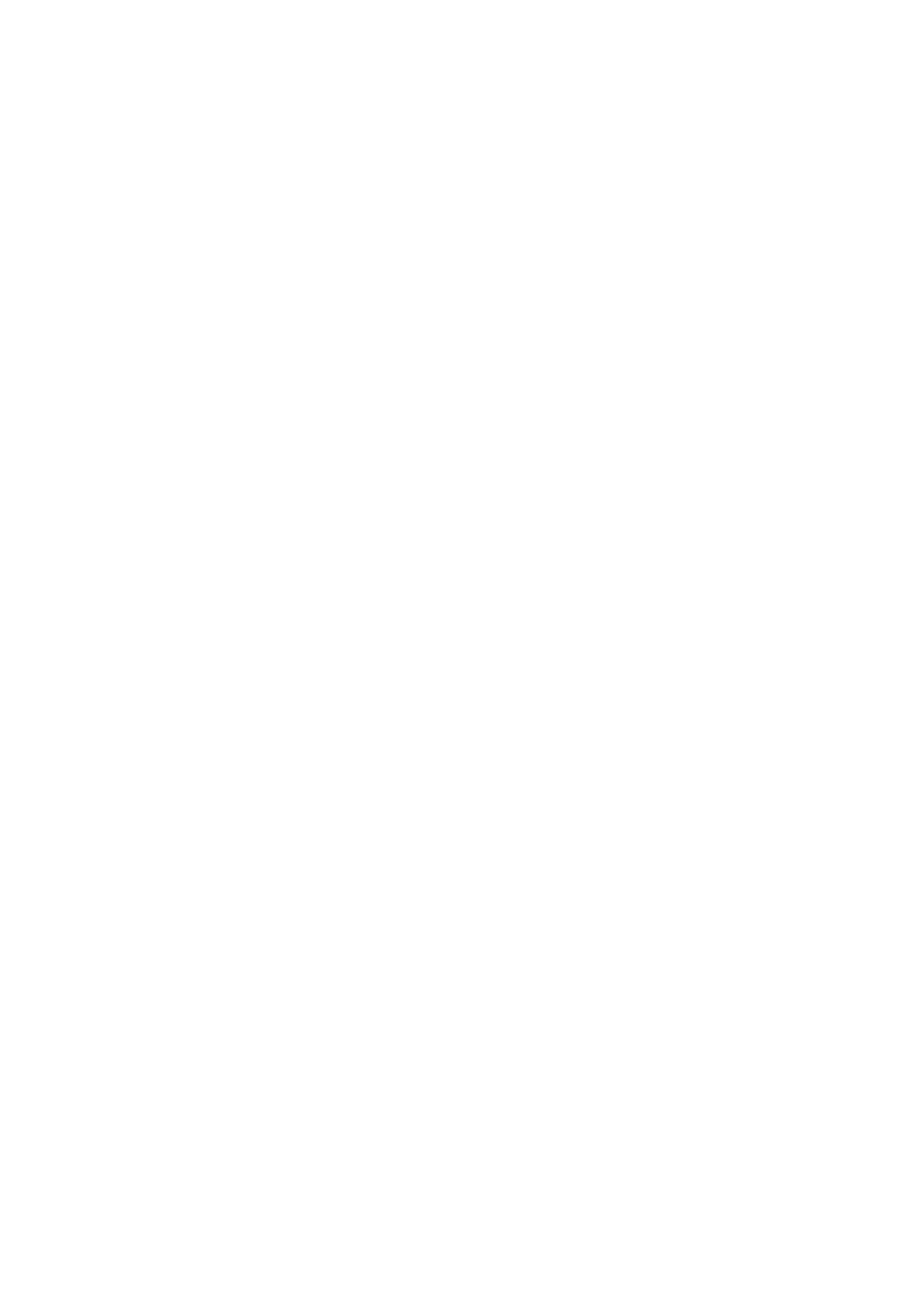Western Australia

# **Residential Tenancies (COVID-19 Response) Act 2020**

**An Act —**

- **to regulate, in response to the COVID-19 pandemic, certain residential tenancy agreements, long-stay agreements and accommodation agreements; and**
- **to modify, in response to the COVID-19 pandemic, the operation of the** *Residential Parks (Long-stay Tenants) Act 2006* **and the** *Residential Tenancies Act 1987***; and**
- **to provide for the manner in which disputes arising under the Act are to be dealt with; and**
- **to amend the** *Residential Tenancies Act 1987***; and**
- **for related purposes.**

The Parliament of Western Australia enacts as follows:

Ceased on 29 Mar 2022 Version 00-f0-00 page 1 Published on www.legislation.wa.gov.au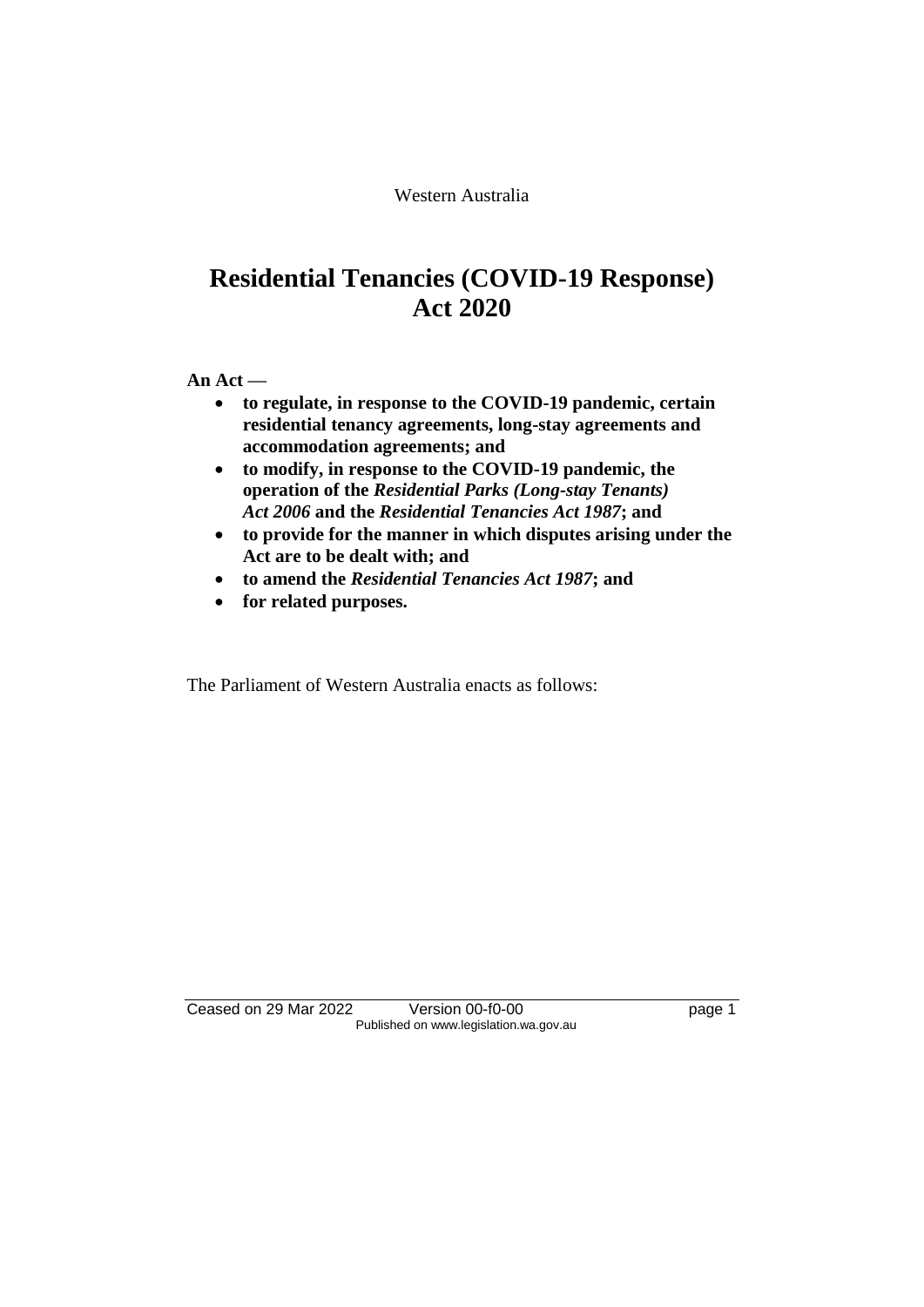**s. 1**

## **Part 1 — Preliminary**

### **1. Short title**

This is the *Residential Tenancies (COVID-19 Response) Act 2020*.

### **2. Commencement**

This Act comes into operation as follows —

- (a) sections 1 and 2 come into operation on the day on which this Act receives the Royal Assent (*assent day*);
- (b) sections 26 and 44 come into operation on the day after assent day;
- (c) sections  $14(3)(b)$  and  $(4)$  to  $(7)$  and  $27(3)(b)$ and (4) to (7) and Part 4 Divisions 3, 4 and 5 come into operation on a day fixed by proclamation;
- (d) the rest of the Act is deemed to have come into operation on 30 March 2020.

### **3. Terms used**

 $(1)$  In this Act —

*accommodation agreement* means an agreement, whether or not in writing and whether express or implied —

- (a) that grants, for valuable consideration, a right to occupy, whether exclusively or otherwise, residential premises, or part of residential premises, to a boarder or lodger for the purpose of residence; or
- (b) that is of a class of agreement that
	- (i) grants, for valuable consideration, a right to occupy, whether exclusively or otherwise, residential premises, or part of residential premises, to a person for the purpose of residence; and

page 2 Version 00-f0-00 Ceased on 29 Mar 2022 Published on www.legislation.wa.gov.au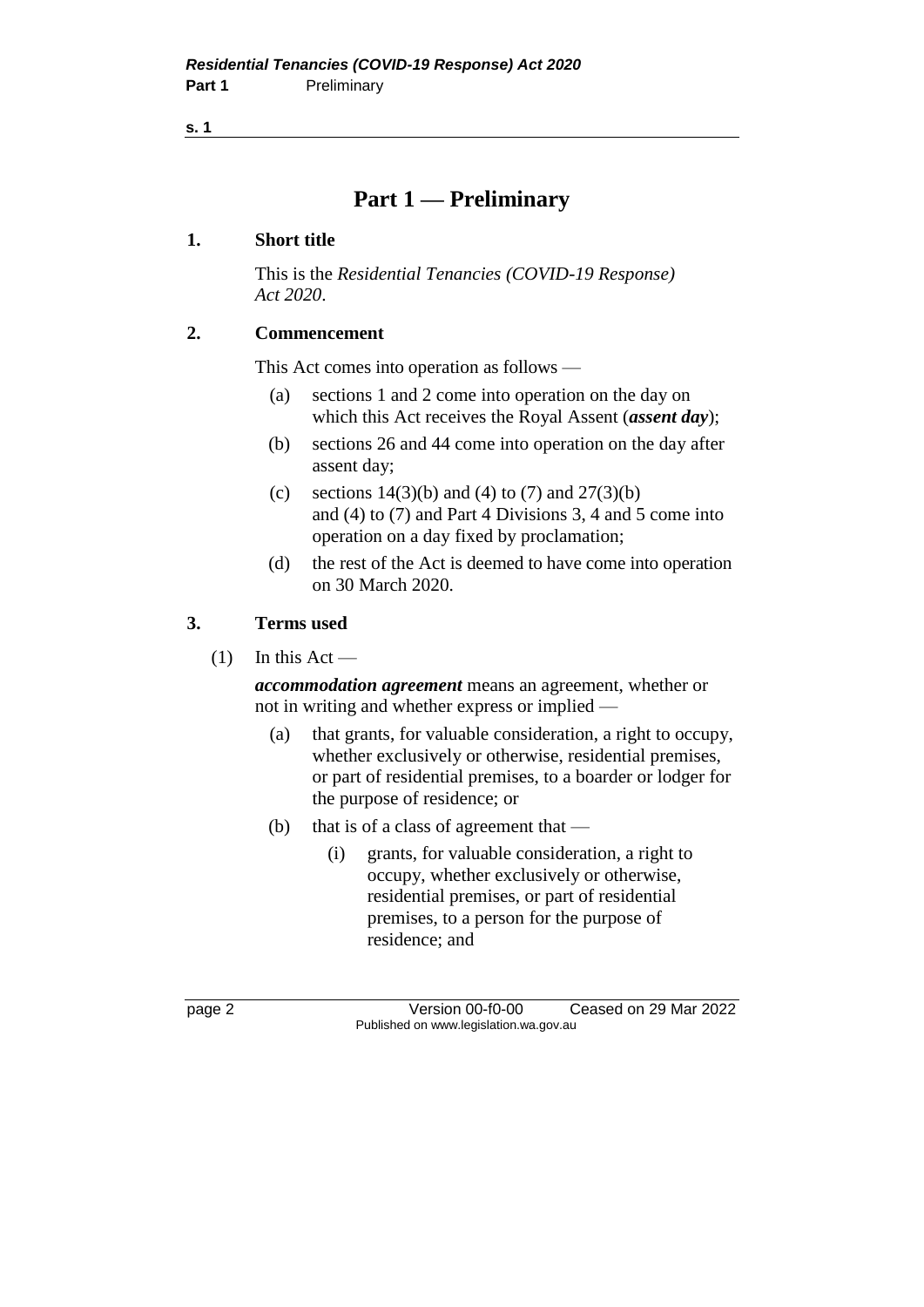- **s. 3**
- (ii) is prescribed by regulations for the purposes of this paragraph;

*assent day* has the meaning given in section 2(a);

*boarder* means a boarder as referred to in the *Residential Tenancies Act 1987* section 5(2)(d);

*Commissioner* means the person for the time being designated as the Commissioner under the *Fair Trading Act 2010* section 55;

*emergency period* has the meaning given in section 4;

#### *landlord* —

- (a) means a person who grants a right of occupancy under an accommodation agreement; and
- (b) includes
	- (i) a personal representative, successor or assignee of a landlord; and
	- (ii) if the context requires a prospective or former landlord;

*lodger* means a lodger as referred to in the *Residential Tenancies Act 1987* section 5(2)(d);

*long-stay agreement* means a long-stay agreement to which the *Residential Parks (Long-stay Tenants) Act 2006* applies;

#### *owner* means —

- (a) in relation to a long-stay agreement a park operator; or
- (b) in relation to a residential tenancy agreement  $-a$ lessor;

#### *resident* —

- (a) means a person, including a boarder or lodger, who is granted a right of occupancy under an accommodation agreement; and
- (b) includes, if the context requires, a prospective or former resident;

Ceased on 29 Mar 2022 Version 00-f0-00 page 3 Published on www.legislation.wa.gov.au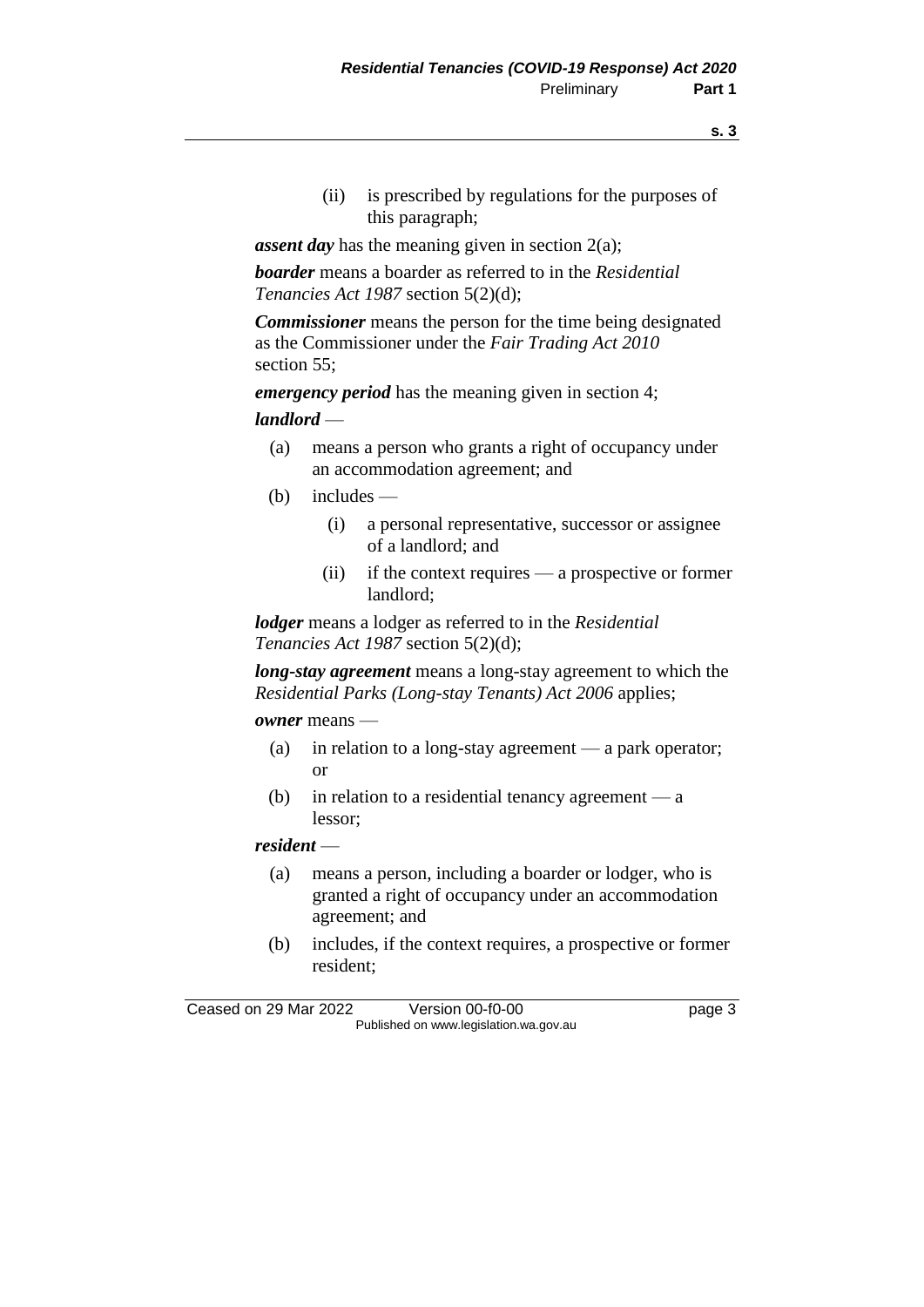#### **s. 4**

*residential tenancy agreement* means a residential tenancy agreement to which the *Residential Tenancies Act 1987* applies;

*tenancy* means —

- (a) a tenancy under a long-stay agreement; or
- (b) a right of occupancy under a residential tenancy agreement;

*tenancy Act* means —

- (a) the *Residential Parks (Long-stay Tenants) Act 2006*; or
- (b) the *Residential Tenancies Act 1987*;

*tenancy agreement* means a long-stay agreement or residential tenancy agreement;

*tenant* means —

- (a) a long-stay tenant within the meaning of the *Residential Parks (Long-stay Tenants) Act 2006* section 3; or
- (b) a tenant within the meaning of the *Residential Tenancies Act 1987* section 3.
- (2) Terms used in this Act (other than to the extent to which this Act relates solely to the *Residential Parks (Long-stay Tenants) Act 2006*) and also in the *Residential Tenancies Act 1987* have the same meaning in this Act as they have in that Act unless the contrary intention appears.
- (3) Terms used in this Act (other than to the extent to which this Act relates solely to the *Residential Tenancies Act 1987*) and also in the *Residential Parks (Long-stay Tenants) Act 2006* have the same meaning in this Act as they have in that Act unless the contrary intention appears.

*[Section 3 amended: No. 28 of 2020 s. 93.]*

### **4. Term used: emergency period**

In this Act, the *emergency period* is the period —

(a) beginning on 30 March 2020; and

page 4 Version 00-f0-00 Ceased on 29 Mar 2022 Published on www.legislation.wa.gov.au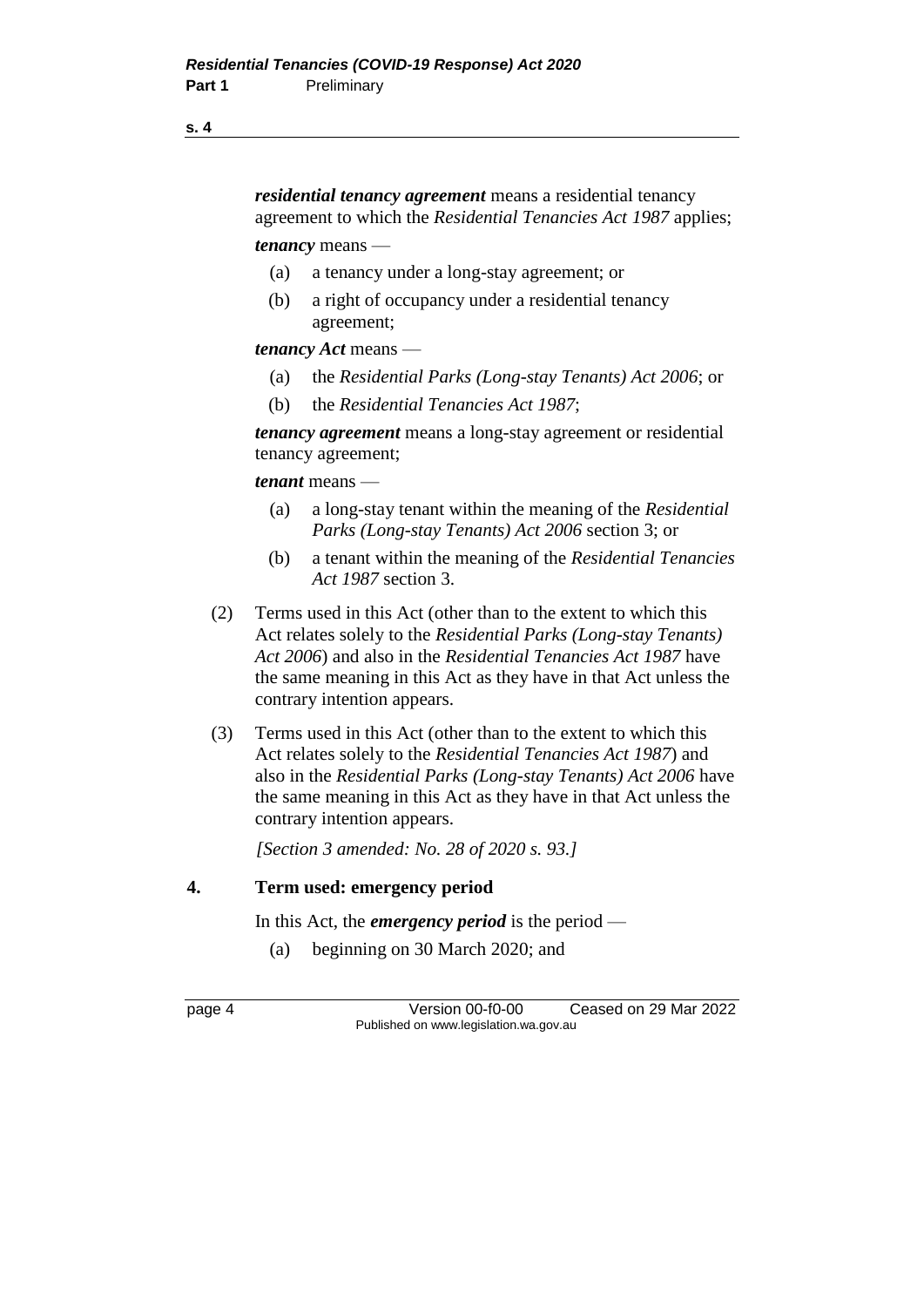- (b) ending on  $-$ 
	- (i) a day prescribed by regulations for the purposes of this paragraph  $\frac{1}{1}$ ; or
	- (ii) if a day has not been prescribed for the purposes of this paragraph before 29 September 2020 — 29 September 2020.

### **5. Relationship of Act to other Acts**

- (1) This Act (other than to the extent to which it relates solely to the *Residential Parks (Long-stay Tenants) Act 2006*) is to be read with the *Residential Tenancies Act 1987* as if they were a single Act.
- (2) This Act (other than to the extent to which it relates solely to the *Residential Tenancies Act 1987*) is to be read with the *Residential Parks (Long-stay Tenants) Act 2006* as if they were a single Act.

### **6. Act binds Crown**

This Act binds the Crown in right of Western Australia and, so far as the legislative power of the Parliament permits, the Crown in all its other capacities.

### **7. Act prevails over agreements and particular Acts**

The provisions of this Act prevail, to the extent of any inconsistency, over —

- (a) the provisions of the *Residential Parks (Long-stay Tenants) Act 2006* and the *Residential Tenancies Act 1987*; and
- (b) except for the provisions of Part  $2$  the terms of an accommodation agreement; and
- (c) except for the provisions of Part 3 the terms of a tenancy agreement.

Ceased on 29 Mar 2022 Version 00-f0-00 page 5 Published on www.legislation.wa.gov.au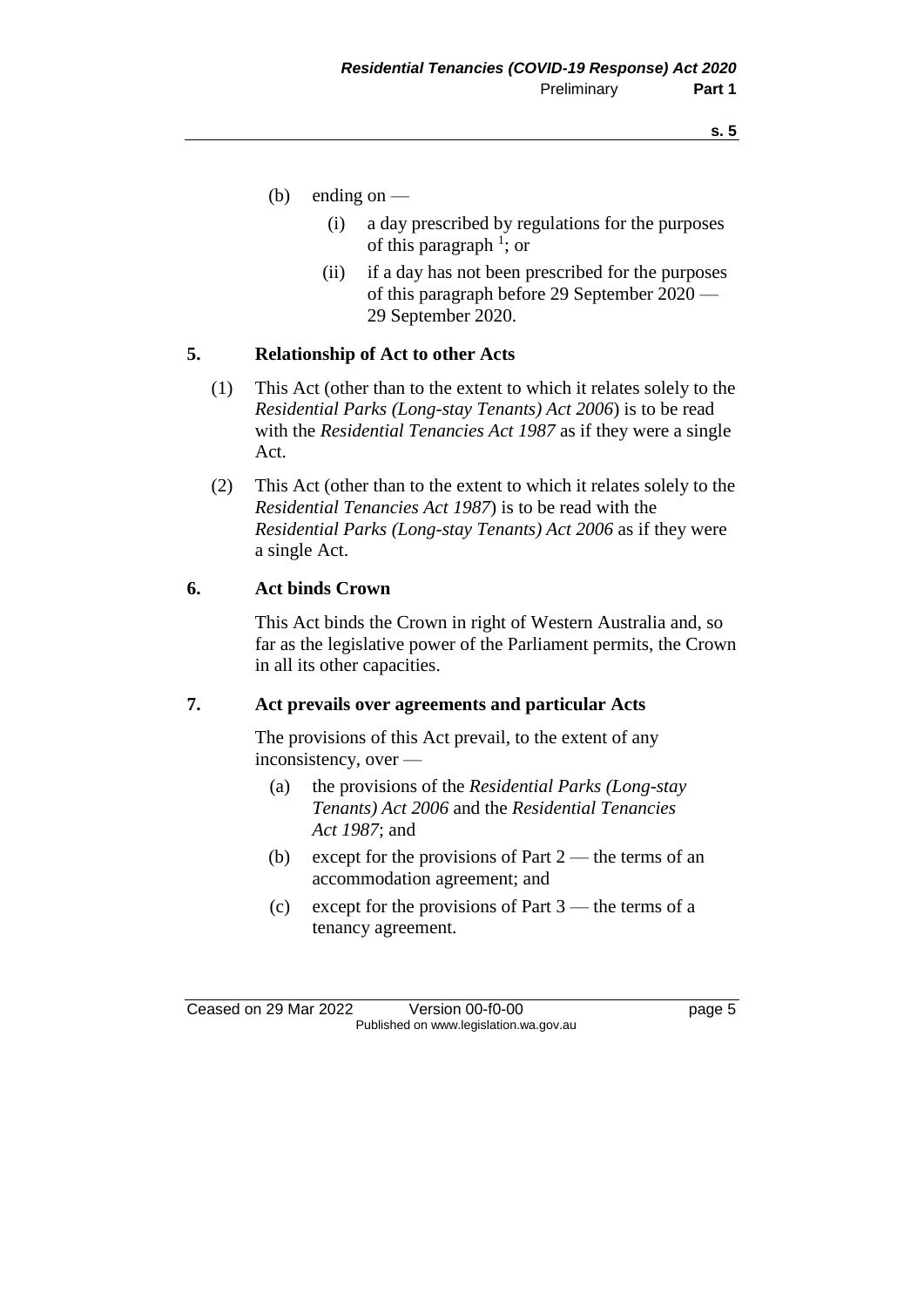| <b>Residential Tenancies (COVID-19 Response) Act 2020</b> |                                                                                    |  |
|-----------------------------------------------------------|------------------------------------------------------------------------------------|--|
| Part 2                                                    | Tenancy agreements                                                                 |  |
| <b>Division 1</b>                                         | Provisions affecting tenancy agreements (other than in relation<br>to termination) |  |
| s. 8                                                      |                                                                                    |  |

# **Part 2 — Tenancy agreements**

## **Division 1 — Provisions affecting tenancy agreements (other than in relation to termination)**

### **8. Rent cannot increase during emergency period**

(1) In this section —

*notice of increase of rent*, in relation to a tenancy agreement, means —

- (a) for a residential tenancy agreement a notice of increase of rent given under the *Residential Tenancies Act 1987* section 30; or
- (b) for a long-stay agreement a written notice given under the *Residential Parks (Long-stay Tenants) Act 2006* section 30 or 107.
- (2) Rent payable under a tenancy agreement cannot be increased during the emergency period.
- (3) An increase of rent payable under a tenancy agreement in contravention of subsection (2) has no effect.
- (4) If a notice of increase of rent (whether given before, on or after 30 March 2020) in relation to a tenancy agreement specifies a day during the emergency period as the day from which the increased rent becomes payable —
	- (a) the notice is taken to specify the day after the end of the emergency period; and
	- (b) the tenant cannot be required to pay the increased rent until the day taken to be specified under paragraph (a).
- (5) Despite subsections (2) to (4), if the parties to a tenancy agreement agree (whether before, on or after 30 March 2020) to reduce the rent payable due to financial hardship caused by the

page 6 Version 00-f0-00 Ceased on 29 Mar 2022 Published on www.legislation.wa.gov.au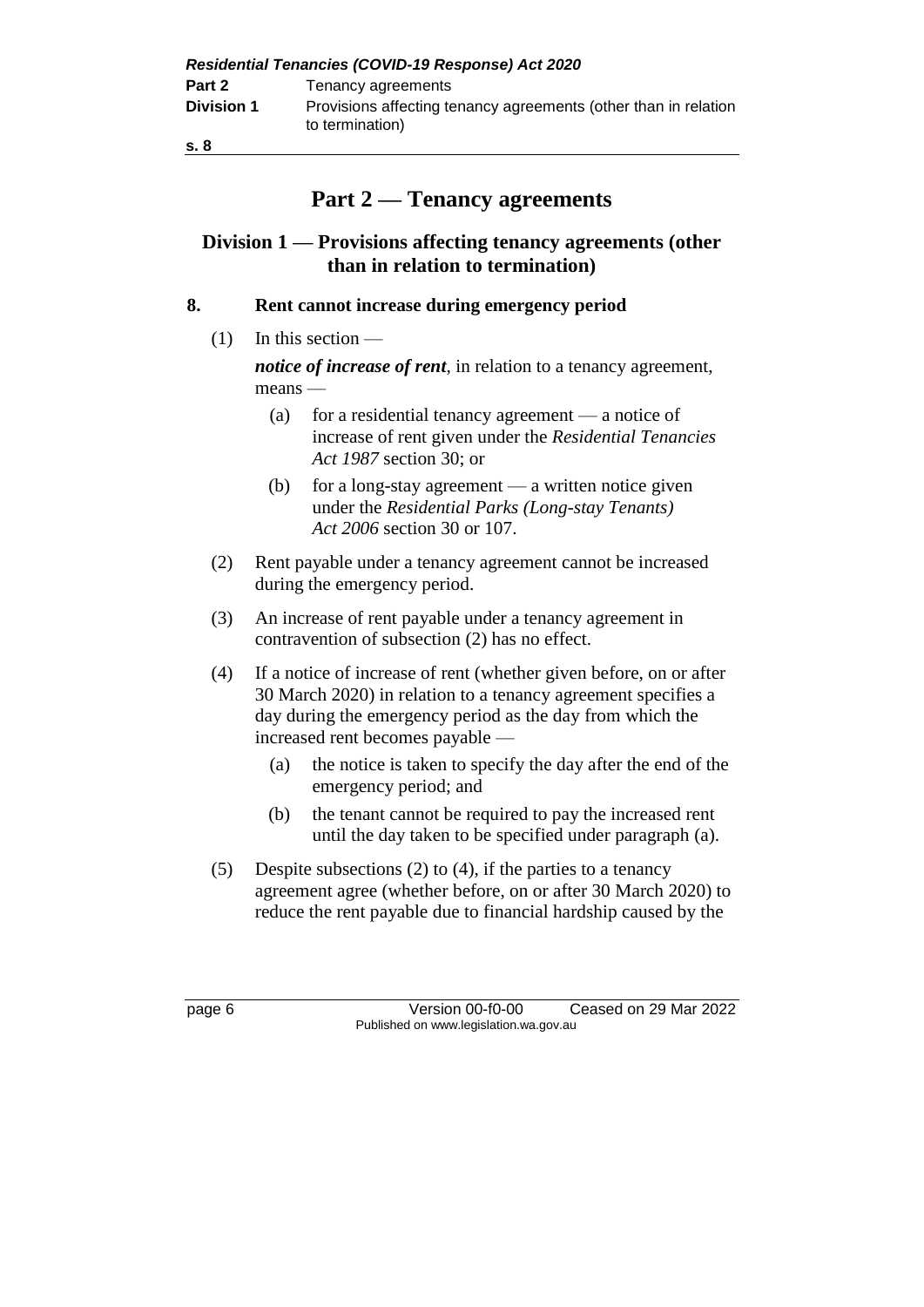**s. 9**

economic effects of the COVID-19 pandemic, the rent may be increased during or after the emergency period if —

- (a) the parties agree to the increase; and
- (b) the increased rent is not greater than the amount of rent payable before the agreement to reduce the rent.
- (6) Rent may be increased under subsection (5) without a notice of increase of rent being given despite —
	- (a) the *Residential Parks (Long-stay Tenants) Act 2006* section 30; and
	- (b) a provision of an on-site home agreement or site-only agreement; and
	- (c) the *Residential Tenancies Act 1987* section 30.

*[Section 8 amended: No. 28 of 2020 s. 91.]*

#### **9. Delayed effect of variation of rent calculated by reference to tenant's income under** *Residential Tenancies Act 1987* **s. 31A**

- (1) This section applies if  $-$ 
	- (a) a notice of a change to the method of calculating rent is given under the *Residential Tenancies Act 1987*  section 31A; and
	- (b) the notice specifies a day during the emergency period as the day from which the change is to take effect; and
	- (c) the change to the method would, if it took effect, result in an increase in the rent payable under a residential tenancy agreement.
- (2) The notice is taken to specify the day after the end of the emergency period and the tenant cannot be required to pay rent in accordance with the new method of calculating rent until the day that is taken to be specified.

Ceased on 29 Mar 2022 Version 00-f0-00 page 7 Published on www.legislation.wa.gov.au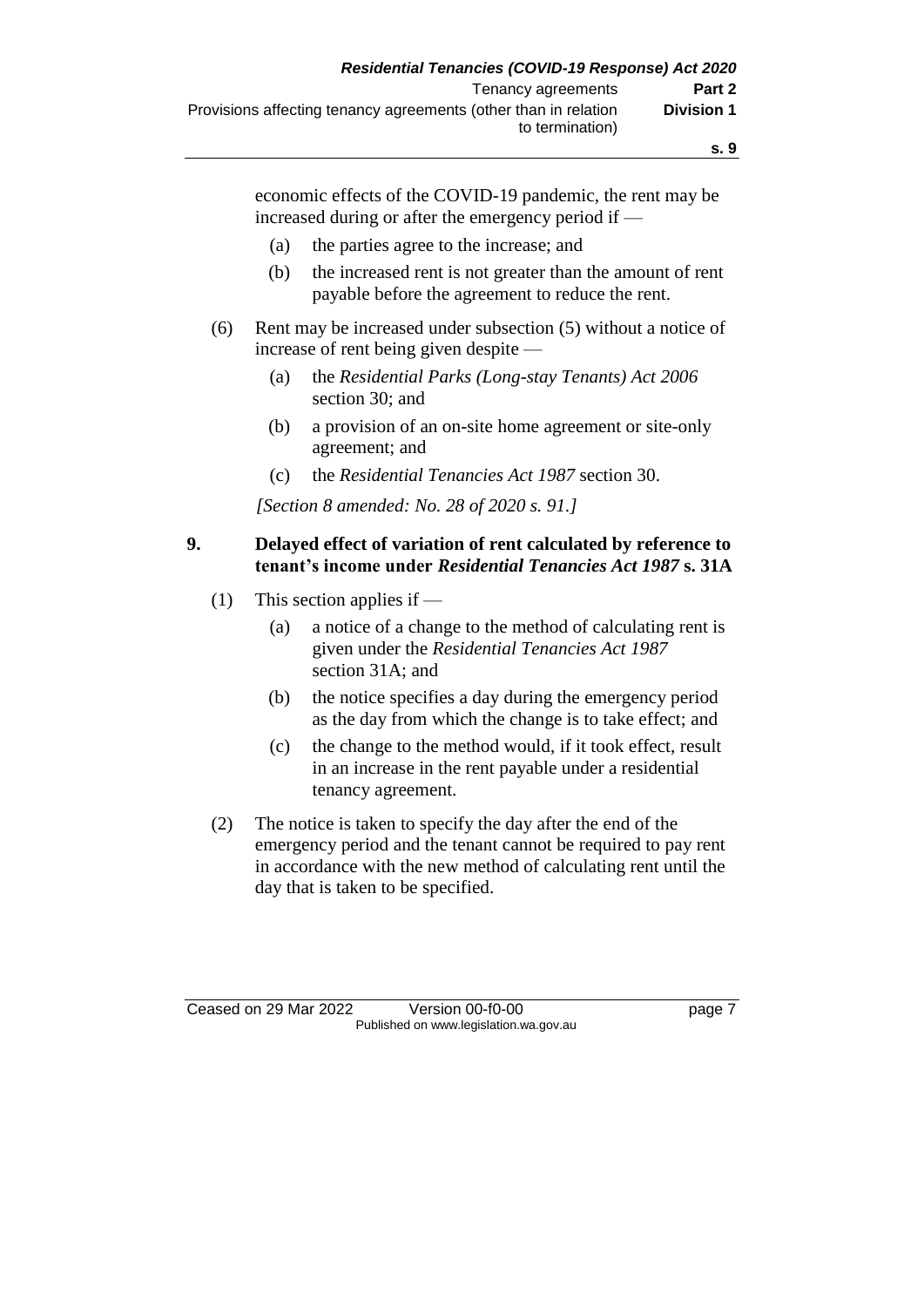| Residential Tenancies (COVID-19 Response) Act 2020 |                                                                                    |  |
|----------------------------------------------------|------------------------------------------------------------------------------------|--|
| Part 2                                             | Tenancy agreements                                                                 |  |
| <b>Division 1</b>                                  | Provisions affecting tenancy agreements (other than in relation<br>to termination) |  |
| s. 10                                              |                                                                                    |  |

### **10. Rent cannot increase after renegotiation of lease during emergency period**

- (1) This section applies if
	- (a) a tenancy agreement (the *former agreement*) creates a tenancy for a fixed term; and
	- (b) the term of the former agreement ends during the emergency period; and
	- (c) the parties to the former agreement enter into a new tenancy agreement (the *new agreement*) in relation to the same premises commencing immediately after the end of the term of the former agreement.
- (2) Despite the new agreement, the tenant cannot be required during the emergency period to pay an amount of rent that is more than the amount that would have been payable under the former agreement if the former agreement had continued to have effect during that period.
- (3) Subsection (4) applies if
	- (a) the first day of the first 30 days (the *30-day period*) of a new agreement (as defined in the *Residential Tenancies Act 1987* section 31B(1)(b)) occurs within the emergency period; and
	- (b) the last day of the 30-day period occurs after the end of the emergency period.
- (4) The *Residential Tenancies Act 1987* section 31B has effect in relation to the part of the 30-day period that falls after the end of the emergency period.

page 8 Version 00-f0-00 Ceased on 29 Mar 2022 Published on www.legislation.wa.gov.au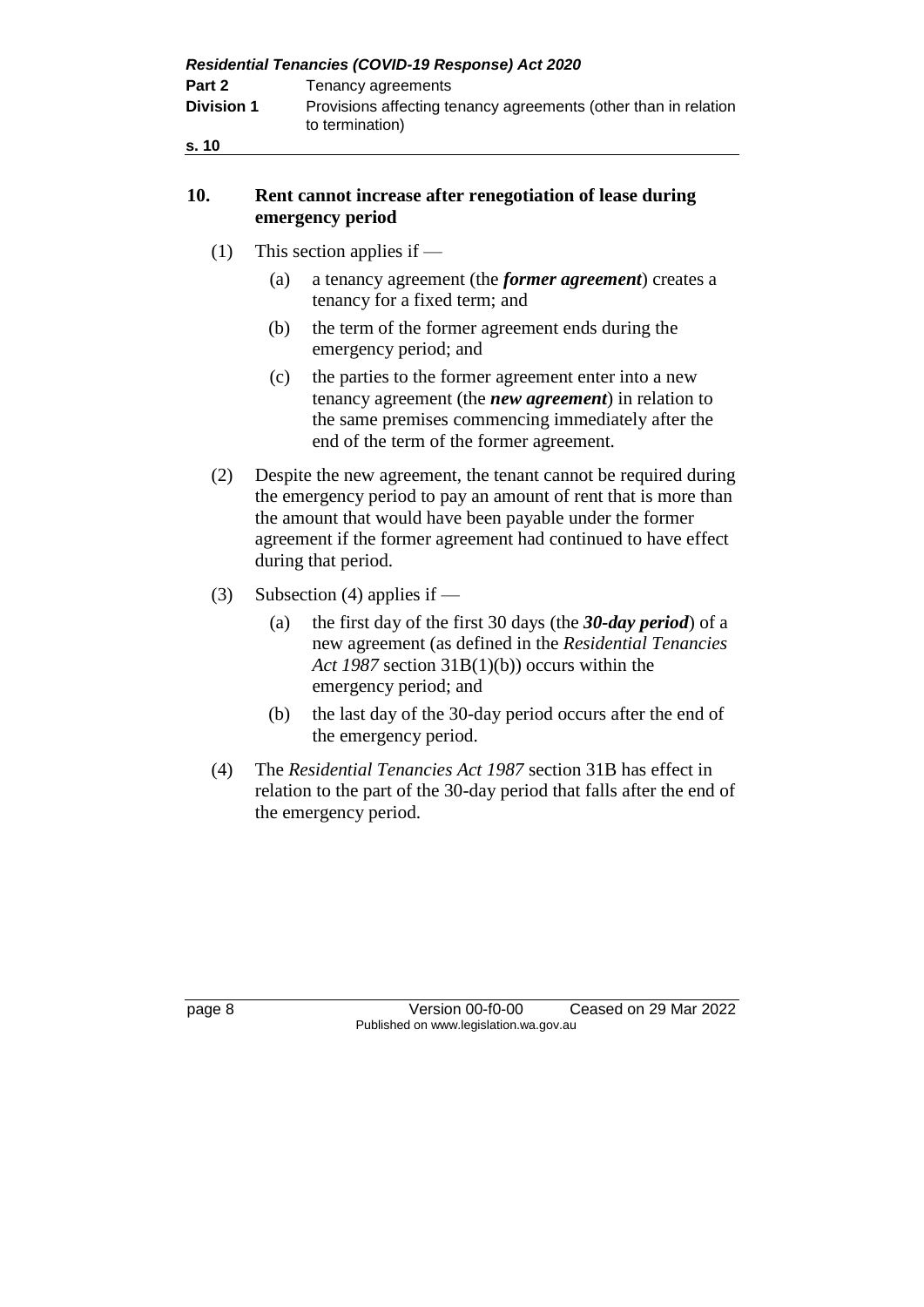### **11. Owner not required to maintain and repair under tenancy agreement if unable to do so during emergency period**

(1) In this section —

*maintenance term*, of a tenancy agreement, means —

- (a) for a residential tenancy agreement the term referred to in the *Residential Tenancies Act 1987*  section  $42(2)(b)$ ; or
- (b) for a long-stay agreement the term referred to in the *Residential Parks (Long-stay Tenants) Act 2006* section  $32L(1)(c)$ .
- (2) During the emergency period, a maintenance term of a tenancy agreement is modified so that an owner does not contravene the term if the owner is unable to maintain the premises, or conduct repairs to the premises, due to —
	- (a) financial hardship caused by the economic effects of the COVID-19 pandemic; or
	- (b) an inability to access the premises due to a direction given under the *Emergency Management Act 2005* or *Public Health Act 2016*.
- (3) The modification in subsection (2) does not affect the operation  $of -$ 
	- (a) for a residential tenancy agreement the *Residential Tenancies Act 1987* section 43(2)(b) and (3)(b); or
	- (b) for a long-stay agreement the term referred to in the *Residential Parks (Long-stay Tenants) Act 2006* section 32M.

*[Section 11 amended: No. 28 of 2020 s. 92.]*

Ceased on 29 Mar 2022 Version 00-f0-00 page 9 Published on www.legislation.wa.gov.au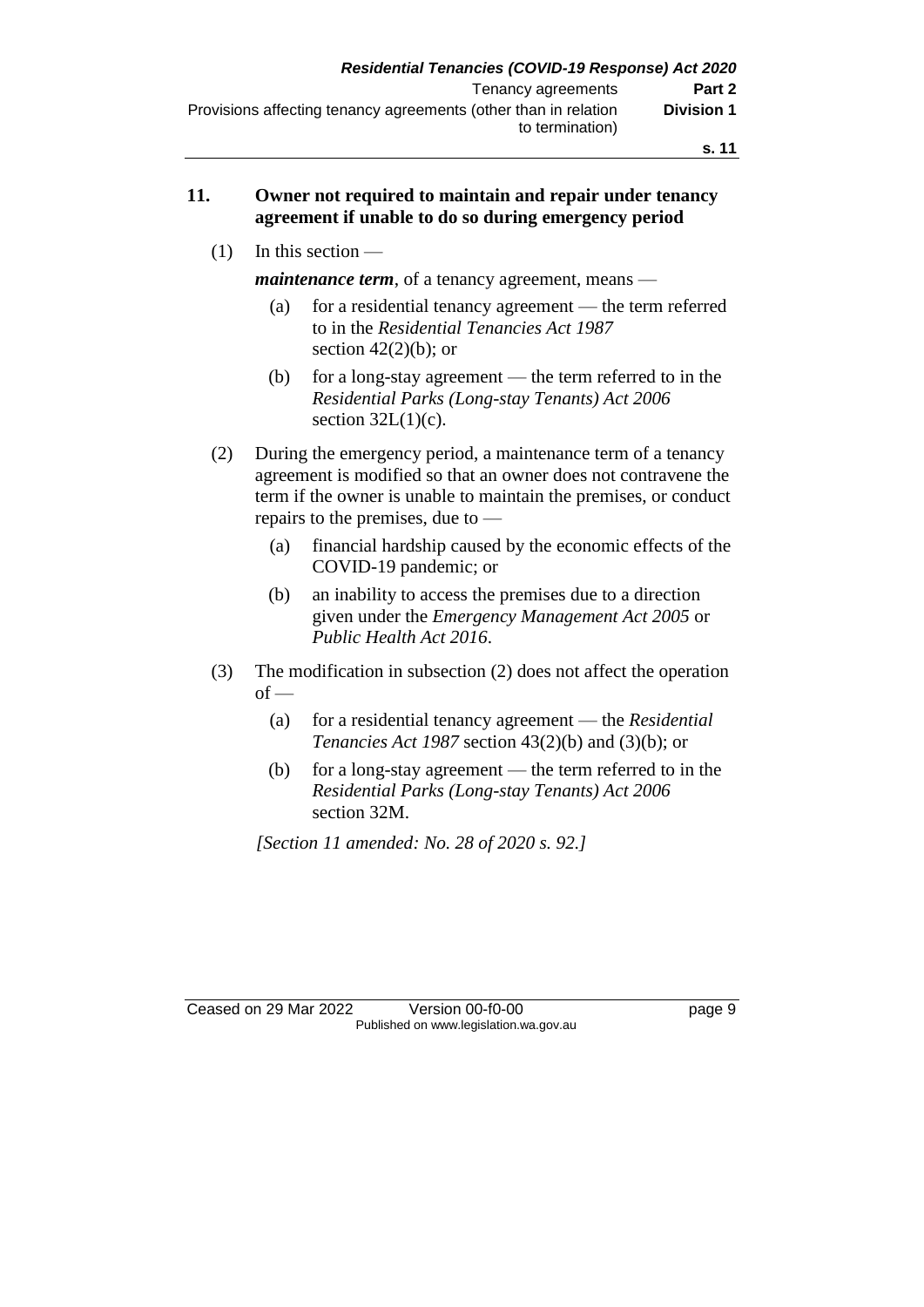| Residential Tenancies (COVID-19 Response) Act 2020 |                                                                                    |  |
|----------------------------------------------------|------------------------------------------------------------------------------------|--|
| Part 2                                             | Tenancy agreements                                                                 |  |
| <b>Division 1</b>                                  | Provisions affecting tenancy agreements (other than in relation<br>to termination) |  |
| s. 12                                              |                                                                                    |  |

### **12. Fixed-term tenancy ending during emergency period to continue as periodic tenancy**

- (1) This section applies if
	- (a) a tenancy agreement creates a tenancy for a fixed term; and
	- (b) the term of the agreement expires during the emergency period; and
	- (c) at the end of the day on which the agreement would, but for this section, expire (the *expiry day*) the owner and tenant have not entered into a tenancy agreement in relation to the same premises that creates a tenancy for a fixed term commencing immediately after the expiry day.
- (2) The tenancy agreement continues, subject to subsection (3), as a periodic tenancy after the expiry day on the same terms that applied immediately before the expiry day until —
	- (a) the tenancy agreement is terminated
		- (i) during the emergency period under Division 2; or
		- (ii) after the emergency period under the tenancy Act that applies to the agreement;
		- or
	- (b) the owner and tenant enter into a tenancy agreement in relation to the same premises that creates a tenancy for another fixed term.
- (3) A party to a tenancy agreement that continues under subsection (2) may apply for a modification of the terms of the tenancy agreement —
	- (a) in relation to a residential tenancy agreement to a competent court under the *Residential Tenancies Act 1987* section 76C(3); or

page 10 Version 00-f0-00 Ceased on 29 Mar 2022 Published on www.legislation.wa.gov.au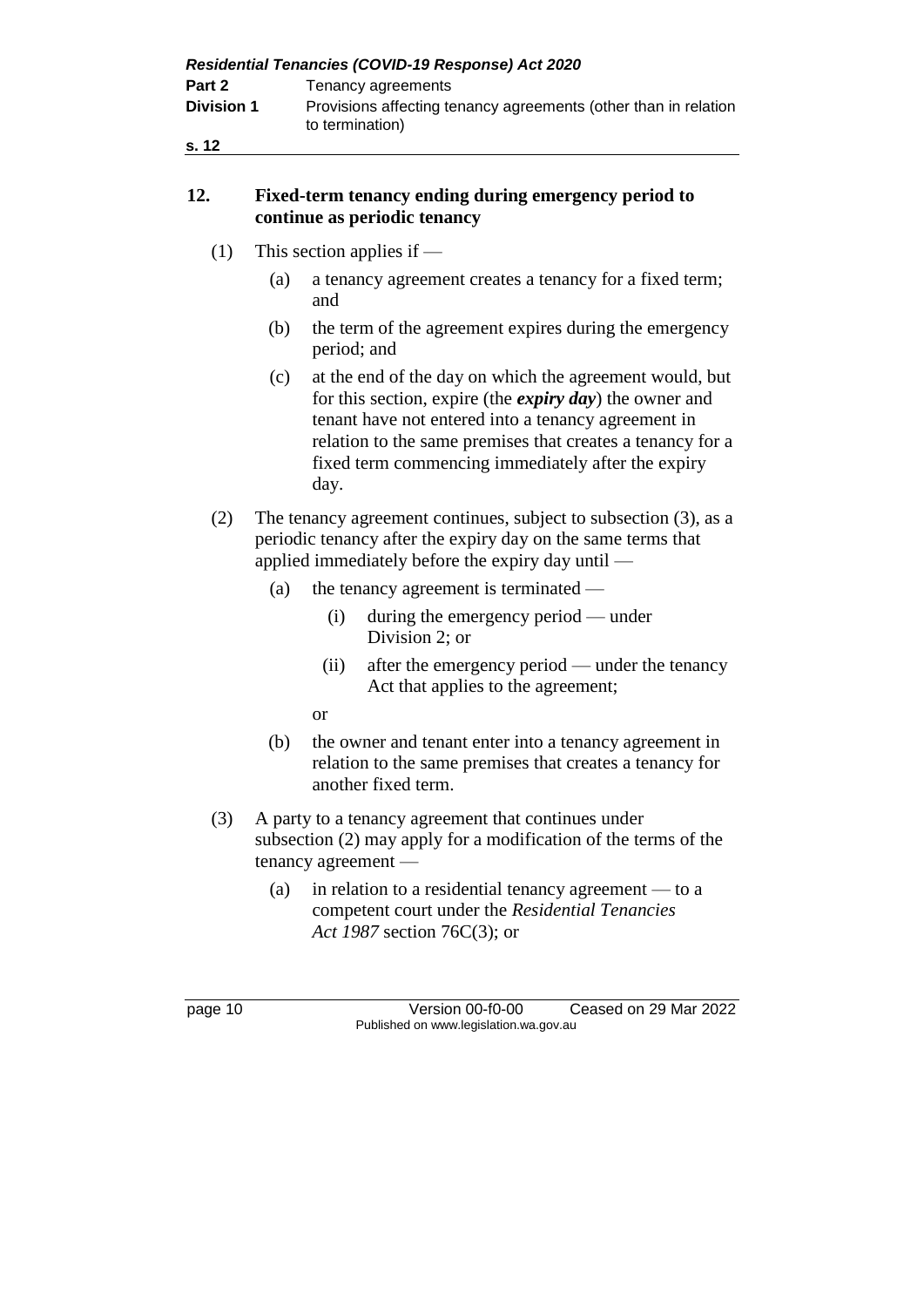- (b) in relation to a long-stay agreement to the State Administrative Tribunal under the *Residential Parks (Long-stay Tenants) Act 2006* Part 5.
- (4) However, a competent court or the State Administrative Tribunal must not make an order that increases the rent payable under the agreement during the emergency period.
- (5) An order made by a competent court or the State Administrative Tribunal may, if the court or Tribunal orders, apply on and from the day after the expiry day, even if the order is made after the end of the emergency period.
- (6) A notice of termination of a residential tenancy agreement given under the *Residential Tenancies Act 1987* section 70A during the emergency period has no effect.
- (7) The *Residential Tenancies Act 1987* section 76C(2) does not apply to a residential tenancy agreement that continues under subsection (2).

### **13. Repossession of property during emergency period subject to tenancy agreement**

- (1) This section applies if, but for Division 2, a tenancy agreement would have been terminated during the emergency period because —
	- (a) under the *Residential Parks (Long-stay Tenants) Act 2006* section 33(3)(b) or the *Residential Tenancies Act 1987* section 60(1)(d), a person whose title is superior to the owner becomes entitled to possession of the premises the subject of the agreement; or
	- (b) under the *Residential Parks (Long-stay Tenants) Act 2006* section 109 or the *Residential Tenancies Act 1987* section 60(1)(e), a mortgagee takes possession of the premises the subject of the agreement.

Ceased on 29 Mar 2022 Version 00-f0-00 page 11 Published on www.legislation.wa.gov.au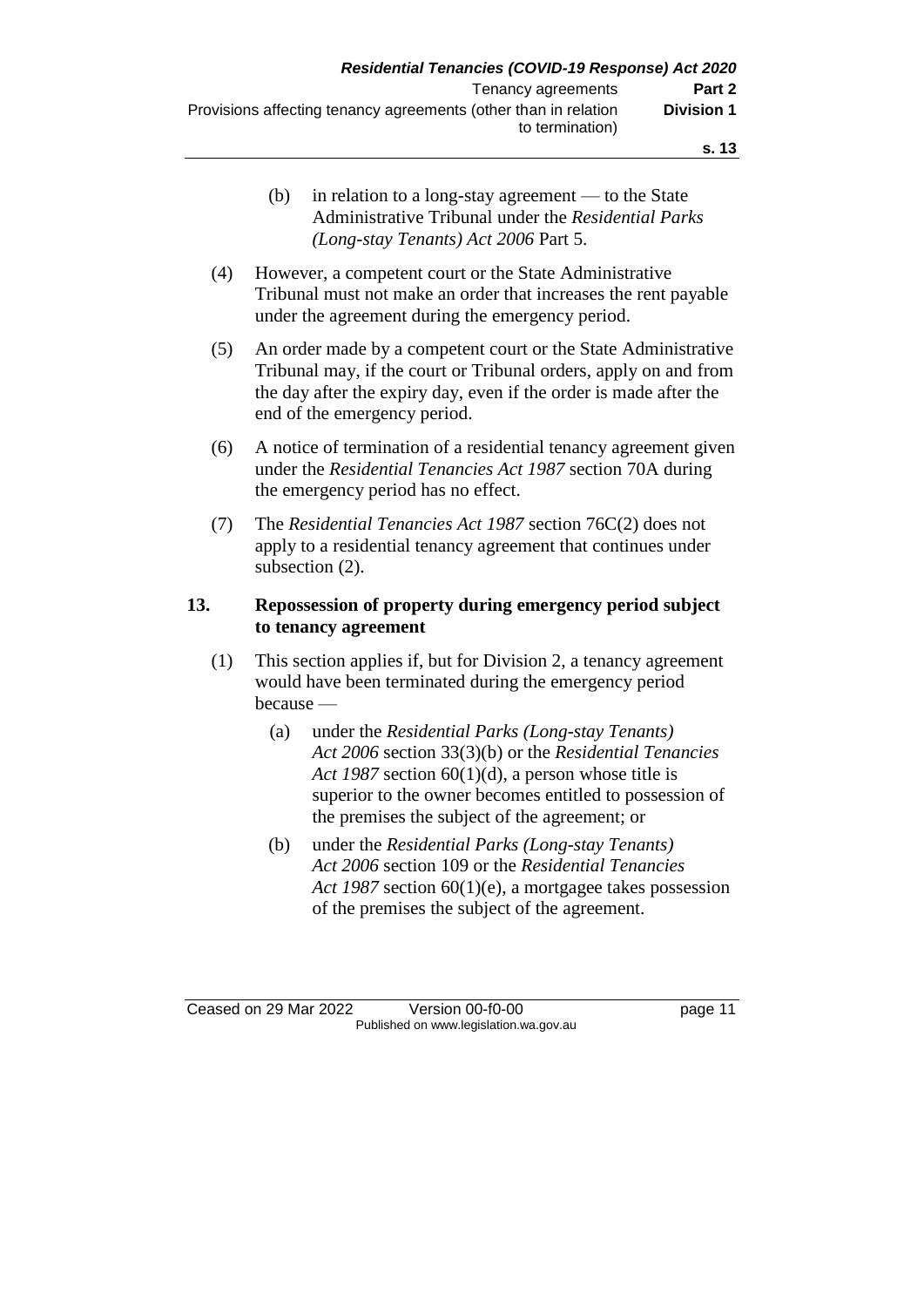|                   | <b>Residential Tenancies (COVID-19 Response) Act 2020</b>                          |
|-------------------|------------------------------------------------------------------------------------|
| Part 2            | Tenancy agreements                                                                 |
| <b>Division 1</b> | Provisions affecting tenancy agreements (other than in relation<br>to termination) |
| s. 14             |                                                                                    |

(2) The tenancy agreement binds the person with superior title or the mortgagee as if the person or mortgagee were the lessor or park operator who had entered into the agreement.

*[Section 13 amended: No. 28 of 2020 s. 93.]*

### **14. Giving rent default notices under tenancy Acts for failure to pay rent during emergency period**

 $(1)$  In this section —

## *rent default notice* means —

- (a) a notice of termination or default notice under the *Residential Parks (Long-stay Tenants) Act 2006* section 39; or
- (b) a notice of termination under the *Residential Tenancies Act 1987* section 62(1) upon the ground of a breach of the agreement to pay rent, or a notice under section  $62(4)(a)$  of that Act specifying the breach;

*rent repayment agreement* means an agreement (in writing) —

- (a) made between a tenant and owner about rent not paid in accordance with a tenancy agreement during the emergency period; and
- (b) setting out how part or all of the rent not paid will be paid to the owner.
- (2) This section applies if a tenant fails to pay rent, in accordance with a tenancy agreement, due during the emergency period.
- (3) The owner cannot give a rent default notice in relation to the failure to pay the rent unless —
	- (a) the tenant and owner have entered into a rent repayment agreement and the tenant has failed to make payments in accordance with that agreement; or
	- (b) the owner gives the rent default notice under subsection (5).

page 12 Version 00-f0-00 Ceased on 29 Mar 2022 Published on www.legislation.wa.gov.au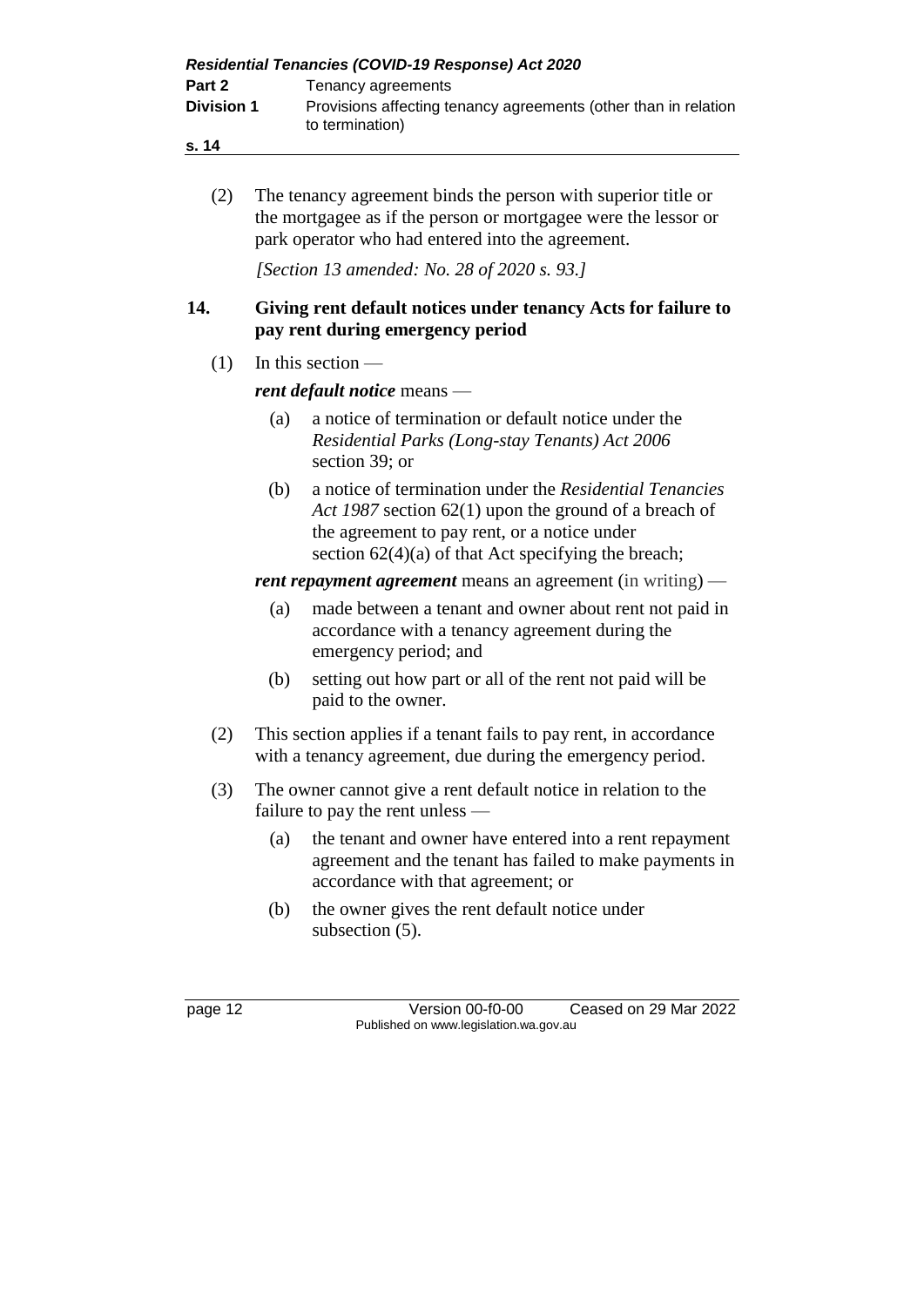| (4) | If the parties to a tenancy agreement cannot agree on a rent |
|-----|--------------------------------------------------------------|
|     | repayment agreement, either party may make a submission to   |
|     | the Commissioner under section $50(1)$ .                     |

### (5) If a party makes a submission to the Commissioner under section 50(1), the owner may give a rent default notice in relation to the failure to pay the rent if —

- (a) the Commissioner has dismissed the submission; or
- (b) the Commissioner has certified
	- (i) under section 59(2) that no agreement has been reached in relation to a rent repayment agreement; and
	- (ii) under section 59(5) that the tenant has not cooperated with the conciliation proceeding;
	- or
- (c) the Commissioner
	- (i) has certified under section 59(2) that no agreement has been reached in relation to a rent repayment agreement; but
	- (ii) has not certified under section 59(5) that the tenant has not cooperated with the conciliation proceeding.
- (6) However, the owner cannot give a rent default notice under subsection (5) if the Commissioner has certified —
	- (a) under section 59(2) that no agreement has been reached in relation to a rent repayment agreement; and
	- (b) under section 59(5) that the owner has not cooperated with the conciliation proceeding.

Ceased on 29 Mar 2022 Version 00-f0-00 page 13 Published on www.legislation.wa.gov.au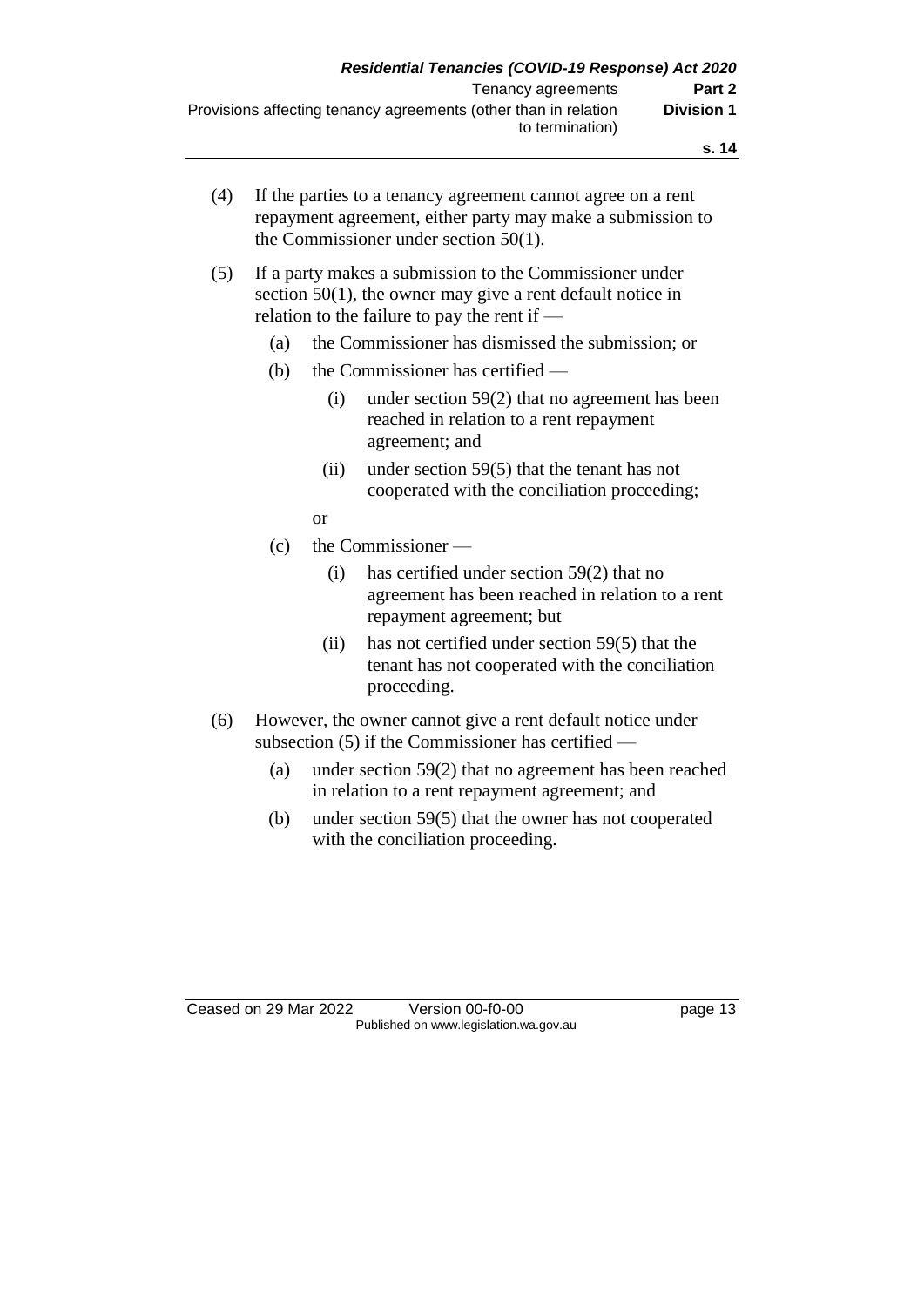| Part 2<br><b>Division 2</b><br>s. 15 | Residential Tenancies (COVID-19 Response) Act 2020<br>Tenancy agreements<br>Provisions affecting termination of tenancy agreements during<br>emergency period                                                                                                      |
|--------------------------------------|--------------------------------------------------------------------------------------------------------------------------------------------------------------------------------------------------------------------------------------------------------------------|
|                                      |                                                                                                                                                                                                                                                                    |
| (7)                                  | The owner cannot give a rent default notice under<br>subsection $(5)(a)$ or $(c)$ until the day that is 3 months after the<br>end of the emergency period.                                                                                                         |
|                                      | Note for this section:<br>See Division 2 and section 73 or 74 in relation to the effect of a notice<br>of termination given under this section.                                                                                                                    |
| 15.                                  | Recovery of interest on rent not paid under tenancy<br>agreements during emergency period prohibited                                                                                                                                                               |
| (1)                                  | In this section $-$                                                                                                                                                                                                                                                |
|                                      | <i>outstanding rent</i> means rent a tenant fails to pay in accordance<br>with a tenancy agreement that is due during the emergency<br>period.                                                                                                                     |
| (2)                                  | This section applies despite any other written law.                                                                                                                                                                                                                |
| (3)                                  | An owner cannot recover, whether by virtue of a right under the<br>tenancy agreement or otherwise, an amount from a tenant that is<br>for interest in relation to outstanding rent.                                                                                |
| (4)                                  | If a court or tribunal gives judgment in favour of a claim for<br>money that includes money in relation to outstanding rent, the<br>judgment sum cannot include interest, or a lump sum of money<br>in lieu of such interest, in relation to the outstanding rent. |
|                                      | Division 2 — Provisions affecting termination of tenancy<br>agreements during emergency period                                                                                                                                                                     |
| 16.                                  | <b>Application of Division</b>                                                                                                                                                                                                                                     |
| (1)                                  | Subject to subsection (2), this Division applies during the<br>emergency period.                                                                                                                                                                                   |
| (2)                                  | Section 19 applies during and after the emergency period.                                                                                                                                                                                                          |
|                                      |                                                                                                                                                                                                                                                                    |
| page 14                              | Version 00-f0-00<br>Ceased on 29 Mar 2022                                                                                                                                                                                                                          |

Published on www.legislation.wa.gov.au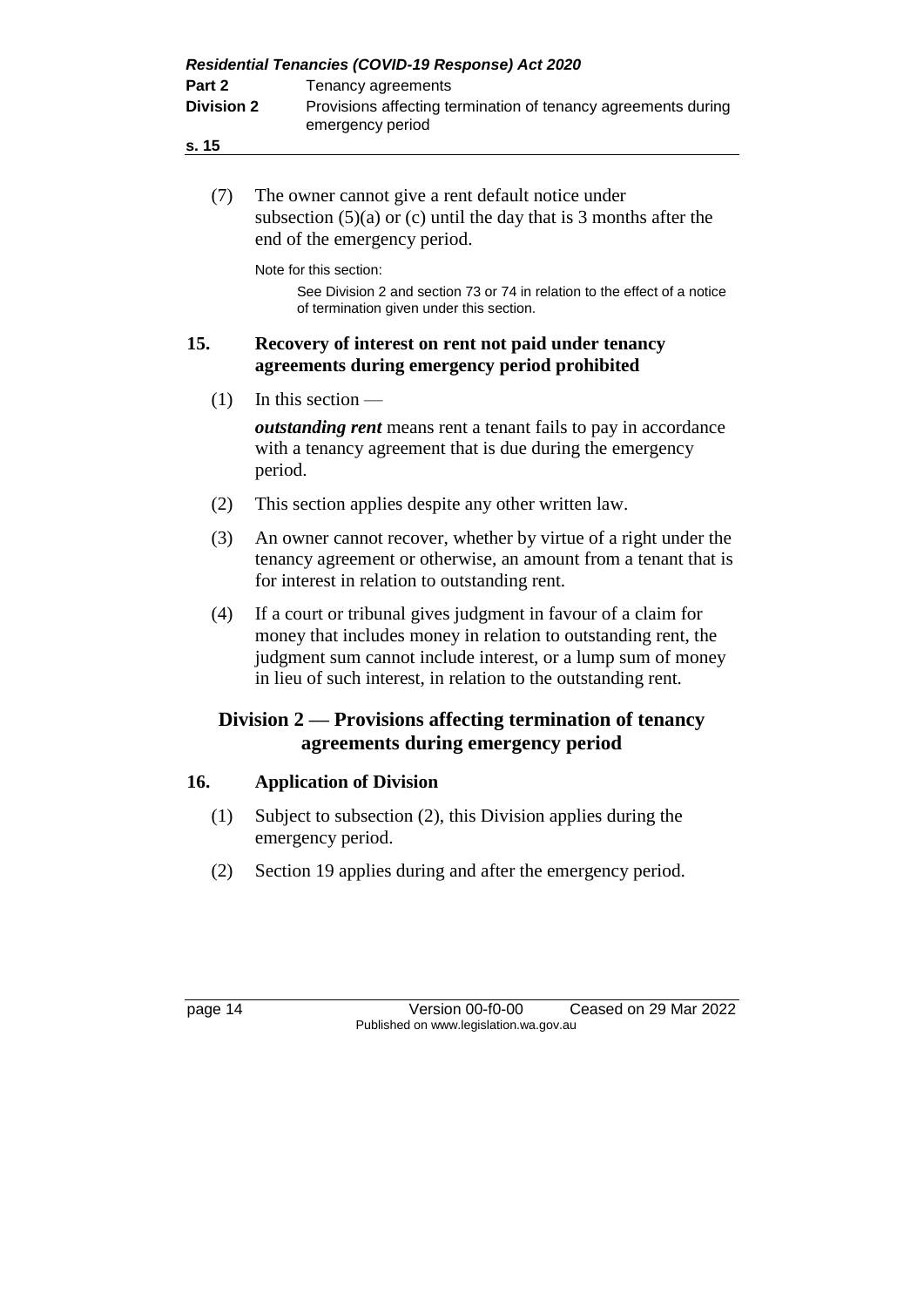#### **s. 17**

### **17. Termination of tenancy agreements during emergency period to be in accordance with Division**

- (1) A tenancy agreement, or a person's interest in a tenancy agreement, cannot terminate or be terminated during the emergency period other than under this Division.
- (2) This Division applies despite
	- (a) the *Residential Tenancies Act 1987* section 60(1); and
	- (b) the *Residential Parks (Long-stay Tenants) Act 1987* section 33.
- (3) The *Residential Tenancies Act 1987* section 60(2) applies to terminations under this Division.
- (4) The *Residential Parks (Long-stay Tenants) Act 2006* section 33(2C) applies to terminations under this Division.

### **18. Termination of tenancy agreements arising out of family violence**

A tenant's interest in a tenancy agreement is terminated if —

- (a) for a residential tenancy agreement the interest is terminated under the *Residential Tenancies Act 1987*  section  $60(1)(ba)$ , (bb) or (bc); or
- (b) for a long-stay agreement
	- (i) the interest is terminated under the *Residential Parks (Long-stay Tenants) Act 2006* section  $33(2A)$  or  $(2B)$ ; or
	- (ii) the State Administrative Tribunal makes an order terminating the tenant's interest under the *Residential Parks (Long-stay Tenants) Act 2006* section 74B.

Ceased on 29 Mar 2022 Version 00-f0-00 page 15 Published on www.legislation.wa.gov.au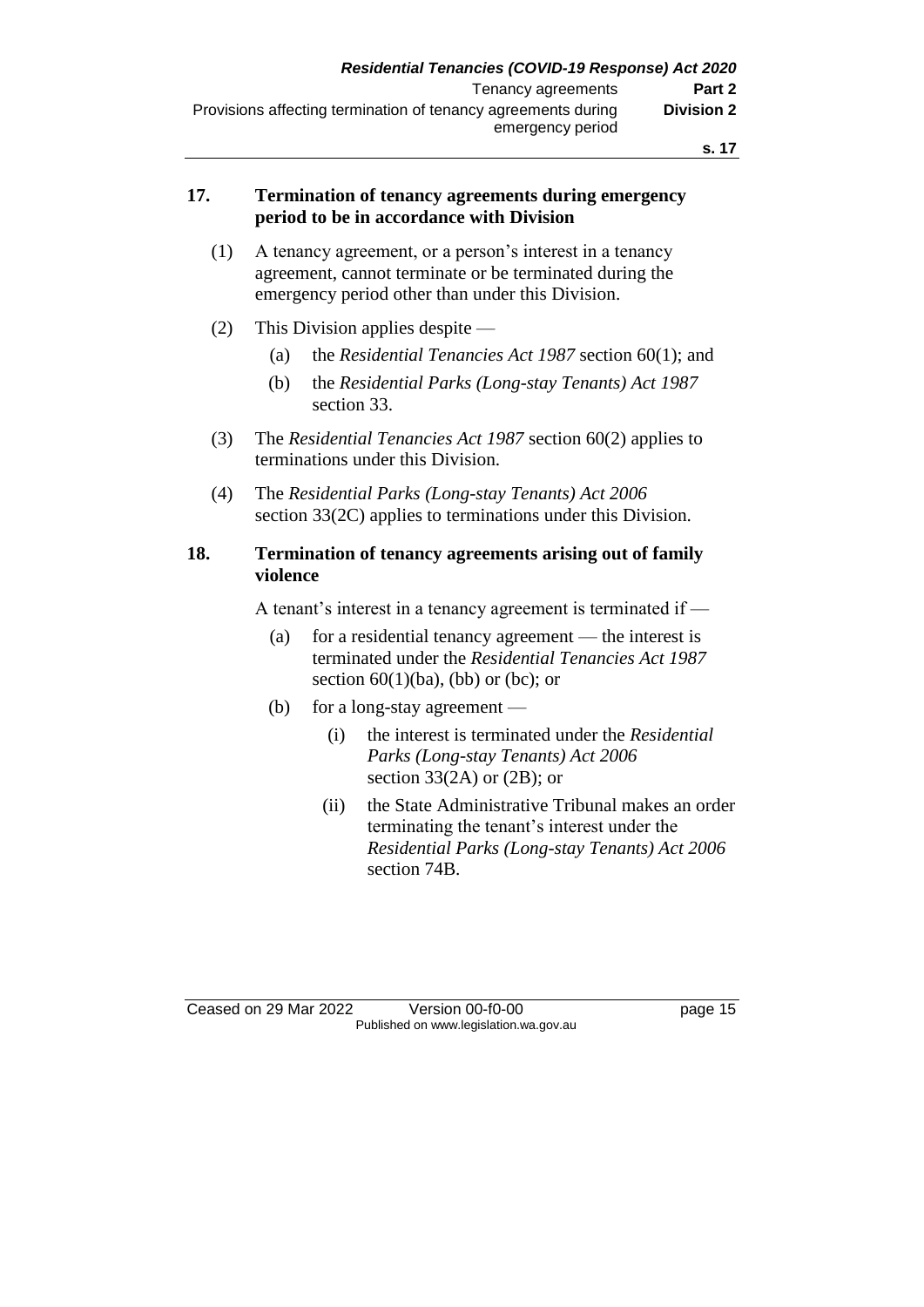| Residential Tenancies (COVID-19 Response) Act 2020 |                                                                                   |  |
|----------------------------------------------------|-----------------------------------------------------------------------------------|--|
| Part 2                                             | Tenancy agreements                                                                |  |
| <b>Division 2</b>                                  | Provisions affecting termination of tenancy agreements during<br>emergency period |  |
| s. 19                                              |                                                                                   |  |

### **19. Termination of tenancy agreement in relation to failure to pay rent during emergency period**

 $(1)$  In this section —

*deciding entity* means —

- (a) for a long-stay agreement the State Administrative Tribunal; or
- (b) for a residential tenancy agreement a competent court;

*remedial period* means the 60-day period beginning on the day on which the owner gives the tenant the remedial notice;

*rent repayment agreement* has the meaning given in section  $14(1)$ .

- (2) This section applies if
	- (a) a tenant fails to pay rent, in accordance with a tenancy agreement, due during the emergency period; and
	- (b) the tenant's failure to pay rent is not due to financial hardship caused by the economic effects of the COVID-19 pandemic.
- (3) The owner may give the tenant a written notice (the *remedial notice*) stating that —
	- (a) the tenant has failed to pay the rent in accordance with the tenancy agreement; and
	- (b) the owner offers to enter into a rent repayment agreement in relation to the rent; and
	- (c) the tenancy agreement may be terminated under this section if the tenant fails to pay the rent, and refuses to enter into a rent repayment agreement in relation to the rent, during the 60-day period beginning on the day on which the owner gives the tenant the remedial notice.
- (4) Subsection (5) applies if the tenant unreasonably
	- (a) fails to pay the rent during the remedial period; and

page 16 Version 00-f0-00 Ceased on 29 Mar 2022 Published on www.legislation.wa.gov.au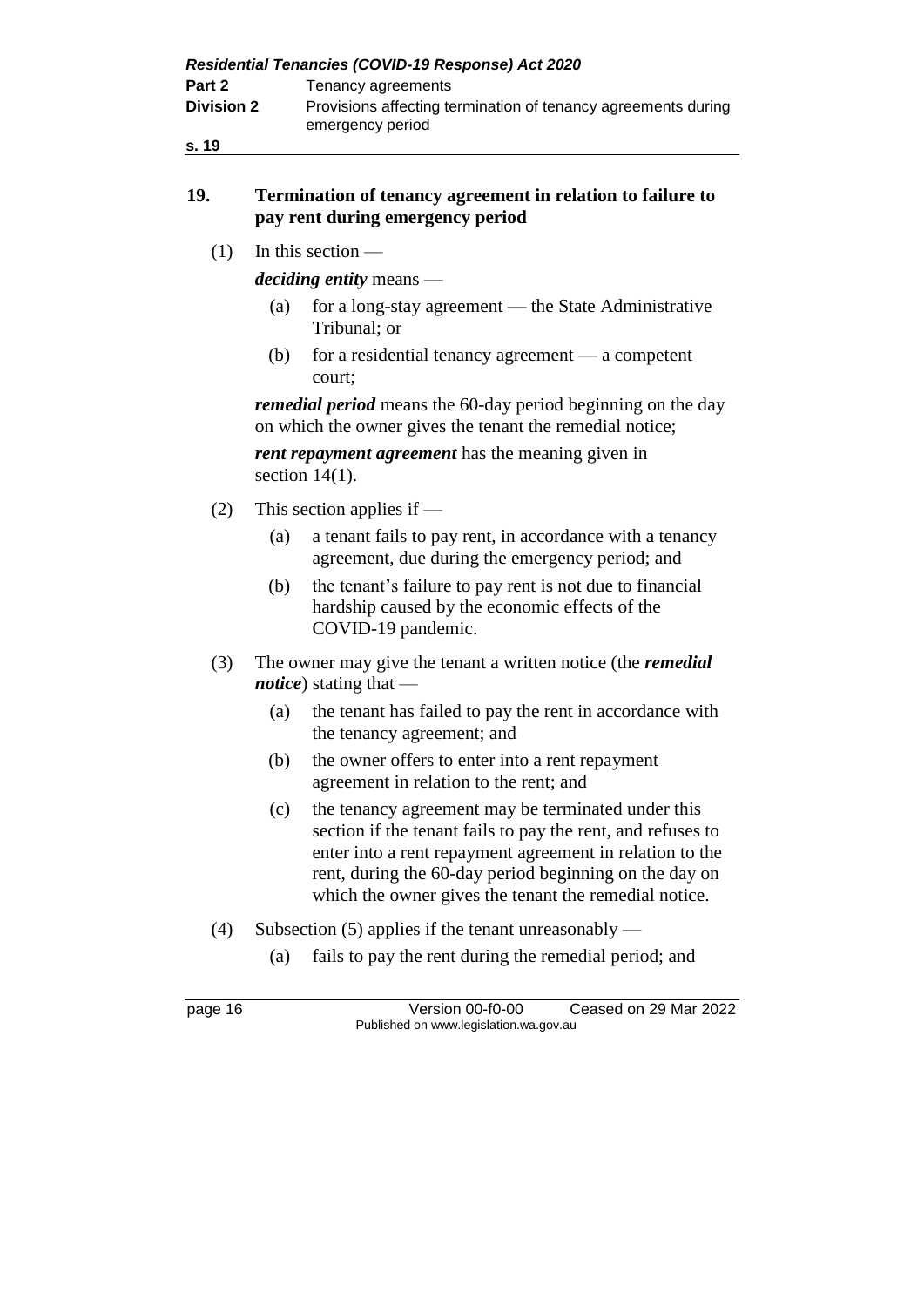|                                |     | emergency period                                                                                        |
|--------------------------------|-----|---------------------------------------------------------------------------------------------------------|
|                                |     |                                                                                                         |
|                                | (b) | refuses to enter into a rent repayment agreement in<br>relation to the rent during the remedial period. |
| (5)<br>deciding entity for $-$ |     | After the end of the remedial period, the owner may apply to a                                          |
|                                | (a) | an order terminating the tenancy agreement; and                                                         |
|                                | (b) | an order for possession of the residential premises the                                                 |

(6) However, the owner cannot apply to a deciding entity under subsection (5) on or after the day on which Part 4 Divisions 3, 4 and 5 come into operation under section 2(c) unless —

subject of the tenancy agreement.

- (a) the owner has made a submission to the Commissioner under section 50(1) in relation to the failure to pay the rent; and
- (b) the Commissioner has certified
	- (i) under section 59(2) that no agreement has been reached in relation to the failure to pay the rent; and
	- (ii) under section 59(5) that the tenant has not cooperated with the conciliation proceeding.
- (7) On an application under subsection (5), a deciding entity may make an order terminating the tenancy agreement if the deciding entity considers that —
	- (a) the preconditions set out in subsections (2) to (6) for the making of the application have been met; and
	- (b) the making of the order is justified in the circumstances.
- (8) If the deciding entity makes the order under subsection (7), the deciding entity —
	- (a) must also make an order for possession of the residential premises the subject of the tenancy agreement; and
	- (b) may make such ancillary or incidental orders as the deciding entity considers appropriate.

Ceased on 29 Mar 2022 Version 00-f0-00 page 17 Published on www.legislation.wa.gov.au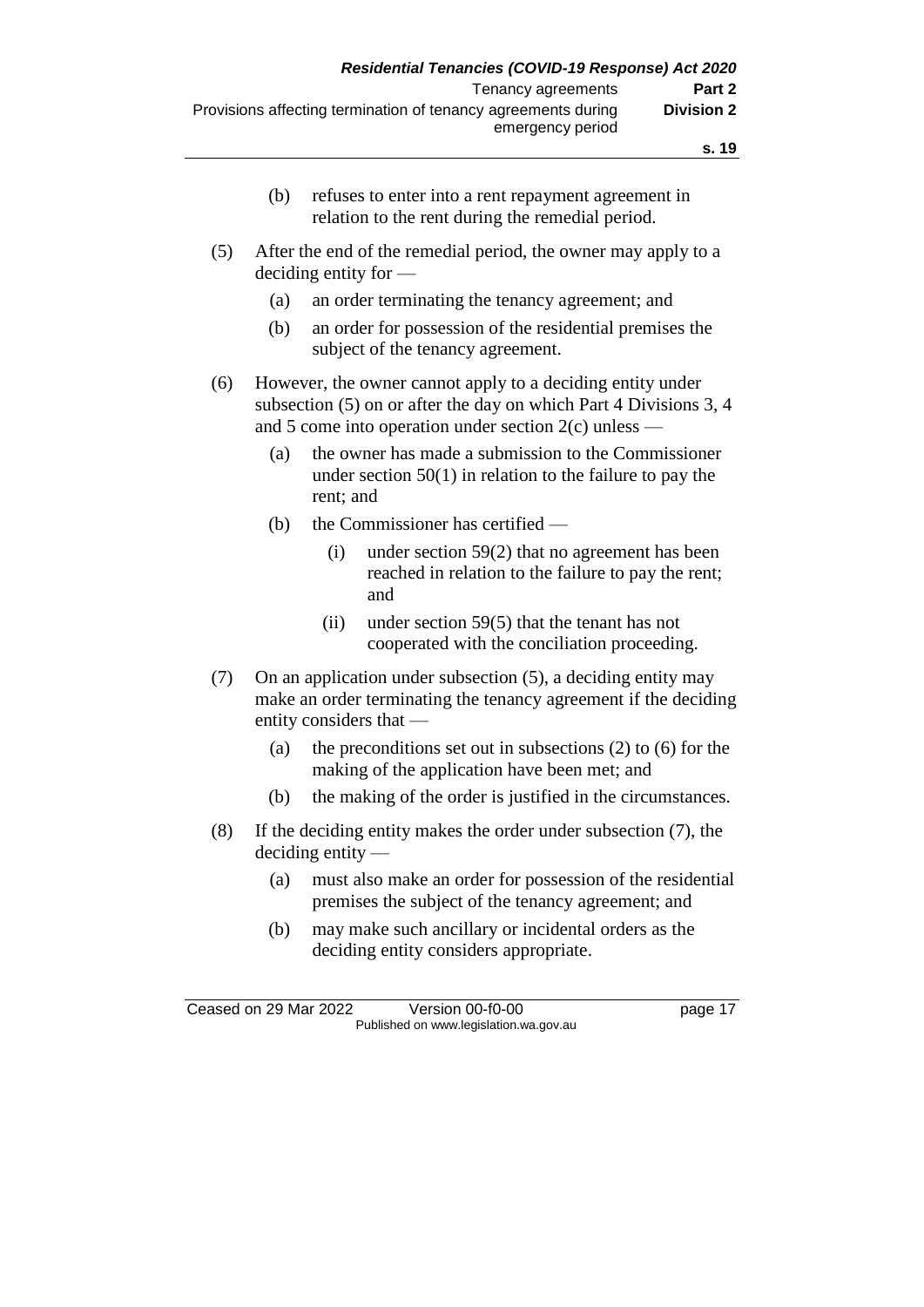| Residential Tenancies (COVID-19 Response) Act 2020 |                                                                                   |  |
|----------------------------------------------------|-----------------------------------------------------------------------------------|--|
| Part 2                                             | Tenancy agreements                                                                |  |
| <b>Division 2</b>                                  | Provisions affecting termination of tenancy agreements during<br>emergency period |  |
| s.20                                               |                                                                                   |  |
|                                                    |                                                                                   |  |

(9) The *Residential Tenancies Act 1987* section 71(3) to (6) applies

|     |     | to an application and order made under this section with all<br>necessary modifications, including as if a reference in those<br>provisions to $-$ |
|-----|-----|----------------------------------------------------------------------------------------------------------------------------------------------------|
|     | (a) | the court were a reference to the deciding entity; and                                                                                             |
|     | (b) | section 71(2) were a reference to subsections (7) and (8)<br>of this section; and                                                                  |
|     | (c) | a lessor were, in relation to a long-stay agreement, a<br>reference to a park operator; and                                                        |
|     | (d) | a tenant were, in relation to a long-stay agreement, a<br>reference to a long-stay tenant; and                                                     |
|     | (e) | a notice were a reference to the remedial notice; and                                                                                              |
|     | (f) | a notice given by the lessor upon the ground referred to<br>in section 69 were a reference to the remedial notice.                                 |
| 20. |     | <b>Termination without specifying grounds</b>                                                                                                      |
| (1) |     | A tenancy agreement is terminated if $-$                                                                                                           |
|     | (a) | the tenant gives notice of termination of the agreement<br>without specifying any grounds for the notice in<br>accordance with —                   |
|     |     | for a residential tenancy agreement — the<br>(i)<br><i>Residential Tenancies Act 1987 section 67(1); or</i>                                        |
|     |     | for a long-stay agreement — the Residential<br>(ii)<br>Parks (Long-stay Tenants) Act 2006 section 38;                                              |
|     |     | and                                                                                                                                                |
|     | (b) | the notice of termination is given not less than 21 days<br>before the day on which the agreement is to terminate;                                 |

- and (c) the tenant delivers up vacant possession of the premises
- the subject of the agreement on or after the expiry of the period referred to in paragraph (b).

page 18 Version 00-f0-00 Ceased on 29 Mar 2022 Published on www.legislation.wa.gov.au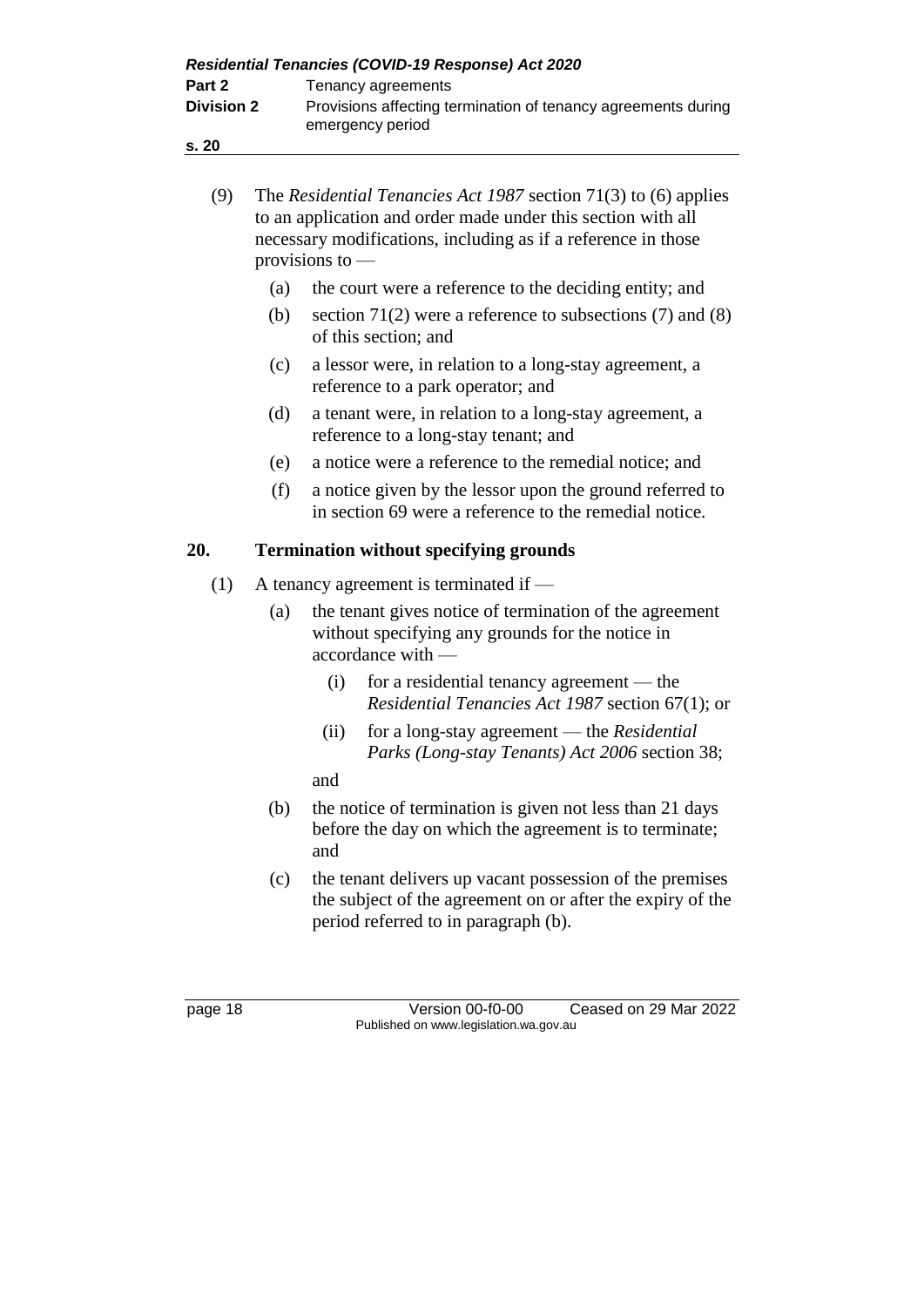- (2) If a tenant in relation to a tenancy agreement for a fixed term suffers financial hardship caused by the economic effects of the COVID-19 pandemic, a notice of termination given under subsection  $(1)(a)$  by the tenant may specify a day earlier than the last day of the fixed term as the day on which the tenant intends to give vacant possession of the premises the subject of the agreement to the owner.
- (3) An owner is not entitled to compensation for loss (including loss of rent) arising only from a tenant terminating under subsection (1) a tenancy agreement for a fixed term.

### **21. Termination in other cases**

- (1) A residential tenancy agreement is terminated if
	- (a) the agreement is terminated under the *Residential Tenancies Act 1987* section 60(1)(a) after a notice of termination is given —
		- (i) by the lessor under section 63 of that Act; or
		- (ii) under section 69 of that Act;

or

- (b) the *Residential Tenancies Act 1987* section 60(1)(f), (g) or (i) applies; or
- (c) a competent court terminates the agreement under the *Residential Tenancies Act 1987* section 73 or 74.
- (2) A long-stay agreement is terminated if
	- (a) the agreement is terminated under the *Residential Parks (Long-stay Tenants) Act 2006* section 33 after a notice of termination is given —
		- (i) by the park operator under section 41 of that Act; or
		- (ii) under section  $45(3)$  of that Act;
		- or

Ceased on 29 Mar 2022 Version 00-f0-00 page 19 Published on www.legislation.wa.gov.au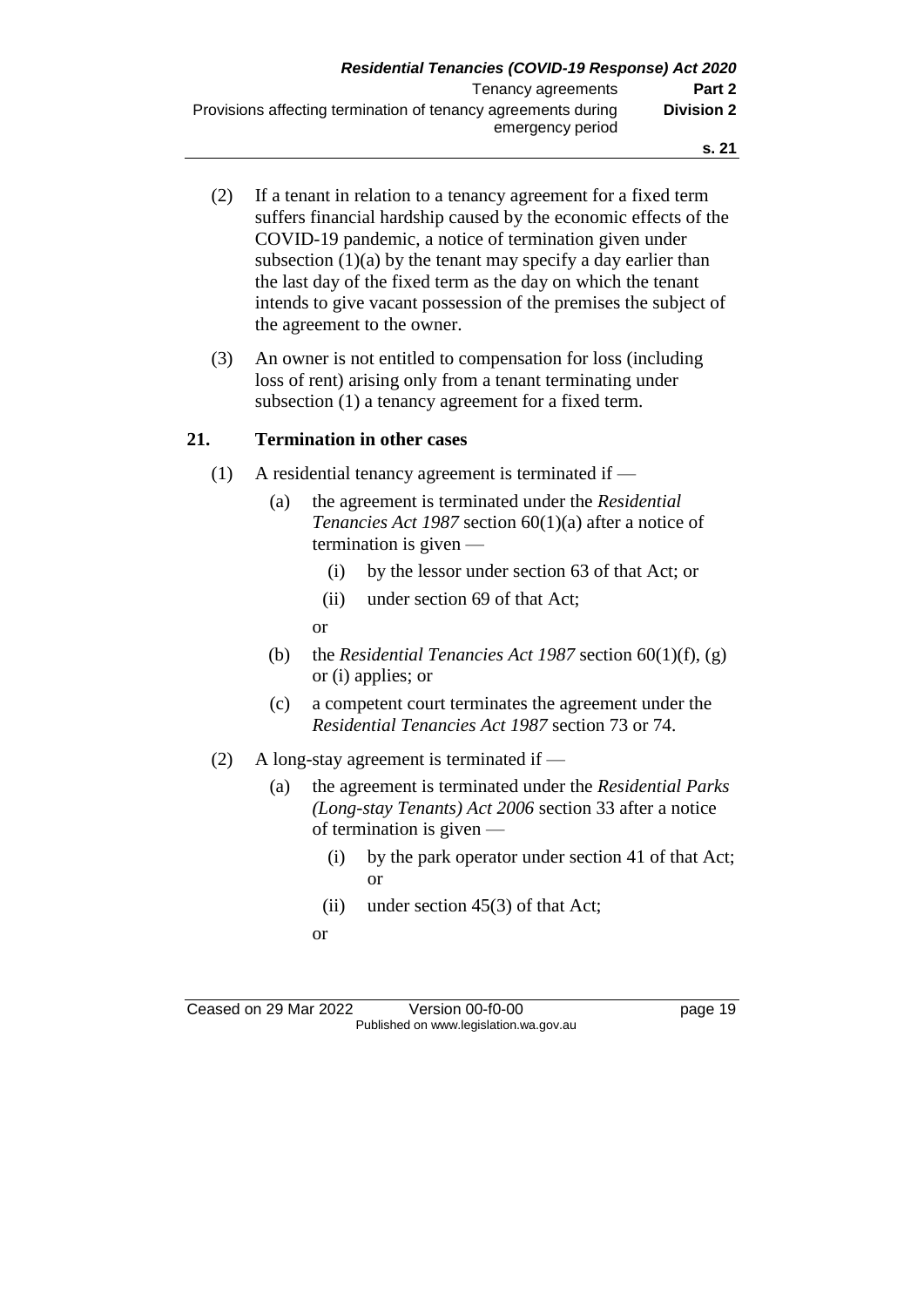| Residential Tenancies (COVID-19 Response) Act 2020 |                                                                                   |  |
|----------------------------------------------------|-----------------------------------------------------------------------------------|--|
| Part 2                                             | Tenancy agreements                                                                |  |
| <b>Division 2</b>                                  | Provisions affecting termination of tenancy agreements during<br>emergency period |  |
| s. 21                                              |                                                                                   |  |
|                                                    |                                                                                   |  |

| (b) | the Residential Parks (Long-stay Tenants) Act 2006 |
|-----|----------------------------------------------------|
|     | section $33(3)(e)$ or 44B applies; or              |

(c) the State Administrative Tribunal makes an order terminating the agreement under the *Residential Parks (Long-stay Tenants) Act 2006* section 71 or 73.

*[Section 21 amended: No. 28 of 2020 s. 93.]*

page 20 Version 00-f0-00 Ceased on 29 Mar 2022 Published on www.legislation.wa.gov.au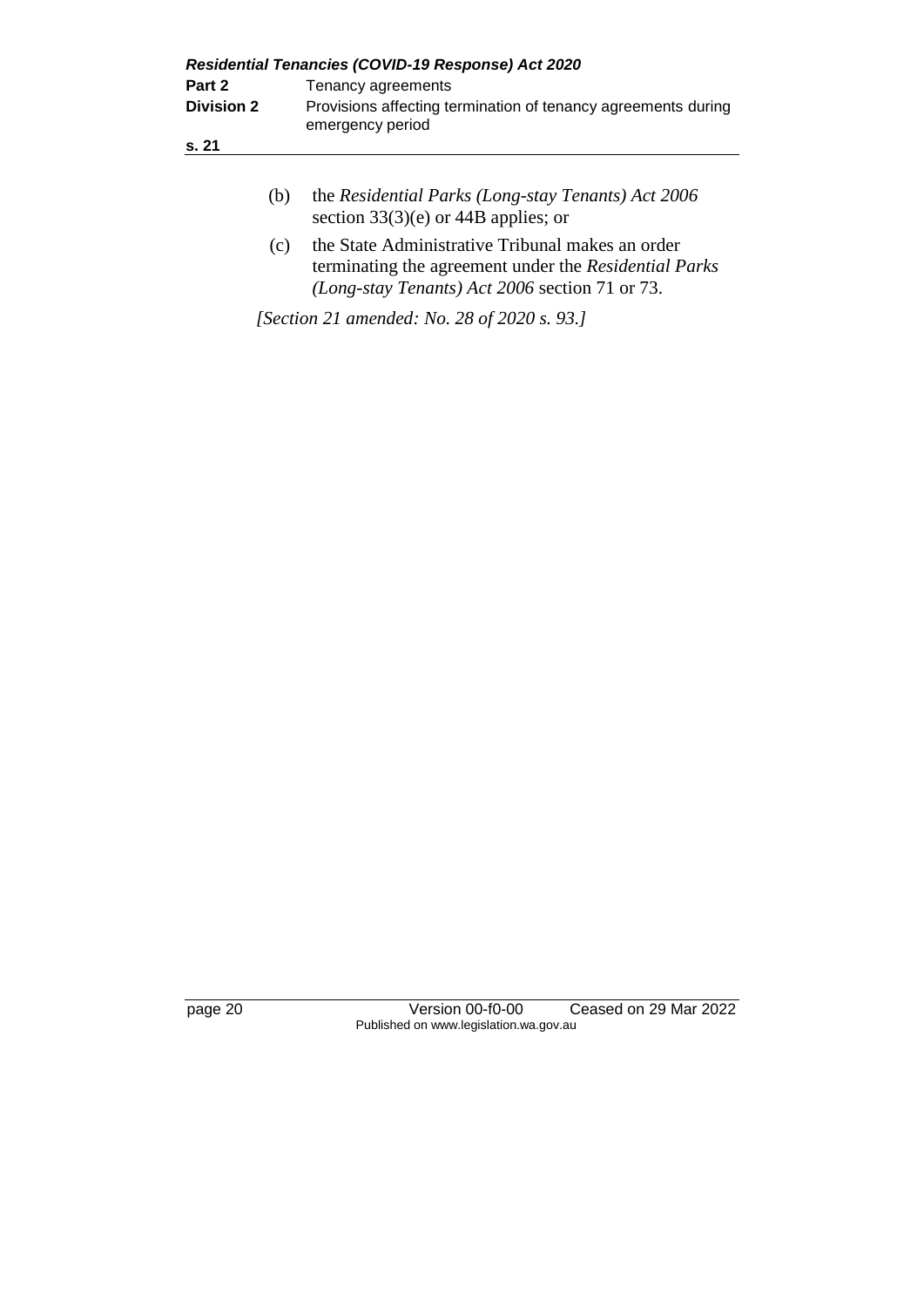## **Part 3 — Accommodation agreements**

## **Division 1 — Provisions affecting accommodation agreements (other than in relation to termination)**

## **22. Rent cannot increase during emergency period**

- (1) Rent payable under an accommodation agreement cannot be increased during the emergency period.
- (2) An increase of rent payable under an accommodation agreement in contravention of subsection (1) has no effect.
- (3) If a landlord notifies the resident (whether before, on or after 30 March 2020) of an increase in the rent payable under an accommodation agreement and that increase would, but for this section, take effect on a day during the emergency period —
	- (a) the increase takes effect on the day after the end of the emergency period; and
	- (b) the resident cannot be required to pay the increased rent until the day referred to in paragraph (a).
- (4) Despite subsections (1) to (3), if the parties to an accommodation agreement agree (whether before, on or after 30 March 2020) to reduce the rent payable due to financial hardship caused by the economic effects of the COVID-19 pandemic, the rent may be increased during or after the emergency period if —
	- (a) the parties agree to the increase; and
	- (b) the increased rent is not greater than the amount of rent payable before the agreement to reduce the rent.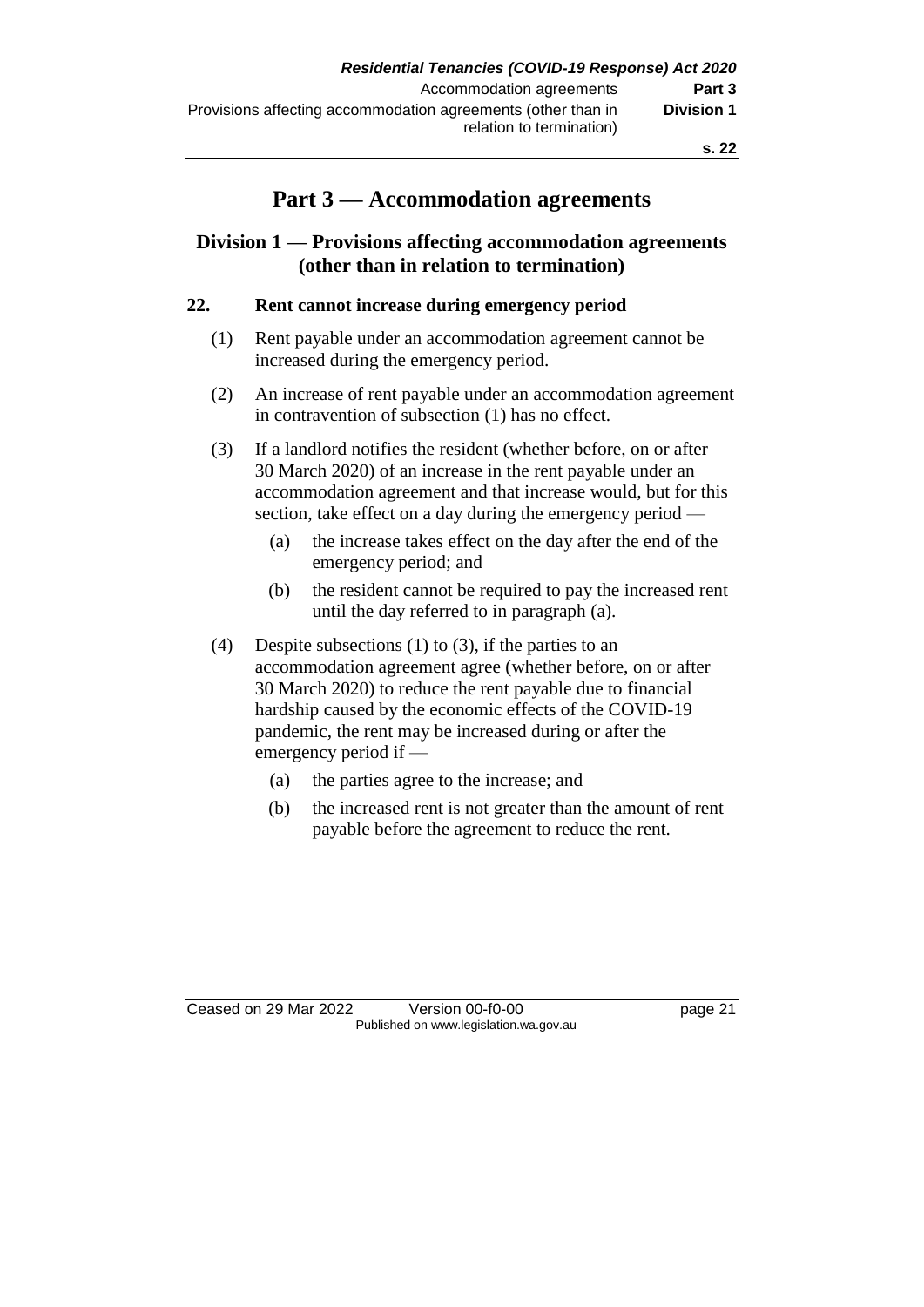| Residential Tenancies (COVID-19 Response) Act 2020 |                                                                                          |  |
|----------------------------------------------------|------------------------------------------------------------------------------------------|--|
| Part 3                                             | Accommodation agreements                                                                 |  |
| <b>Division 1</b>                                  | Provisions affecting accommodation agreements (other than in<br>relation to termination) |  |
| s.23                                               |                                                                                          |  |

### **23. Rent cannot increase after renegotiation of lease during emergency period**

- (1) This section applies if
	- (a) an accommodation agreement (the *former agreement*) creates a tenancy for a fixed term; and
	- (b) the term of the former agreement ends during the emergency period; and
	- (c) the parties to the former agreement enter into a new accommodation agreement (the *new agreement*) in relation to the same premises commencing immediately after the end of the term of the former agreement.
- (2) Despite the new agreement, the resident cannot be required during the emergency period to pay an amount of rent that is more than the amount that would have been payable under the former agreement if the former agreement had continued to have effect during that period.

### **24. Landlord not required to maintain and repair under accommodation agreement if unable to do so during emergency period**

- (1) This section applies if an accommodation agreement contains a term that requires the landlord to maintain the residential premises the subject of the agreement or conduct any repairs to the premises.
- (2) During the emergency period, the term is modified so that the landlord does not contravene the term if the landlord is unable to maintain the residential premises, or conduct repairs to the premises, due to —
	- (a) financial hardship caused by the economic effects of the COVID-19 pandemic; or
	- (b) an inability to access the premises due to a direction given under the *Emergency Management Act 2005* or *Public Health Act 2016*.

page 22 Version 00-f0-00 Ceased on 29 Mar 2022 Published on www.legislation.wa.gov.au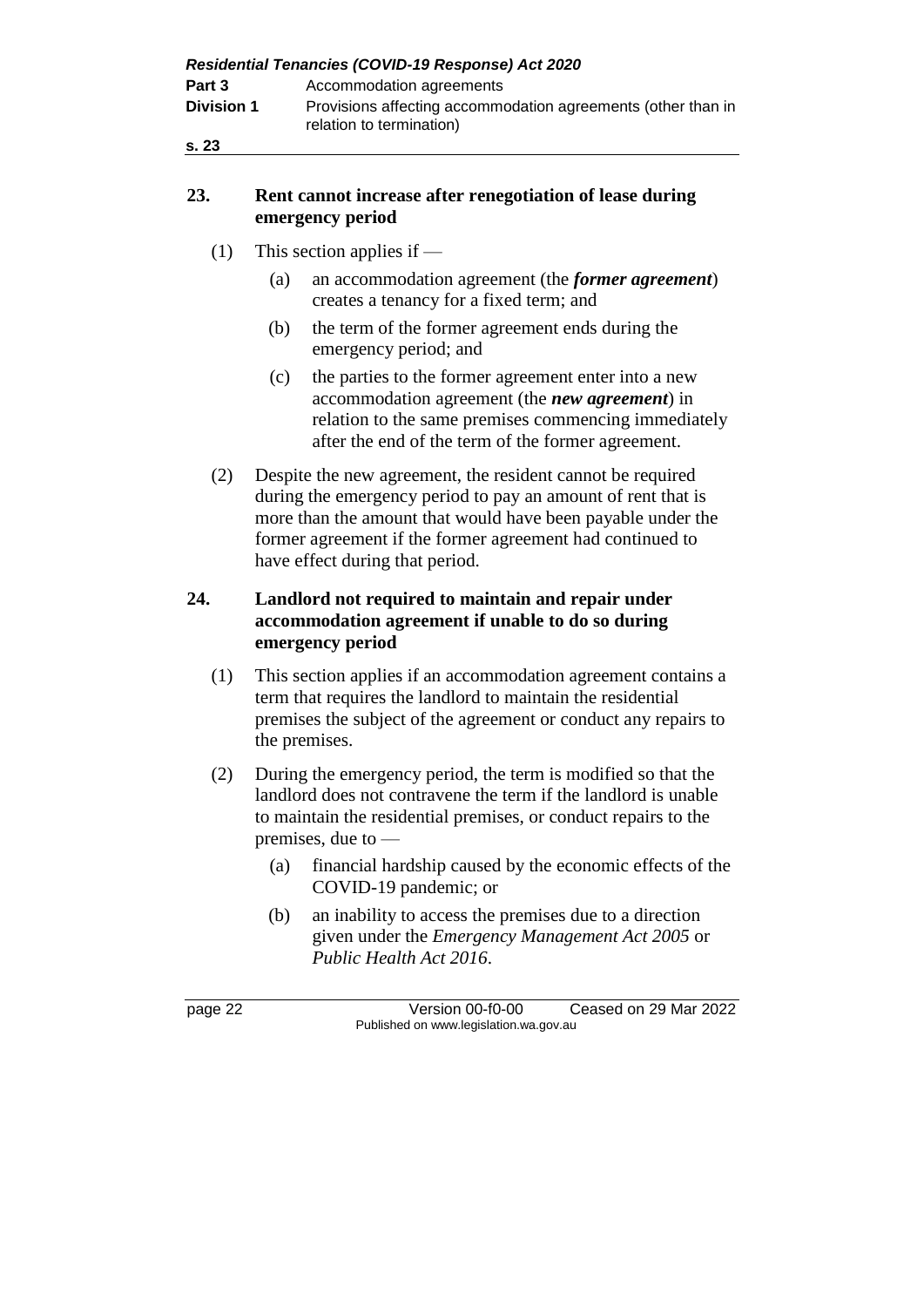(3) The modification in subsection (2) does not affect any obligation a landlord may have that is equivalent to the obligations a lessor has under the *Residential Tenancies Act 1987* section 43(2)(b) and (3)(b).

### **25. Fixed-term tenancy ending during emergency period to continue as periodic tenancy**

- (1) This section applies if
	- (a) an accommodation agreement is for a fixed term; and
	- (b) the fixed term ends during the emergency period; and
	- (c) at the end of the day on which the fixed term ends (the *expiry day*) the landlord and resident have not entered into an accommodation agreement in relation to the same premises for a fixed term commencing immediately after the expiry day.
- (2) The accommodation agreement continues, subject to subsection (3), as an agreement for a periodic tenancy after the expiry day on the same terms that applied immediately before the expiry day until —
	- (a) the accommodation agreement is terminated
		- (i) during the emergency period under Division 2; or
		- (ii) after the emergency period under the agreement;
		- or
	- (b) the landlord and resident enter into an accommodation agreement in relation to the same premises for another fixed term.
- (3) A competent court may, upon application by a party to an accommodation agreement that continues under subsection (2), make any modification to the terms of the agreement as may be necessary for, or appropriate to, the agreement's continuance.

Ceased on 29 Mar 2022 Version 00-f0-00 page 23 Published on www.legislation.wa.gov.au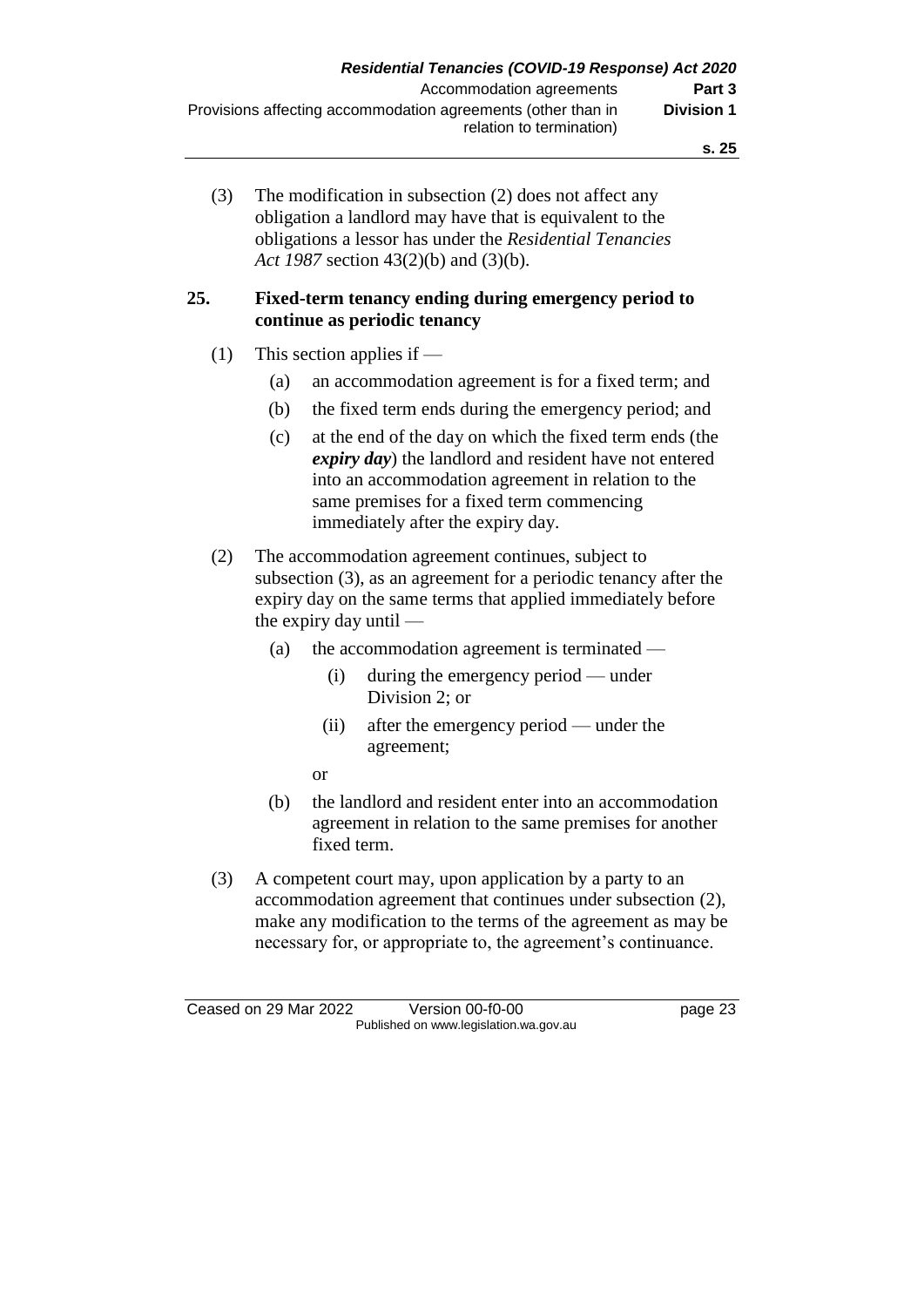| Part 3<br><b>Division 1</b> |                                                                                | Residential Tenancies (COVID-19 Response) Act 2020<br>Accommodation agreements<br>Provisions affecting accommodation agreements (other than in<br>relation to termination)                                                                     |
|-----------------------------|--------------------------------------------------------------------------------|------------------------------------------------------------------------------------------------------------------------------------------------------------------------------------------------------------------------------------------------|
| s. 26                       |                                                                                |                                                                                                                                                                                                                                                |
| (4)                         |                                                                                | However, a competent court must not make an order that<br>increases the rent payable under the agreement during the<br>emergency period.                                                                                                       |
| (5)                         |                                                                                | An order made by a competent court may, if the court orders,<br>apply on and from the day after the expiry day, even if the order<br>is made after the end of the emergency period.                                                            |
| 26.                         |                                                                                | Recovery of possession prohibited except in particular<br>circumstances                                                                                                                                                                        |
| (1)                         |                                                                                | This section applies during the part of the emergency period that<br>occurs after assent day.                                                                                                                                                  |
| (2)                         |                                                                                | A person must not enter or re-enter premises for the purpose of<br>recovering possession of the premises or part of the premises<br>from a resident of the premises, whether entry or re-entry is<br>effected peaceably or otherwise, unless - |
|                             | (a)                                                                            | the person has a right to enter or re-enter the premises<br>under an accommodation agreement; or                                                                                                                                               |
|                             | (b)                                                                            | the person enters or re-enters the premises under a court<br>order.                                                                                                                                                                            |
|                             |                                                                                | Penalty for this subsection: a fine of \$20 000.                                                                                                                                                                                               |
| 27.                         | Giving rent default notices for failure to pay rent during<br>emergency period |                                                                                                                                                                                                                                                |
| (1)                         |                                                                                | In this section $-$                                                                                                                                                                                                                            |
|                             |                                                                                | <i>rent default notice</i> , in relation to an accommodation agreement,<br>means a notice in writing stating that -                                                                                                                            |
|                             | (a)                                                                            | the resident has failed to pay rent in accordance with a<br>term of the accommodation agreement; and                                                                                                                                           |
|                             | (b)                                                                            | payment of the rent is required within a specified period<br>of at least 14 days; and                                                                                                                                                          |
|                             | (c)                                                                            | a failure to pay the rent in accordance with the notice is<br>grounds for giving a termination notice under<br>section 38;                                                                                                                     |
| page 24                     |                                                                                | Version 00-f0-00<br>Ceased on 29 Mar 2022<br>Published on www.legislation.wa.gov.au                                                                                                                                                            |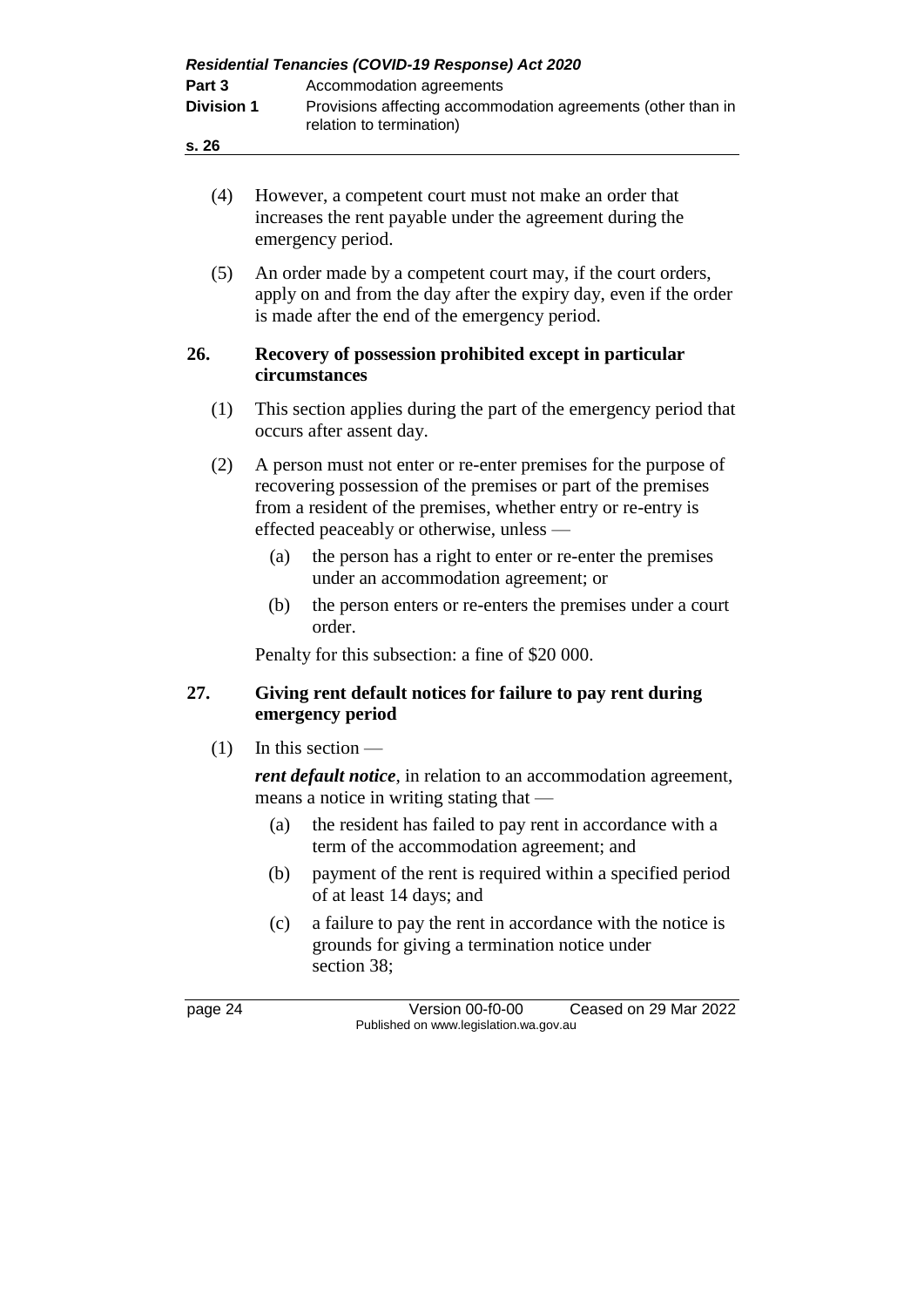*rent repayment agreement* means an agreement (in writing) —

- (a) made between a resident and landlord about rent not paid in accordance with an accommodation agreement during the emergency period; and
- (b) setting out how part or all of the rent not paid will be paid to the landlord.
- (2) This section applies if a resident fails to pay rent, in accordance with an accommodation agreement, due during the emergency period.
- (3) The landlord cannot give a rent default notice in relation to the failure to pay the rent unless —
	- (a) the resident and landlord have entered into a rent repayment agreement and the resident has failed to make payments in accordance with that agreement; or
	- (b) the landlord gives the rent default notice under subsection (5).
- (4) If the parties to an accommodation agreement cannot agree on a rent repayment agreement, either party may make a submission to the Commissioner under section 50(1).
- (5) If a party makes a submission to the Commissioner under section 50(1), the landlord may give a rent default notice in relation to the failure to pay the rent if —
	- (a) the Commissioner has dismissed the submission; or
	- (b) the Commissioner has certified
		- (i) under section 59(2) that no agreement has been reached in relation to a rent repayment agreement; and
		- (ii) under section 59(5) that the resident has not cooperated with the conciliation proceeding;
		- or

Ceased on 29 Mar 2022 Version 00-f0-00 Page 25 Published on www.legislation.wa.gov.au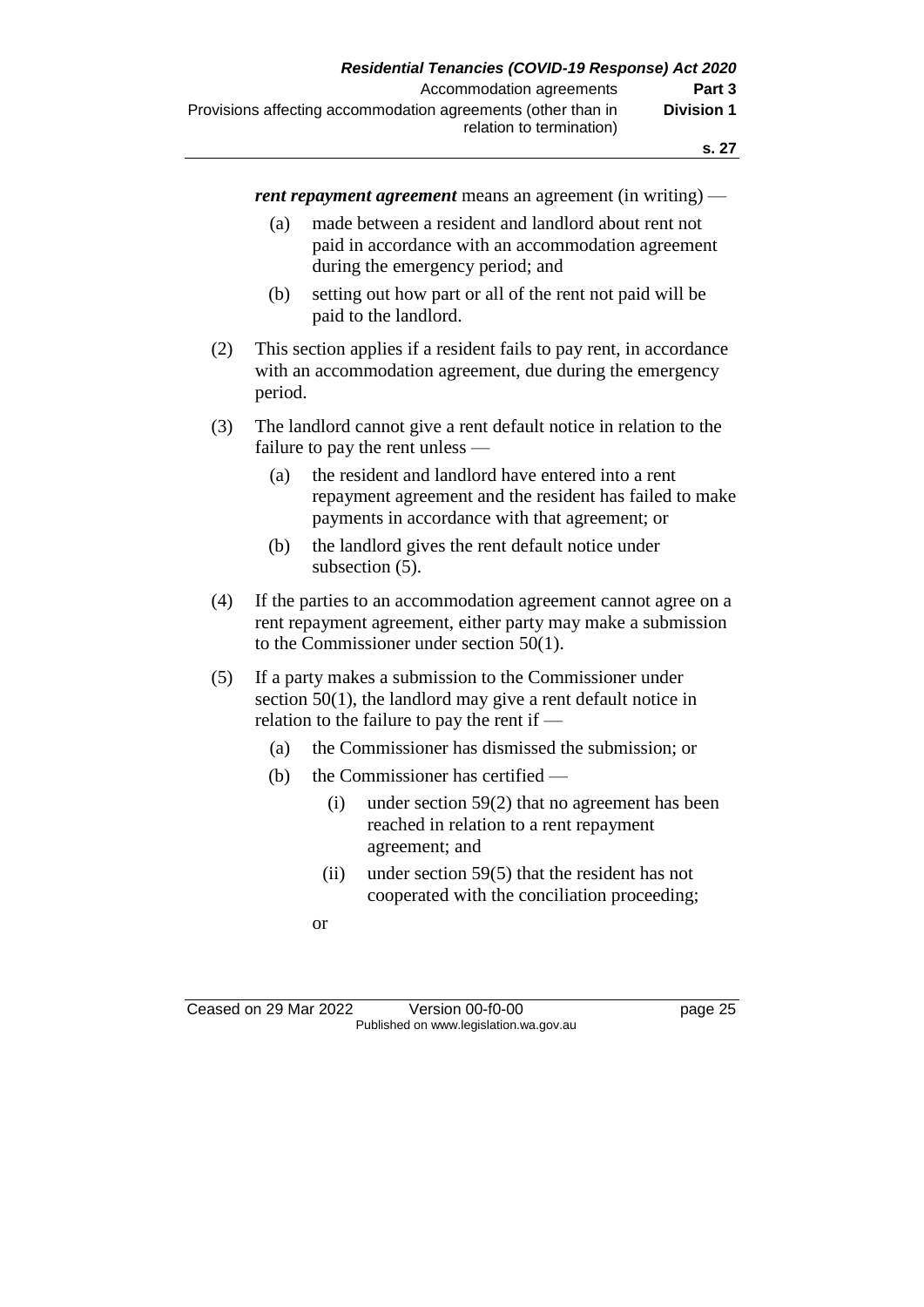| Part 3                     |     | Residential Tenancies (COVID-19 Response) Act 2020<br>Accommodation agreements                                                                                                                                                                                     |
|----------------------------|-----|--------------------------------------------------------------------------------------------------------------------------------------------------------------------------------------------------------------------------------------------------------------------|
| <b>Division 1</b><br>s. 28 |     | Provisions affecting accommodation agreements (other than in<br>relation to termination)                                                                                                                                                                           |
|                            |     |                                                                                                                                                                                                                                                                    |
|                            | (c) | the Commissioner —                                                                                                                                                                                                                                                 |
|                            |     | has certified under section $59(2)$ that no<br>(i)<br>agreement has been reached in relation to a rent<br>repayment agreement; but                                                                                                                                 |
|                            |     | has not certified under section 59(5) that the<br>(ii)<br>resident has not cooperated with the conciliation<br>proceeding.                                                                                                                                         |
| (6)                        |     | However, the landlord cannot give a rent default notice under<br>subsection $(5)$ if the Commissioner has certified —                                                                                                                                              |
|                            | (a) | under section $59(2)$ that no agreement has been reached<br>in relation to a rent repayment agreement; and                                                                                                                                                         |
|                            | (b) | under section $59(5)$ that the landlord has not cooperated<br>with the conciliation proceeding.                                                                                                                                                                    |
| (7)                        |     | The landlord cannot give a rent default notice under<br>subsection $(5)(a)$ or $(c)$ until the day that is 3 months after the<br>end of the emergency period.                                                                                                      |
| 28.                        |     | Recovery of interest on rent not paid under accommodation<br>agreements during emergency period prohibited                                                                                                                                                         |
| (1)                        |     | In this section $-$                                                                                                                                                                                                                                                |
|                            |     | <i>outstanding rent</i> means rent a resident fails to pay in<br>accordance with an accommodation agreement that is due<br>during the emergency period.                                                                                                            |
| (2)                        |     | This section applies despite any other written law.                                                                                                                                                                                                                |
| (3)                        |     | A landlord cannot recover, whether by virtue of a right under<br>the accommodation agreement or otherwise, an amount from a<br>resident that is for interest in relation to outstanding rent.                                                                      |
| (4)                        |     | If a court or tribunal gives judgment in favour of a claim for<br>money that includes money in relation to outstanding rent, the<br>judgment sum cannot include interest, or a lump sum of money<br>in lieu of such interest, in relation to the outstanding rent. |
|                            |     |                                                                                                                                                                                                                                                                    |

page 26 Version 00-f0-00 Ceased on 29 Mar 2022 Published on www.legislation.wa.gov.au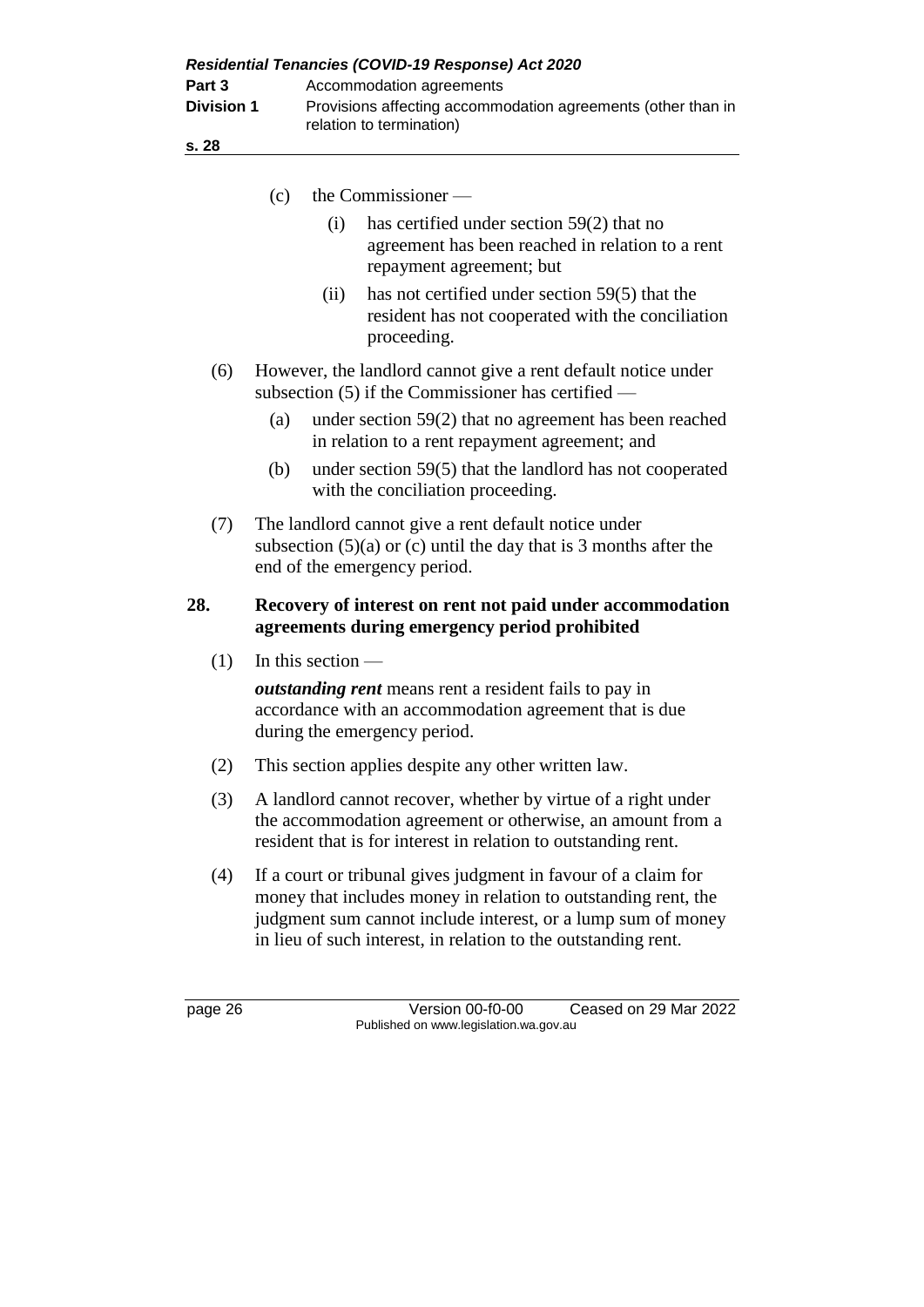## **Division 2 — Provisions affecting termination of accommodation agreements during emergency period**

### **29. Application of Division**

- (1) Subject to subsection (2), this Division applies during the emergency period.
- (2) Sections 32, 38 and 40 apply during and after the emergency period.

### **30. Termination of accommodation agreements during emergency period to be in accordance with Division**

- (1) An accommodation agreement, or a person's interest in an accommodation agreement, cannot terminate or be terminated during the emergency period other than under this Division.
- (2) The termination of a resident's interest in an accommodation agreement under this Division does not terminate the agreement in respect of any other resident under the agreement.

### **31. Termination of interest in accommodation agreement arising from family violence**

- (1) The *Residential Tenancies Act 1987* sections 71AB to 71AE apply to and in relation to a resident, landlord and accommodation agreement as if a reference in those provisions  $to -$ 
	- (a) a tenant were a reference to a resident; and
	- (b) a lessor were a reference to a landlord; and
	- (c) a residential tenancy agreement were a reference to an accommodation agreement; and
	- (d) a tenancy period were a reference to the period during which an accommodation agreement is in force.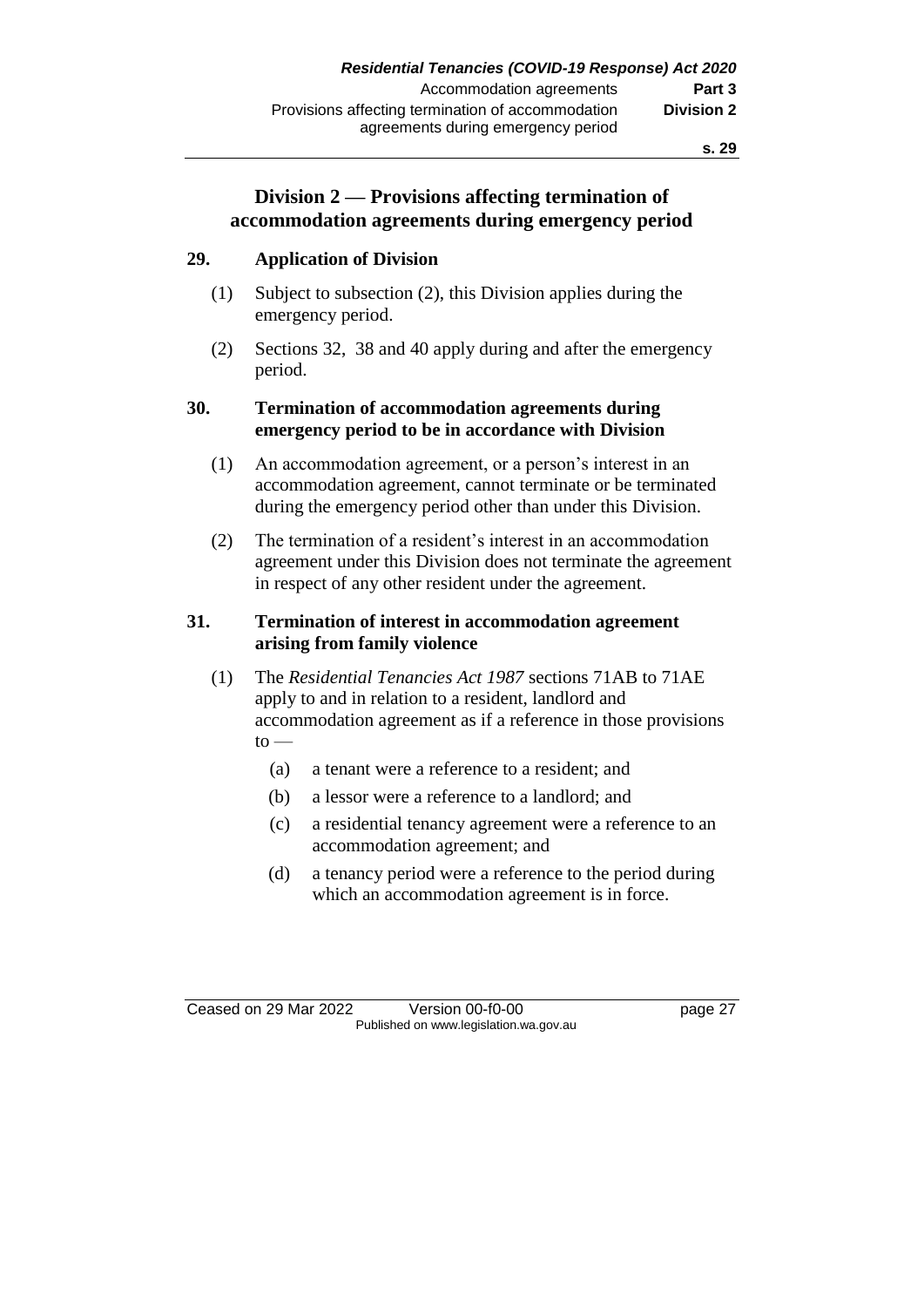| Residential Tenancies (COVID-19 Response) Act 2020 |                                                                                         |  |
|----------------------------------------------------|-----------------------------------------------------------------------------------------|--|
| Part 3                                             | Accommodation agreements                                                                |  |
| <b>Division 2</b>                                  | Provisions affecting termination of accommodation<br>agreements during emergency period |  |
| s. 32                                              |                                                                                         |  |

- (2) A resident's interest in an accommodation agreement is terminated if any of the following apply —
	- (a) the resident  $-$ 
		- (i) gives notice, under the *Residential Tenancies Act 1987* section 71AB(1), of termination of the resident's interest together with at least 1 of the documents required under the *Residential Tenancies Act 1987* section 71AB(2); and
		- (ii) vacates the residential premises the subject of the agreement on or after the expiry of the period of notice required under the *Residential Tenancies Act 1987* section 71AB(5);
	- (b) the resident
		- (i) gives notice, under the *Residential Tenancies Act 1987* section 71AD(4), of termination of the resident's interest; and
		- (ii) vacates the residential premises the subject of the agreement on or after the expiry of the period of notice required under the *Residential Tenancies Act 1987* section 71AD(5);
	- (c) a competent court terminates the resident's interest under the *Residential Tenancies Act 1987* section 71AE.

### **32. Termination of accommodation agreement in relation to failure to pay rent during emergency period**

 $(1)$  In this section —

*remedial period* means the 60-day period beginning on the day on which the landlord gives the resident the remedial notice;

*rent repayment agreement* has the meaning given in section 27(1).

page 28 Version 00-f0-00 Ceased on 29 Mar 2022 Published on www.legislation.wa.gov.au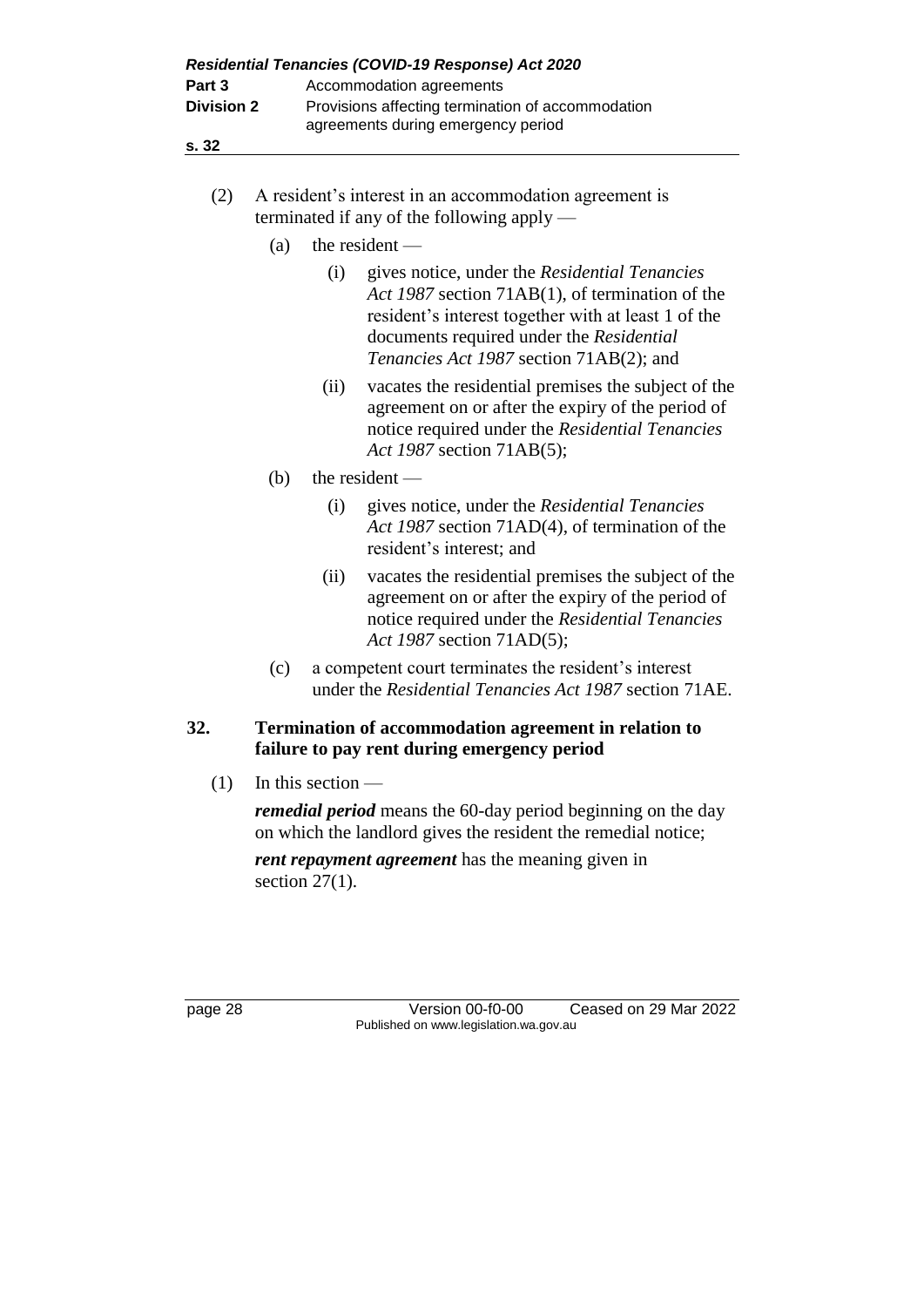- (2) This section applies if
	- (a) a resident fails to pay rent, in accordance with an accommodation agreement, due during the emergency period; and
	- (b) the resident's failure to pay rent is not due to financial hardship caused by the economic effects of the COVID-19 pandemic.
- (3) The landlord may give the resident a written notice (the *remedial notice*) stating that —
	- (a) the resident has failed to pay the rent in accordance with the accommodation agreement; and
	- (b) the landlord offers to enter into a rent repayment agreement in relation to the rent; and
	- (c) the accommodation agreement may be terminated under this section if the resident fails to pay the rent, and refuses to enter into a rent repayment agreement in relation to the rent, during the 60-day period beginning on the day on which the landlord gives the resident the remedial notice.
- (4) Subsection (5) applies if the resident unreasonably
	- (a) fails to pay the rent during the remedial period; and
	- (b) refuses to enter into a rent repayment agreement in relation to the rent during the remedial period.
- (5) After the end of the remedial period, the landlord may apply to a competent court for —
	- (a) an order terminating the accommodation agreement; and
	- (b) an order for possession of the residential premises the subject of the accommodation agreement.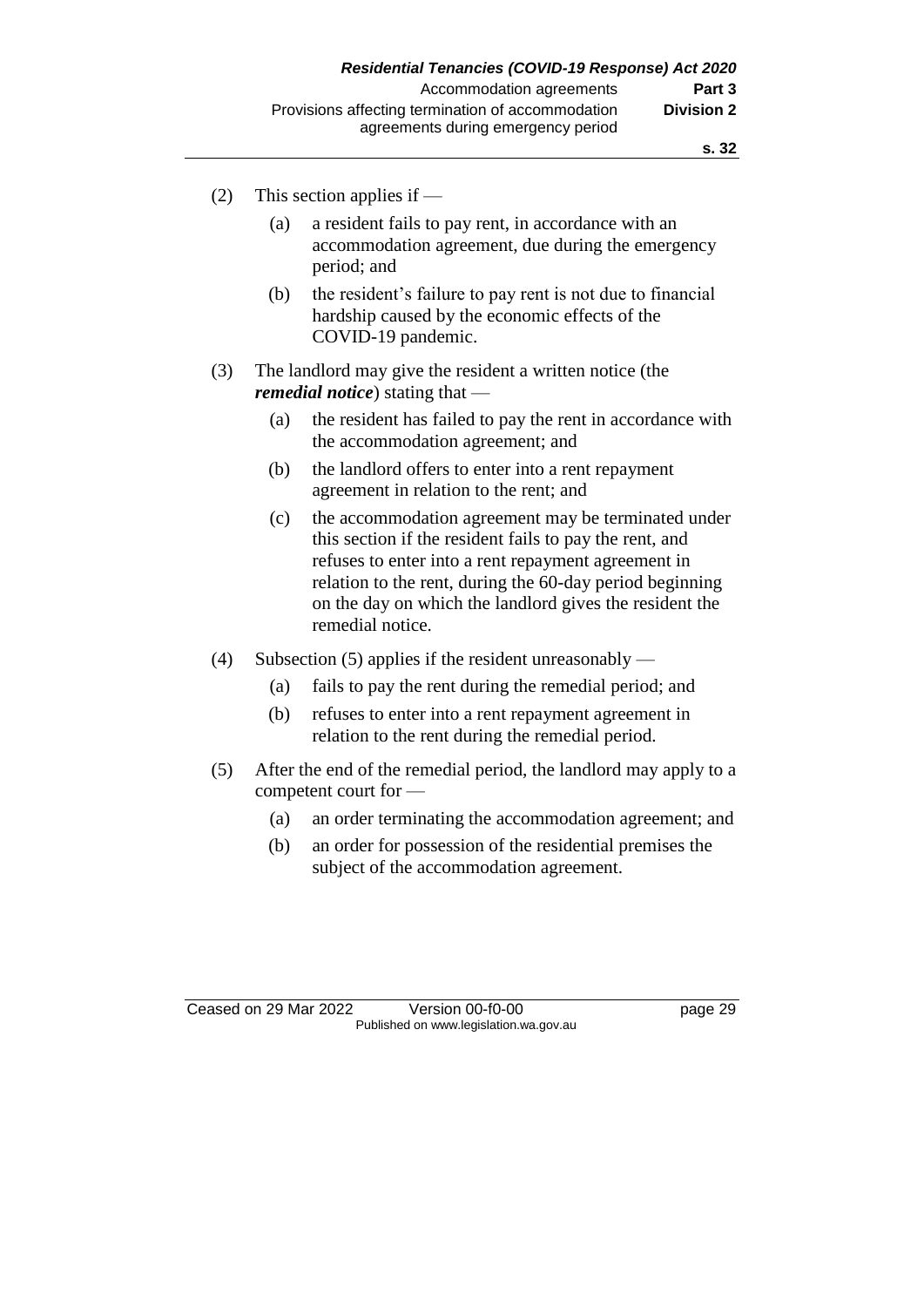| s. 32<br>(6)<br>However, the landlord cannot apply to a competent court under<br>subsection (5) on or after the day on which Part 4 Divisions 3, 4<br>and 5 come into operation under section $2(c)$ unless —<br>the landlord has made a submission to the<br>(a)<br>Commissioner under section $50(1)$ in relation to the<br>failure to pay the rent; and<br>the Commissioner has certified —<br>(b)<br>(i)<br>under section $59(2)$ that no agreement has been<br>reached in relation to the failure to pay the rent;<br>and<br>(ii)<br>under section $59(5)$ that the resident has not<br>cooperated with the conciliation proceeding.<br>On an application under subsection (5), a competent court may<br>(7)<br>make an order terminating the accommodation agreement if the<br>competent court considers that -<br>the preconditions set out in subsections $(2)$ to $(6)$ for the<br>(a)<br>making of the application have been met; and |  |
|-------------------------------------------------------------------------------------------------------------------------------------------------------------------------------------------------------------------------------------------------------------------------------------------------------------------------------------------------------------------------------------------------------------------------------------------------------------------------------------------------------------------------------------------------------------------------------------------------------------------------------------------------------------------------------------------------------------------------------------------------------------------------------------------------------------------------------------------------------------------------------------------------------------------------------------------------|--|
|                                                                                                                                                                                                                                                                                                                                                                                                                                                                                                                                                                                                                                                                                                                                                                                                                                                                                                                                                 |  |
|                                                                                                                                                                                                                                                                                                                                                                                                                                                                                                                                                                                                                                                                                                                                                                                                                                                                                                                                                 |  |
|                                                                                                                                                                                                                                                                                                                                                                                                                                                                                                                                                                                                                                                                                                                                                                                                                                                                                                                                                 |  |
|                                                                                                                                                                                                                                                                                                                                                                                                                                                                                                                                                                                                                                                                                                                                                                                                                                                                                                                                                 |  |
|                                                                                                                                                                                                                                                                                                                                                                                                                                                                                                                                                                                                                                                                                                                                                                                                                                                                                                                                                 |  |
|                                                                                                                                                                                                                                                                                                                                                                                                                                                                                                                                                                                                                                                                                                                                                                                                                                                                                                                                                 |  |
|                                                                                                                                                                                                                                                                                                                                                                                                                                                                                                                                                                                                                                                                                                                                                                                                                                                                                                                                                 |  |
|                                                                                                                                                                                                                                                                                                                                                                                                                                                                                                                                                                                                                                                                                                                                                                                                                                                                                                                                                 |  |
| the making of the order is justified in the circumstances.<br>(b)                                                                                                                                                                                                                                                                                                                                                                                                                                                                                                                                                                                                                                                                                                                                                                                                                                                                               |  |
| (8)<br>If the competent court makes the order under subsection $(7)$ , the<br>competent court -                                                                                                                                                                                                                                                                                                                                                                                                                                                                                                                                                                                                                                                                                                                                                                                                                                                 |  |
| (a)<br>must also make an order for possession of the residential<br>premises the subject of the accommodation agreement;<br>and                                                                                                                                                                                                                                                                                                                                                                                                                                                                                                                                                                                                                                                                                                                                                                                                                 |  |
| (b)<br>may make such ancillary or incidental orders as the<br>competent court considers appropriate.                                                                                                                                                                                                                                                                                                                                                                                                                                                                                                                                                                                                                                                                                                                                                                                                                                            |  |
| (9)<br>The Residential Tenancies Act 1987 section $71(3)$ to (6) applies<br>to an application and order made under this section with all<br>necessary modifications, including as if a reference in those<br>provisions to -                                                                                                                                                                                                                                                                                                                                                                                                                                                                                                                                                                                                                                                                                                                    |  |
| (a)<br>section 71(2) were a reference to subsections (7) and (8)<br>of this section; and                                                                                                                                                                                                                                                                                                                                                                                                                                                                                                                                                                                                                                                                                                                                                                                                                                                        |  |
| a lessor were a reference to a landlord; and<br>(b)                                                                                                                                                                                                                                                                                                                                                                                                                                                                                                                                                                                                                                                                                                                                                                                                                                                                                             |  |
| Version 00-f0-00 Cessed on 20 Mar 2022<br>naga 30                                                                                                                                                                                                                                                                                                                                                                                                                                                                                                                                                                                                                                                                                                                                                                                                                                                                                               |  |

page 30 Version 00-f0-00 Ceased on 29 Mar 2022 Published on www.legislation.wa.gov.au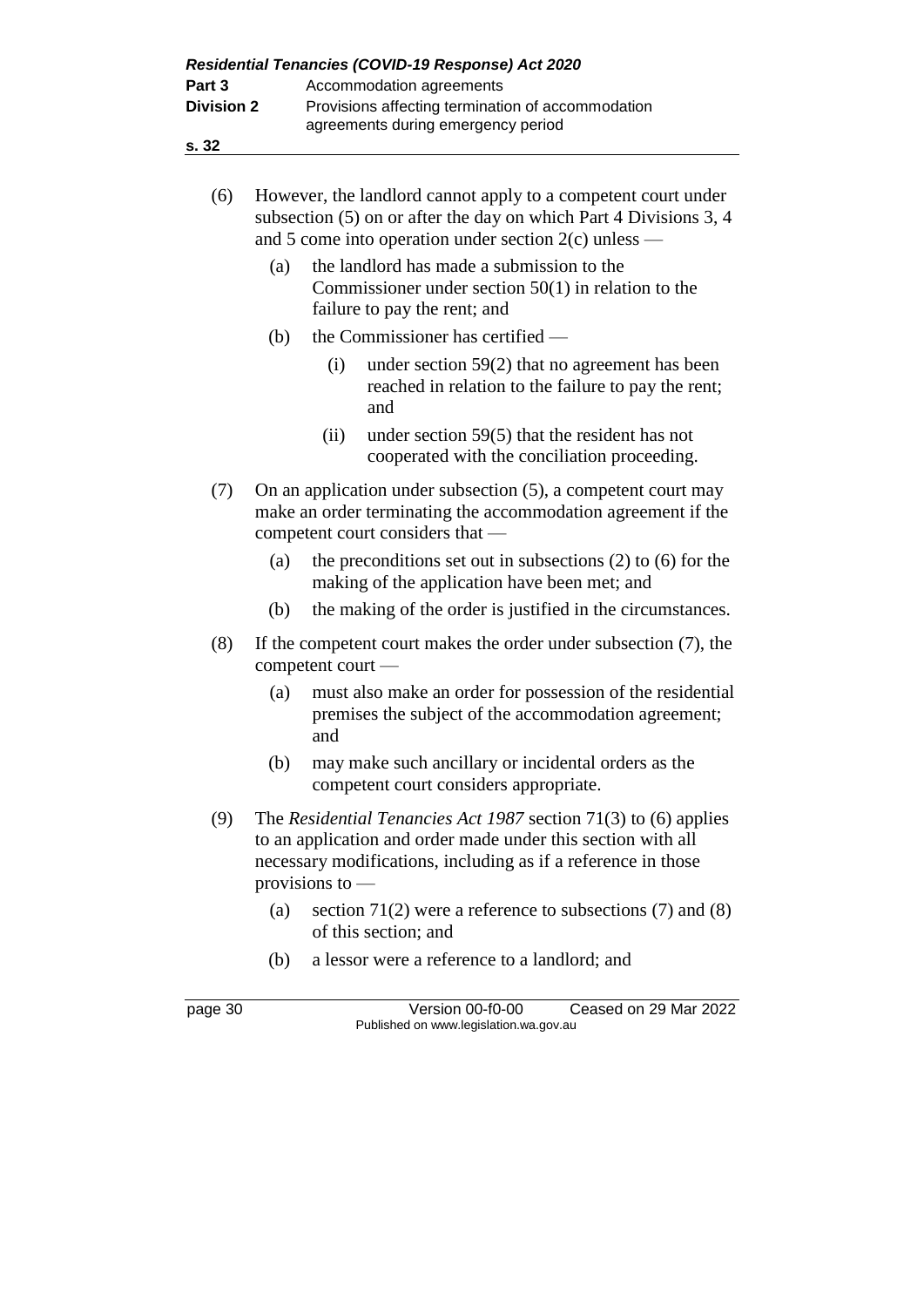- (c) a tenant were a reference to a resident; and
- (d) a notice were a reference to the remedial notice; and
- (e) a notice given by the lessor upon the ground referred to in section 69 were a reference to the remedial notice.

#### **33. Termination without specifying grounds**

- (1) An accommodation agreement is terminated if
	- (a) the resident gives notice of termination of the accommodation agreement to the landlord, whether or not the notice specifies grounds for the notice; and
	- (b) the notice of termination is given not less than 7 days (or a shorter period agreed between the resident and landlord) before the day on which the agreement is to terminate; and
	- (c) the resident vacates the residential premises the subject of the agreement on or after the expiry of the period referred to in paragraph (b).
- (2) If a resident in relation to an accommodation agreement for a fixed term suffers financial hardship caused by the economic effects of the COVID-19 pandemic, a notice of termination given under subsection  $(1)(a)$  by the resident may specify a day earlier than the last day of the term as the day on which the agreement is terminated.
- (3) A landlord is not entitled to compensation for loss (including loss of rent) arising only from a resident terminating under subsection (1) an accommodation agreement for a fixed term.

#### **34. Termination if accommodation agreement frustrated**

An accommodation agreement is terminated if —

- (a) the residential premises, or a part of the premises, the subject of the agreement —
	- (i) are destroyed or rendered uninhabitable or cease to be lawfully usable as a residence and the state

Ceased on 29 Mar 2022 Version 00-f0-00 page 31 Published on www.legislation.wa.gov.au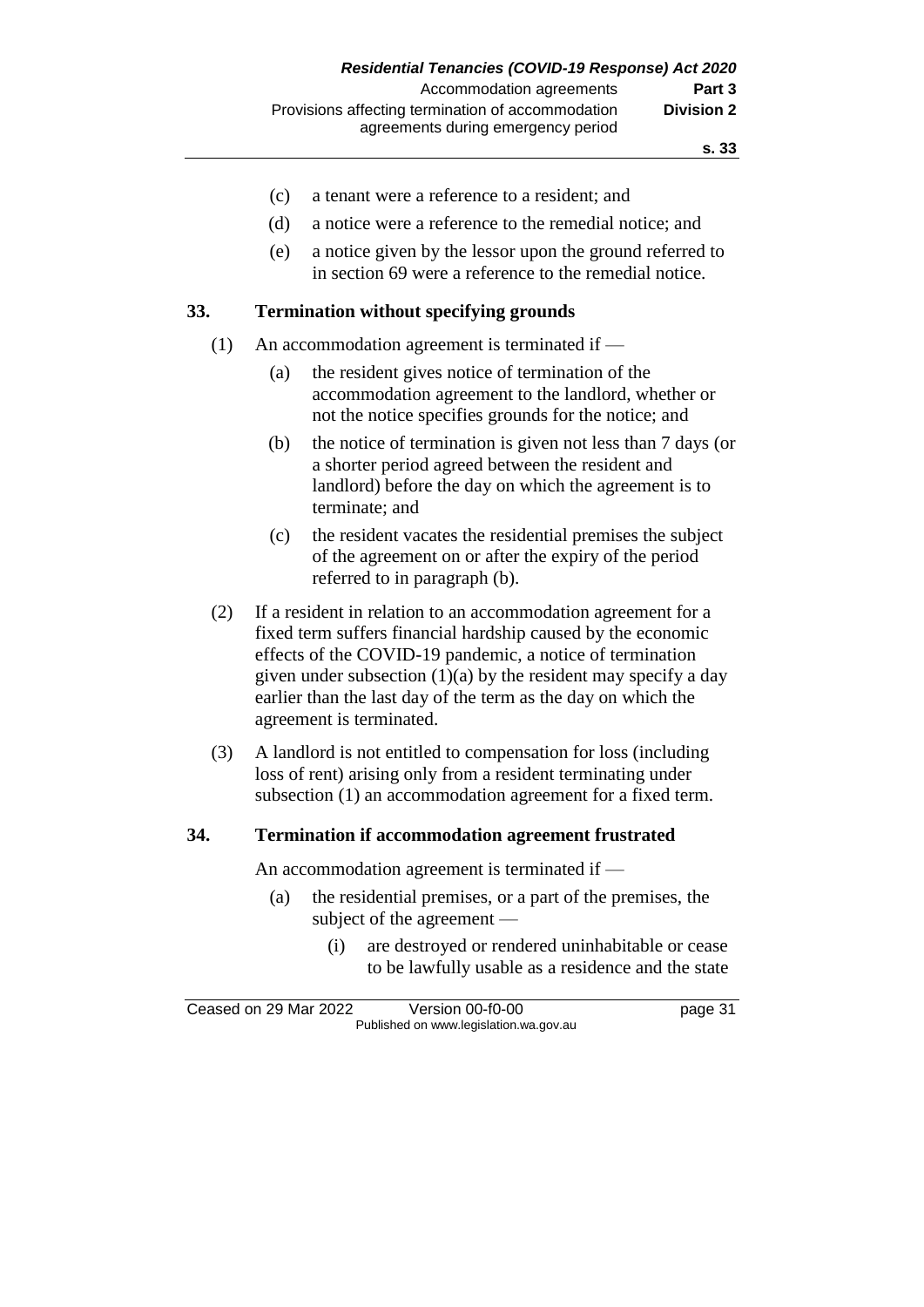| Part 3<br><b>Division 2</b> | Residential Tenancies (COVID-19 Response) Act 2020<br>Accommodation agreements<br>Provisions affecting termination of accommodation |                                                                                                                                                                                                                                   |  |  |  |  |
|-----------------------------|-------------------------------------------------------------------------------------------------------------------------------------|-----------------------------------------------------------------------------------------------------------------------------------------------------------------------------------------------------------------------------------|--|--|--|--|
|                             |                                                                                                                                     | agreements during emergency period                                                                                                                                                                                                |  |  |  |  |
| s. 35                       |                                                                                                                                     |                                                                                                                                                                                                                                   |  |  |  |  |
|                             |                                                                                                                                     | of the residential premises, or part of the<br>premises, arises otherwise than as a result of a<br>breach of the accommodation agreement; or                                                                                      |  |  |  |  |
|                             | (ii)                                                                                                                                | are appropriated or acquired by any authority by<br>compulsory process;                                                                                                                                                           |  |  |  |  |
|                             | and                                                                                                                                 |                                                                                                                                                                                                                                   |  |  |  |  |
| (b)                         | $either$ —                                                                                                                          |                                                                                                                                                                                                                                   |  |  |  |  |
|                             | (i)                                                                                                                                 | the resident gives notice of termination of the<br>accommodation agreement to the landlord stating<br>the day on which the agreement is terminated,<br>which is at least 2 days after the day on which<br>the notice is given; or |  |  |  |  |
|                             | (ii)                                                                                                                                | the landlord gives notice of termination of the<br>accommodation agreement to the resident stating<br>the day on which the agreement is terminated,<br>which is at least 7 days after the day on which<br>the notice is given;    |  |  |  |  |
|                             | and                                                                                                                                 |                                                                                                                                                                                                                                   |  |  |  |  |
| (c)                         | $e$ ither —                                                                                                                         |                                                                                                                                                                                                                                   |  |  |  |  |
|                             | (i)                                                                                                                                 | the resident vacates the premises on or after the<br>expiry of the period of notice required under<br>paragraph (b); or                                                                                                           |  |  |  |  |
|                             | (ii)                                                                                                                                | a competent court, on application by the<br>landlord, terminates the agreement under the<br>Residential Tenancies Act 1987 section 71 as<br>applied by section 40 of this Act.                                                    |  |  |  |  |
| 35.                         |                                                                                                                                     | <b>Termination in other circumstances</b>                                                                                                                                                                                         |  |  |  |  |
|                             | An accommodation agreement is terminated if $-$                                                                                     |                                                                                                                                                                                                                                   |  |  |  |  |
| (a)                         |                                                                                                                                     | the resident abandons the residential premises the                                                                                                                                                                                |  |  |  |  |

subject of the agreement; or (b) the resident vacates the residential premises the subject of the agreement under an agreement in writing between

page 32 Version 00-f0-00 Ceased on 29 Mar 2022 Published on www.legislation.wa.gov.au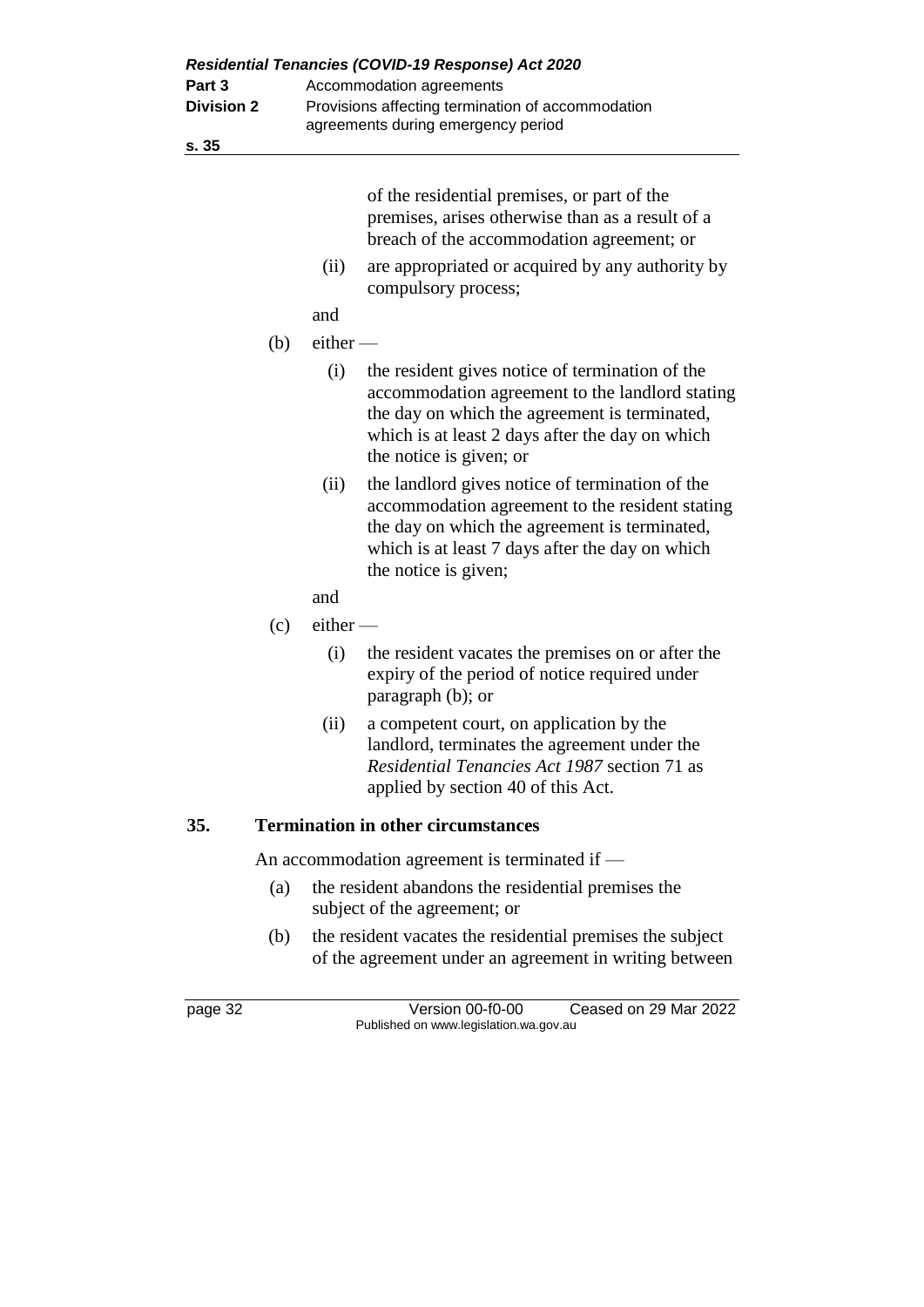the landlord and the resident to terminate the accommodation agreement; or

- (c) every resident who is a party to the agreement dies; or
- (d) a competent court makes an order terminating the agreement under section 36 or 37.

### **36. Competent court may terminate agreement if resident causing serious damage or injury**

- (1) A landlord may apply to a competent court to terminate an accommodation agreement if the resident has intentionally or recklessly caused or permitted, or is likely to intentionally or recklessly cause or permit —
	- (a) serious damage to the residential premises the subject of the agreement; or
	- (b) serious damage to a common area or chattels in the common area; or
	- $(c)$  injury to
		- (i) the landlord; or
		- (ii) an agent of the landlord who is licensed under the *Real Estate and Business Agents Act 1978*; or
		- (iii) any person in occupation of or permitted on adjacent premises.
- (2) If a competent court is satisfied of the matters stated in subsection  $(1)$ , the court —
	- (a) may make an order to terminate the agreement; and
	- (b) if it makes an order under paragraph  $(a)$  must make an order for possession of the residential premises the subject of the agreement, with immediate effect.

Ceased on 29 Mar 2022 Version 00-f0-00 page 33 Published on www.legislation.wa.gov.au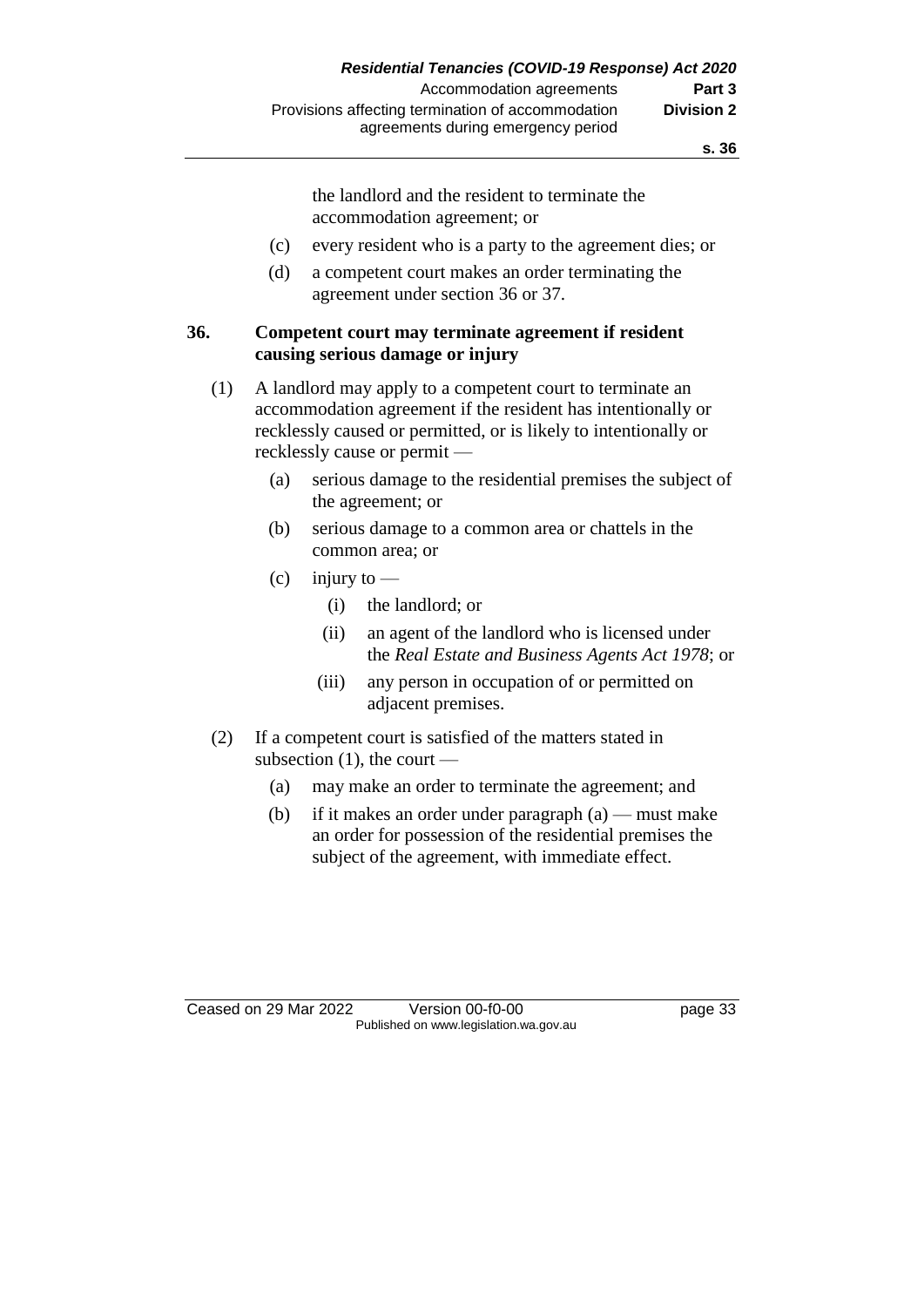| Residential Tenancies (COVID-19 Response) Act 2020 |                                                                                         |  |  |  |  |  |
|----------------------------------------------------|-----------------------------------------------------------------------------------------|--|--|--|--|--|
| Part 3                                             | Accommodation agreements                                                                |  |  |  |  |  |
| <b>Division 2</b>                                  | Provisions affecting termination of accommodation<br>agreements during emergency period |  |  |  |  |  |
| s. 37                                              |                                                                                         |  |  |  |  |  |

### **37. Competent court may terminate agreement because of undue hardship**

- (1) A landlord or resident may apply to a competent court to terminate an accommodation agreement.
- (2) If the competent court is satisfied the landlord or resident would suffer undue hardship if the agreement were not terminated by the court, the court may make an order to terminate the agreement.
- (3) If the competent court makes an order under subsection (2), the court —
	- (a) must make an order
		- (i) for possession of the residential premises the subject of the agreement; and
		- (ii) specifying the day on which the order for possession of the premises takes effect;

and

(b) may make any other orders the court considers appropriate, including in relation to compensation of the resident or landlord for any loss caused by the termination of the agreement.

## **38. Termination at end of emergency period for non-compliance with rent default notice**

An accommodation agreement is terminated if —

- (a) the landlord gives a rent default notice under section 27 to the resident in relation to a failure to pay rent under the accommodation agreement during the emergency period; and
- (b) the resident fails to comply with the rent default notice; and

page 34 Version 00-f0-00 Ceased on 29 Mar 2022 Published on www.legislation.wa.gov.au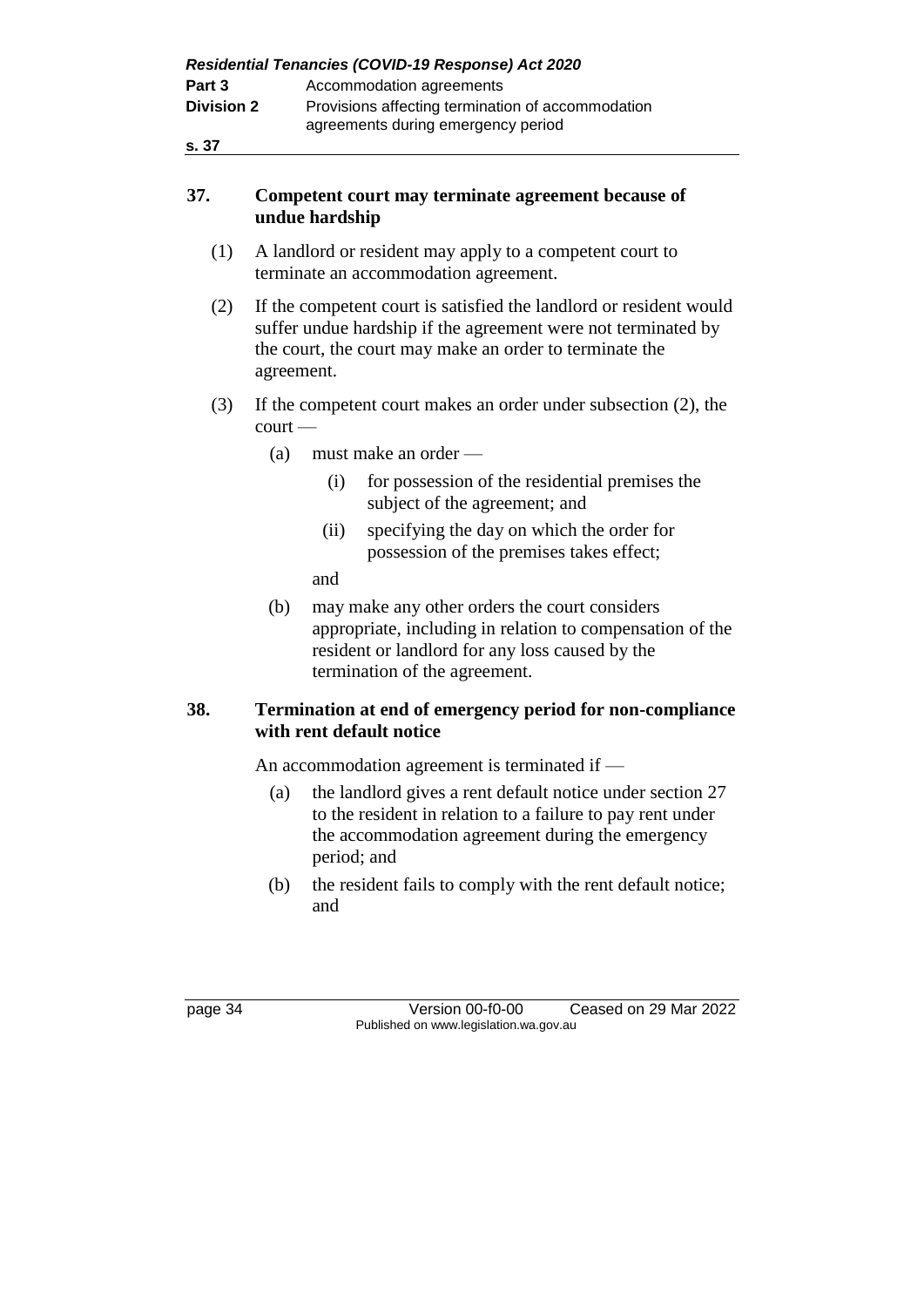- (c) the landlord gives notice of termination of the agreement to the resident specifying the day on which the agreement is to terminate, which must be —
	- (i) after the end of the emergency period; and
	- (ii) at least 14 days after the day on which the notice is given;
	- and
- $(d)$  either
	- (i) the resident delivers up vacant possession of the residential premises the subject of the agreement on or after the day specified under paragraph (c); or
	- (ii) a competent court, on application by the landlord, terminates the agreement under the *Residential Tenancies Act 1987* section 71 as applied by section 40 of this Act.

### **39. Requirement for notice of termination given under Division**

A notice of termination of an accommodation agreement, or of a resident's interest in the agreement, given under this Division must —

- (a) be in writing; and
- (b) be signed by the person giving the notice; and
- (c) identify the residential premises the subject of the agreement; and
- (d) state the day on which the agreement, or the resident's interest in the agreement, is to terminate.

### **40. Application of** *Residential Tenancies Act 1987* **s. 71 to termination notice given under s. 34 or 38**

(1) If a landlord has given a resident a notice of termination under section 34 or 38 and the resident has not delivered up vacant possession of the residential premises the subject of the

Ceased on 29 Mar 2022 Version 00-f0-00 page 35 Published on www.legislation.wa.gov.au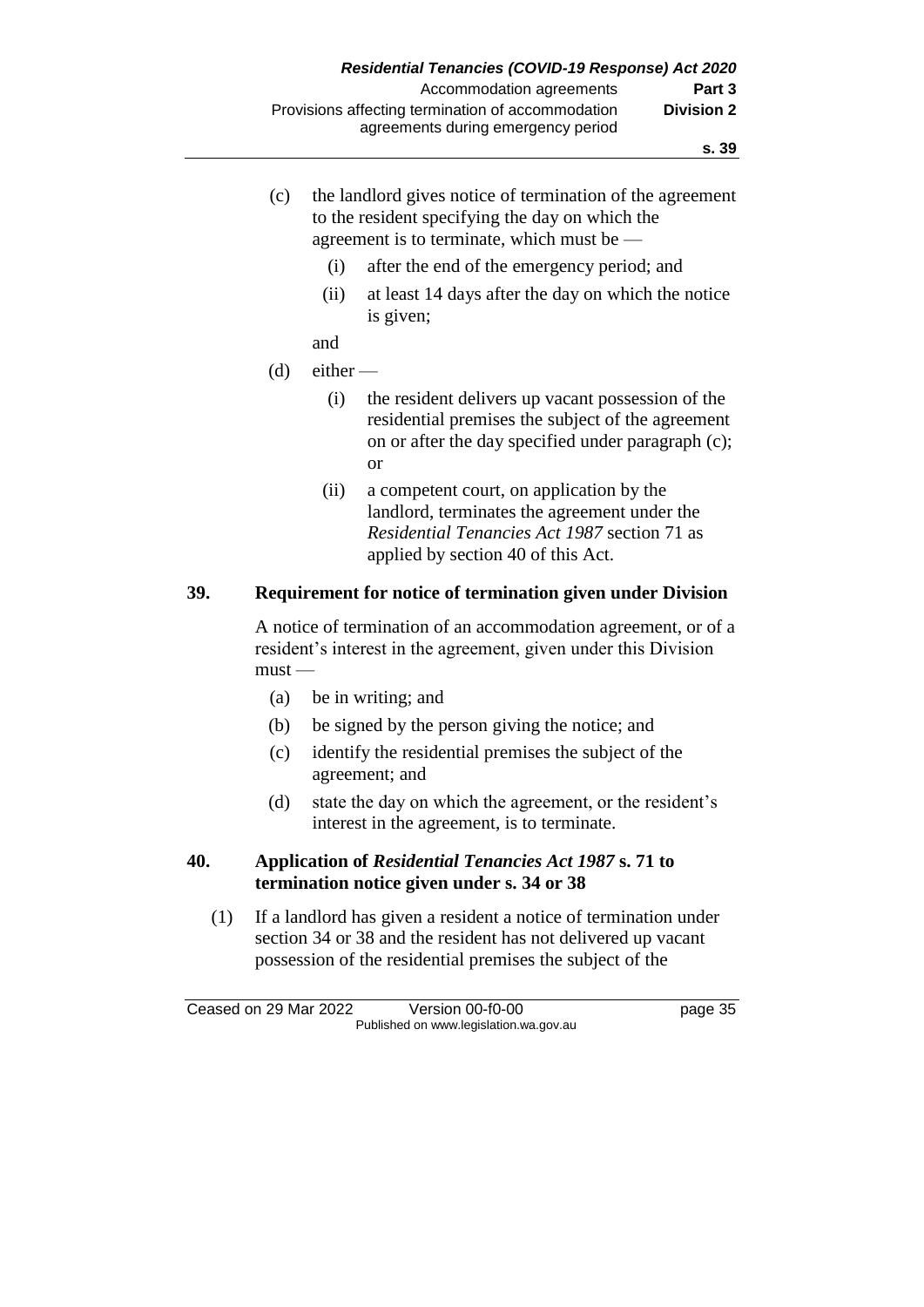accommodation agreement in accordance with the notice, the landlord may apply to a competent court under the *Residential Tenancies Act 1987* section 71 for —

- (a) an order terminating the agreement; and
- (b) an order for possession of the residential premises.
- (2) The *Residential Tenancies Act 1987* section 71(2)(a) and (b) and (3) to (6) applies to an application under subsection (1) as if a reference in that provision to —
	- (a) an application under this section were a reference to an application under subsection (1); and
	- (b) a lessor were a reference to a landlord; and
	- (c) a tenant were a reference to a resident; and
	- (d) a residential tenancy agreement were a reference to an accommodation agreement; and
	- (e) section 69 were a reference to section 34 of this Act.

## **Division 3 — Administration of Part**

### **41. Recovery of amounts paid in contravention of s. 22**

If, in relation to an accommodation agreement, a resident pays an amount in rent to a landlord because of an increase in rent that contravenes section 22, the resident may —

- (a) on application to a competent court, recover that amount from the landlord; or
- (b) deduct the amount from rent payable under the agreement.

page 36 Version 00-f0-00 Ceased on 29 Mar 2022 Published on www.legislation.wa.gov.au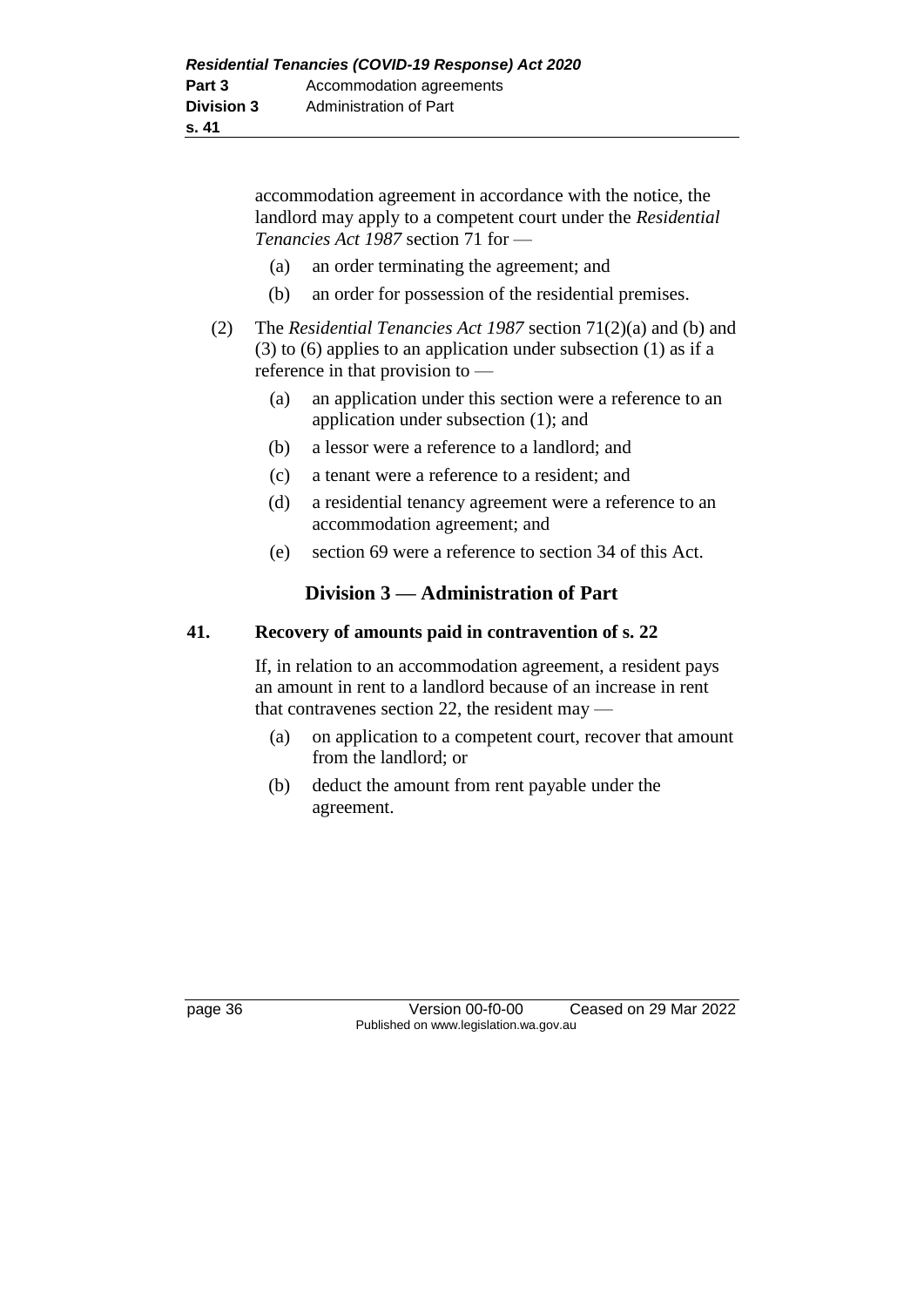### **42. Application of** *Residential Tenancies Act 1987* **s. 17A and 17B to this Part**

The *Residential Tenancies Act 1987* sections 17A and 17B apply to and in relation to an accommodation agreement, resident and landlord as if a reference in those provisions to —

- (a) a residential tenancy agreement were a reference to an accommodation agreement; and
- (b) a tenant were a reference to a resident; and
- (c) a lessor were a reference to a landlord; and
- (d) a reference to section  $60(1)(ba)$  or (bb) were a reference to section  $31(2)(a)$  or (b) of this Act; and
- (e) a reference to section 71AE(3) were a reference to section 71AE(3) as applied by section 31(1) of this Act.

### **43. Commissioner's functions and powers under this Part**

- (1) The Commissioner has the following functions for the purposes of this Part —
	- (a) investigating and conducting research into matters relating to the interests of parties to accommodation agreements;
	- (b) publishing reports and disseminating information on matters relating to the interests of parties to accommodation agreements;
	- (c) investigating, whether upon the complaint of a party to an accommodation agreement or otherwise, a contravention of a provision of this Part or an infringement of a party's rights under an accommodation agreement;
	- (d) taking action based on an investigation conducted under paragraph (c), including —
		- (i) negotiating over the matter investigated; or
		- (ii) prosecuting an offence;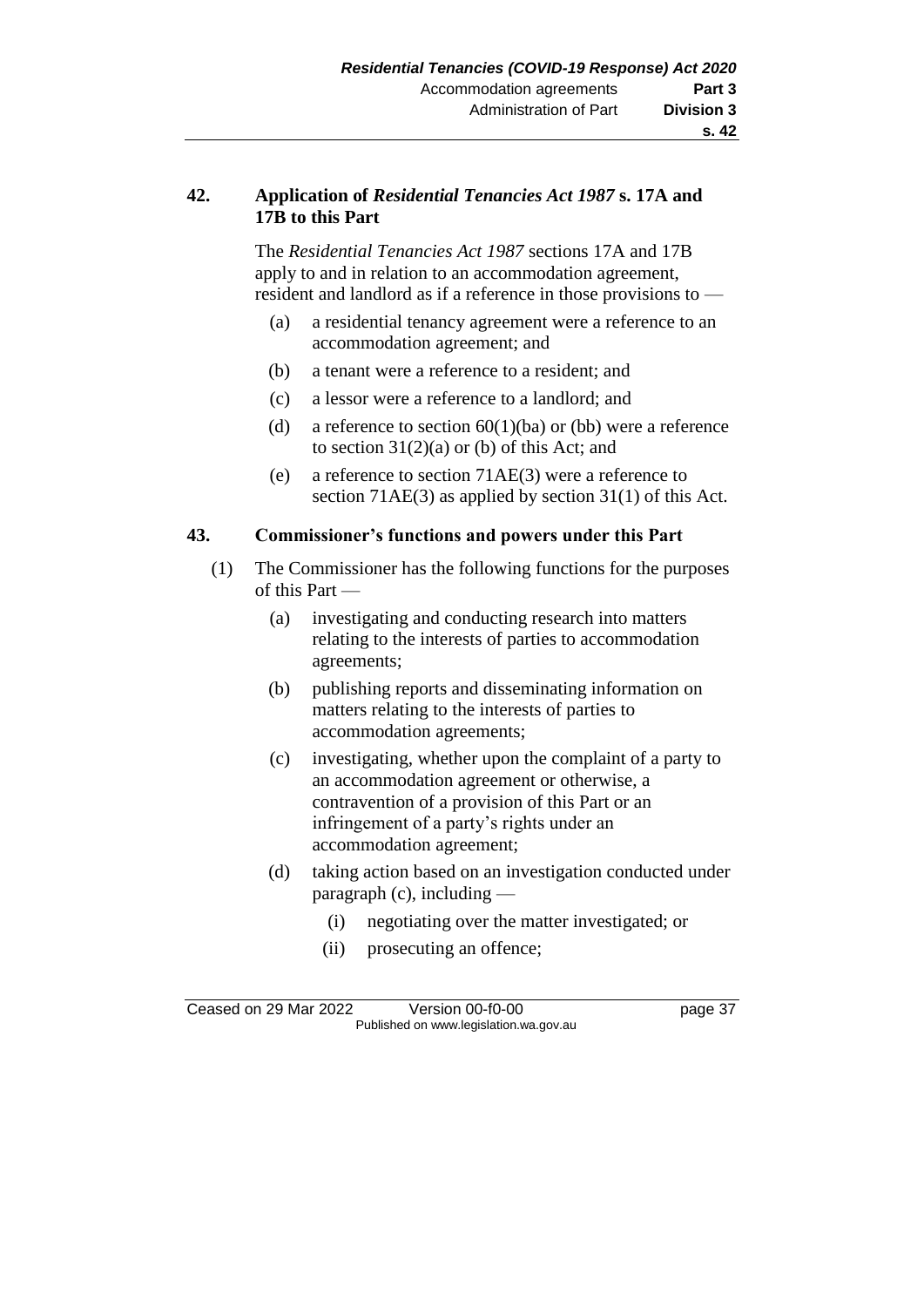- (e) giving advice or information to persons about the provisions of this Part or any other law affecting the rights of the parties to an accommodation agreement.
- (2) The Commissioner has all the powers they need to carry out their functions.

### **44. Issuing infringement notices in relation to offence under s. 26**

The *Residential Tenancies Act 1987* section 88A applies to an offence under section 26 of this Act as if —

- (a) for the purposes of section  $88A(2)$  of that Act, section 26 of this Act were a prescribed offence; and
- (b) for the purposes of section  $88A(4)$  of that Act, the prescribed modified penalty for section 26(2) of this Act were \$4 000.

page 38 Version 00-f0-00 Ceased on 29 Mar 2022 Published on www.legislation.wa.gov.au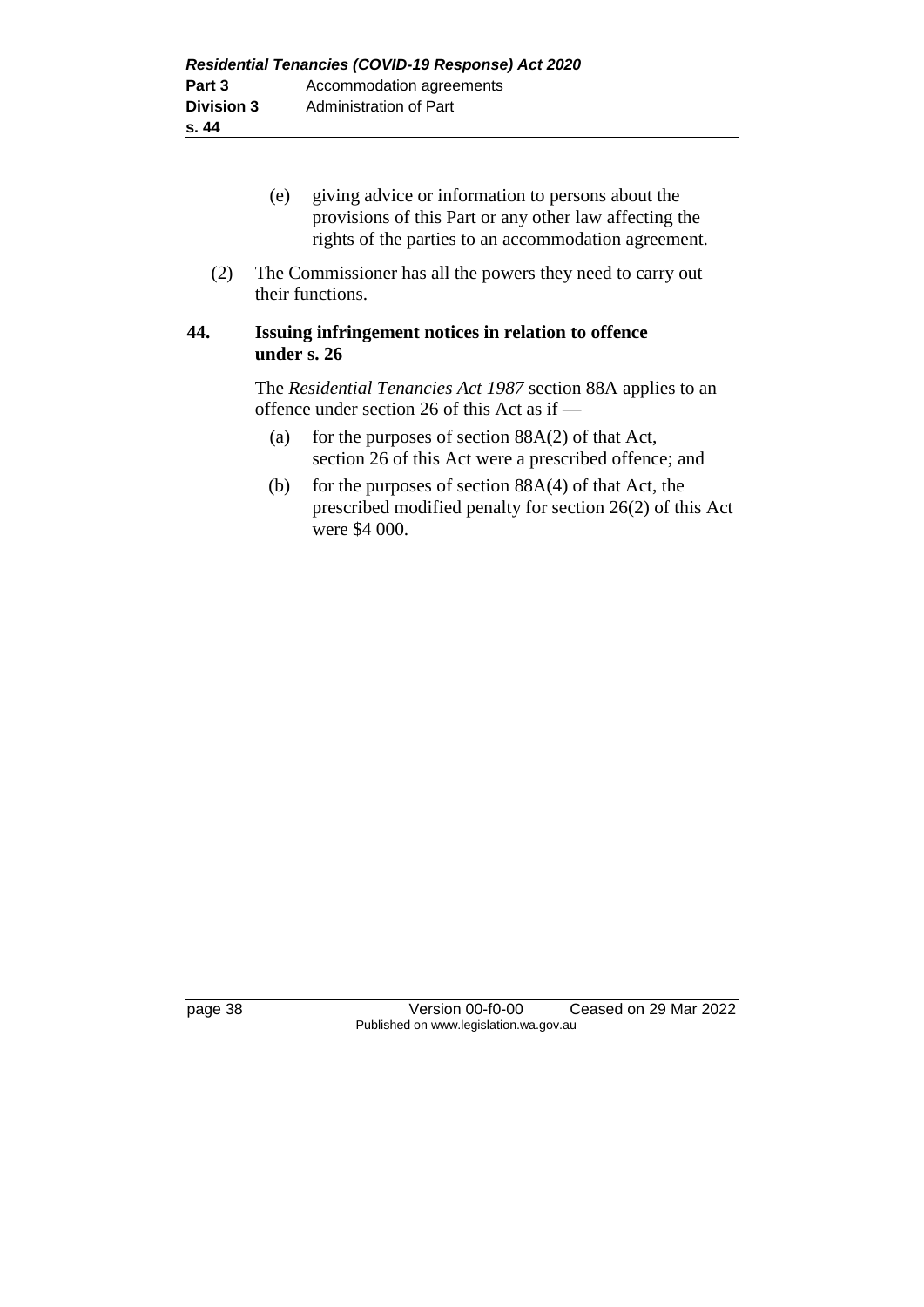## **Part 4 — Disputes**

## **Division 1 — Preliminary**

### **45. Terms used**

In this Part —

*applicable agreement* means —

- (a) a long-stay agreement; or
- (b) a residential tenancy agreement; or
- (c) an accommodation agreement;

*party*, to a conciliation proceeding in respect of an applicable agreement, means each of the parties to the applicable agreement;

*relevant dispute* has the meaning given in section 46; *submission* —

- (a) means a submission to the Commissioner under section 50(1); and
- (b) includes a part of a submission.

### **46. Term used: relevant dispute**

- (1) In this Part, a *relevant dispute*, in respect of an applicable agreement —
	- (a) means a dispute in connection with the applicable agreement arising out of, or in relation to, the operation of a provision of Part 2 or 3 or Part 7 Division 3; and
	- (b) includes a dispute in connection with the applicable agreement that arises because a person does, or omits to do, an act in contravention of the provision.
- (2) Despite subsection (1), *relevant dispute* does not include a dispute that is of a class of dispute prescribed by regulations for the purposes of this subsection.

Ceased on 29 Mar 2022 Version 00-f0-00 page 39 Published on www.legislation.wa.gov.au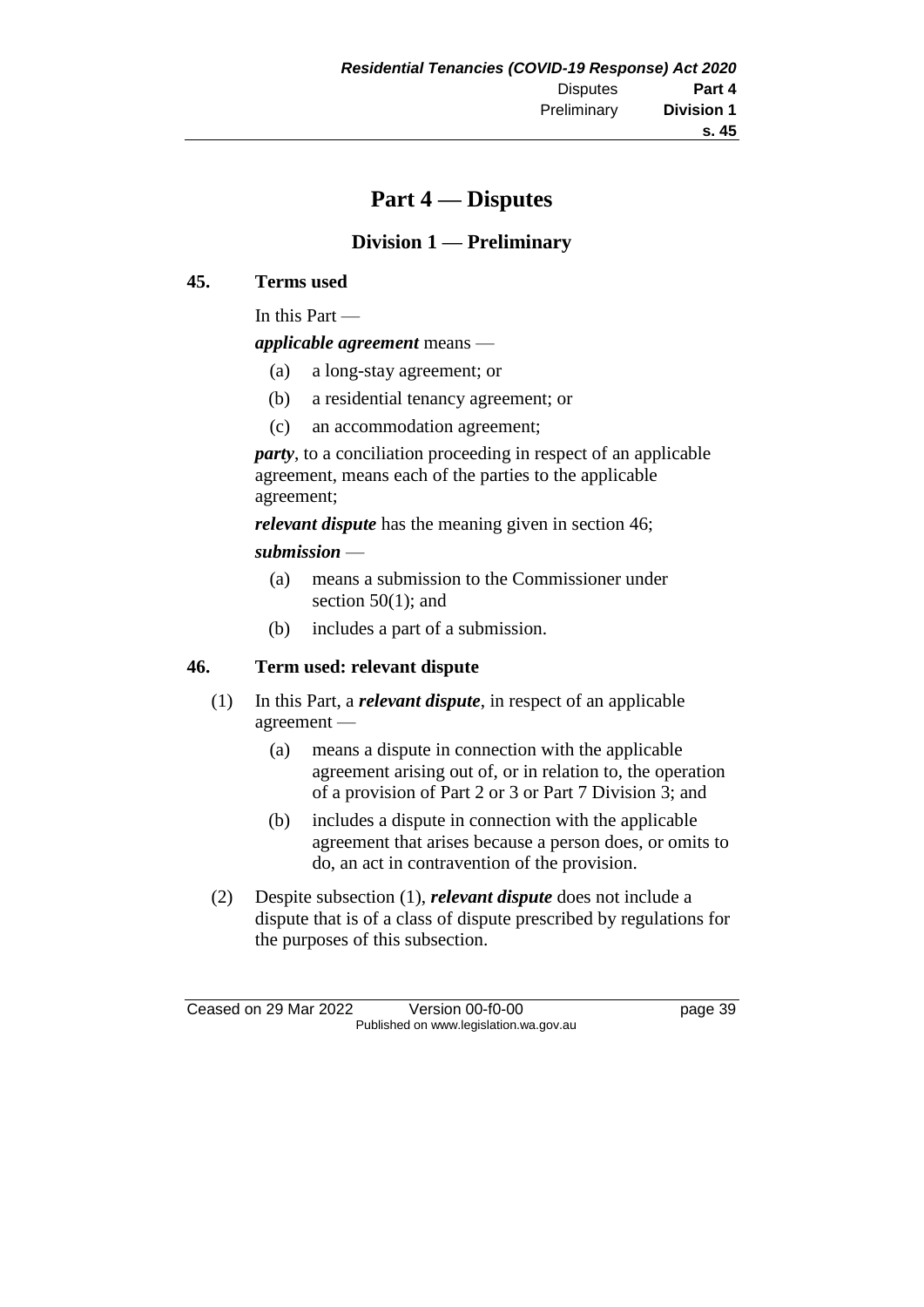## **Division 2 — Applications for relief**

## **47. Application for relief in relation to relevant dispute or failure to comply with order in respect of residential tenancy agreement**

If a relevant dispute has arisen in respect of a residential tenancy agreement, or a person has failed to comply with an order made in connection with a residential tenancy agreement under section  $60(1)$  —

- (a) a lessor or tenant under the agreement may apply for relief to a competent court under the *Residential Tenancies Act 1987* section 15(1) in relation to the relevant dispute or failure as if that provision also referred to disputes arising in connection with a residential tenancy agreement; and
- (b) on such an application, the court may make an order under the *Residential Tenancies Act 1987* section 15(2) as if that provision also stated that the court may make any order that the court considers appropriate; and
- (c) the *Residential Tenancies Act 1987* section 15(3) applies to an order made under paragraph (b) that restrains or requires any action as if it were an order under section 15(2)(a) of that Act.

Note for this section:

See the *Residential Parks (Long-stay Tenants) Act 2006* Part 5 for applications in respect of long-stay agreements.

## **48. Application for relief in relation to relevant dispute or failure to comply with order in respect of accommodation agreements**

(1) Where a resident or landlord under an accommodation agreement claims that a relevant dispute has arisen in respect of the agreement, or that a person has failed to comply with an order made in connection with the agreement under

page 40 Version 00-f0-00 Ceased on 29 Mar 2022 Published on www.legislation.wa.gov.au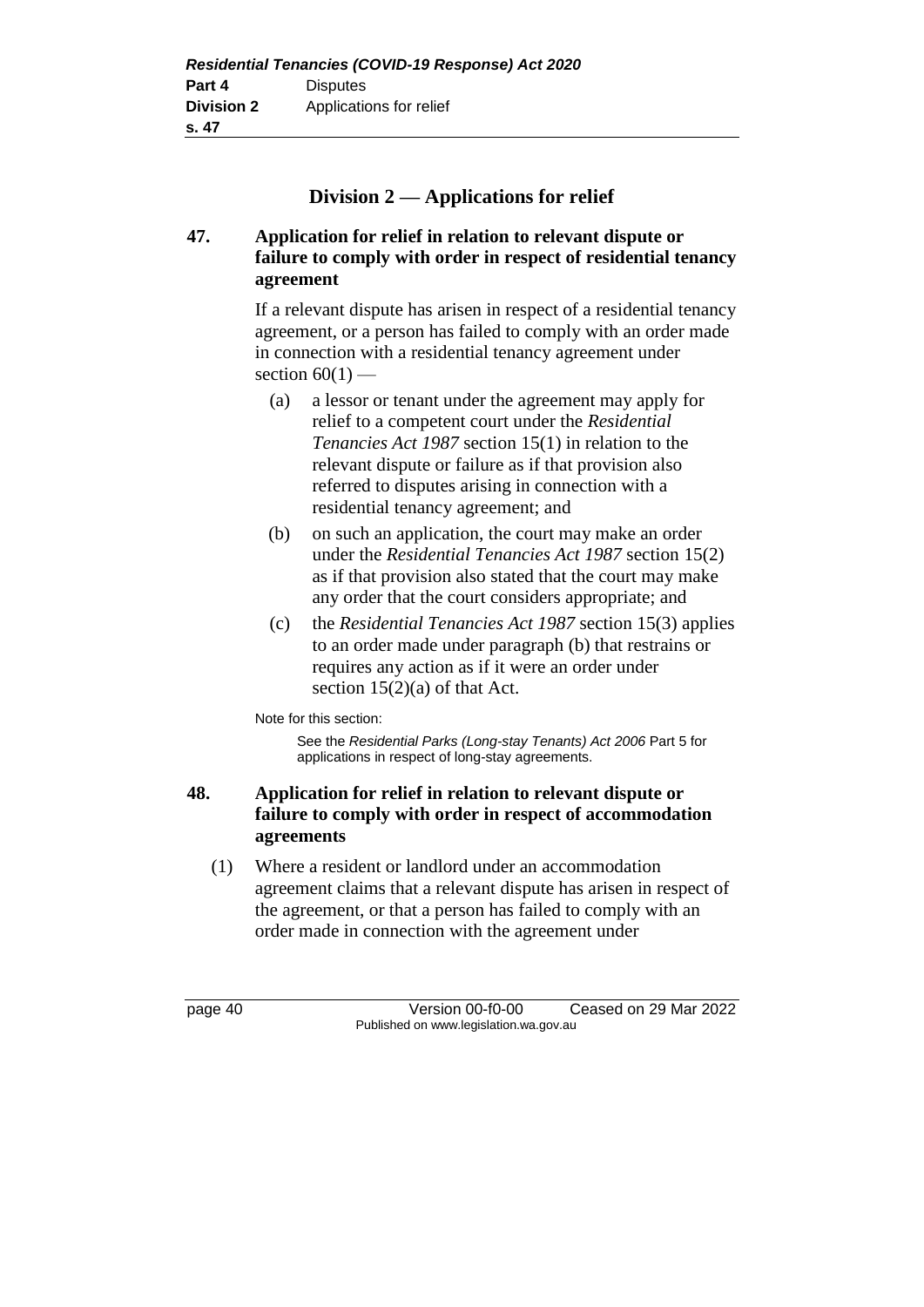section 60(1), the resident or landlord may apply for relief in relation to the relevant dispute or failure to a competent court.

- (2) On an application under subsection (1) the court may make any order that the court considers appropriate.
- (3) The court may make an order under subsection (2) that restrains or requires any action notwithstanding that the order provides a remedy in the nature of an injunction or order for specific performance in circumstances in which such remedy would not otherwise be available.
- (4) The court may order that a person be joined as a party to the proceedings if the court considers that —
	- (a) the person ought to be bound by, or have the benefit of, a decision of the court in the proceedings; or
	- (b) the person's interests are affected by the proceedings; or
	- (c) for any other reason it is desirable that the person be joined as a party.
- (5) The court may make an order under subsection (4) on the application of any person or on its own initiative.
- (6) The *Residential Tenancies Act 1987* section 16(1) applies to an order made under subsection (2) as if the order were an order under section 15(2) of that Act.

## **Division 3 — Mandatory conciliation**

## **49. Conciliation process must occur before application for relief**

(1) In this section —

*relevant application* means —

(a) an application for relief in relation to a matter the subject of a relevant dispute in respect of an applicable agreement; or

Ceased on 29 Mar 2022 Version 00-f0-00 page 41 Published on www.legislation.wa.gov.au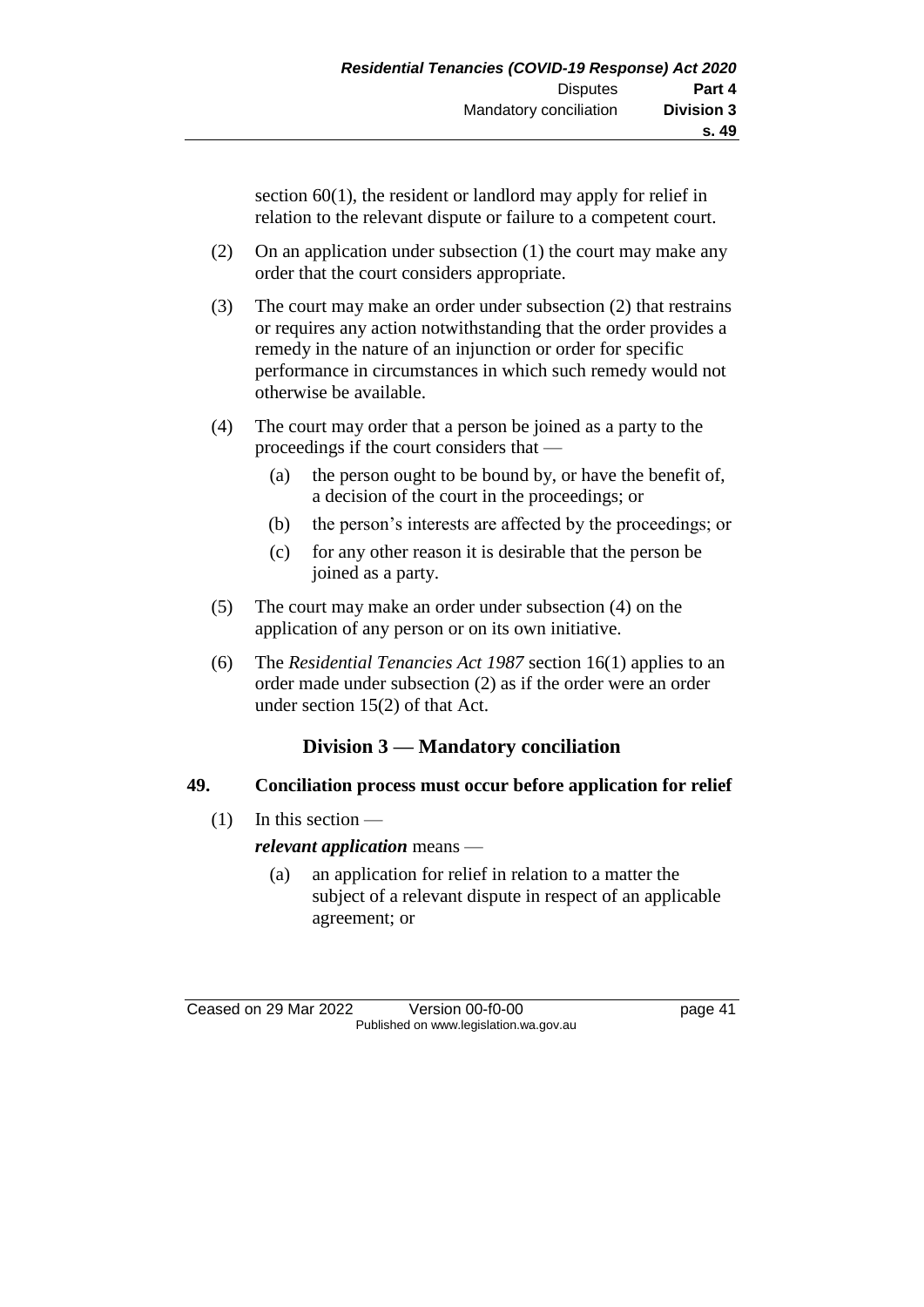(b) an application for a modification of the terms of an applicable agreement that continues under section 12(2) or 25(2);

*relevant relief* means any of the following —

- (a) an order under the *Residential Tenancies Act 1987*  section 71AE (including as applied by section 31(1) of this Act), section 71 (including as applied by section 40 of this Act), section 73 or 74;
- (b) an order under the *Residential Parks (Long-stay Tenants) Act 2006* section 68, 71, 73 or 74B;
- (c) an order under section 36 or 37.
- (2) A person must not make a relevant application to a court or tribunal unless and until a submission has been made about the matter the subject of the relevant application and —
	- (a) the Commissioner has dismissed the submission; or
	- (b) the Commissioner has certified under section 59(2) that no agreement has been reached in relation to the matter; or
	- (c) both of the following apply
		- (i) the Commissioner has certified under section 59(4) that agreement has been reached in relation to the matter;
		- (ii) an order has not been made under section 60(1) because a party other than the person refuses to consent to the making of the order.
- (3) Subsection (2) does not apply to
	- (a) an application in relation to a failure by a person to comply with an order made under section 60(1); or
	- (b) an application for relevant relief that relates to the termination of an applicable agreement, or a person's interest in an applicable agreement, that is permitted

page 42 Version 00-f0-00 Ceased on 29 Mar 2022 Published on www.legislation.wa.gov.au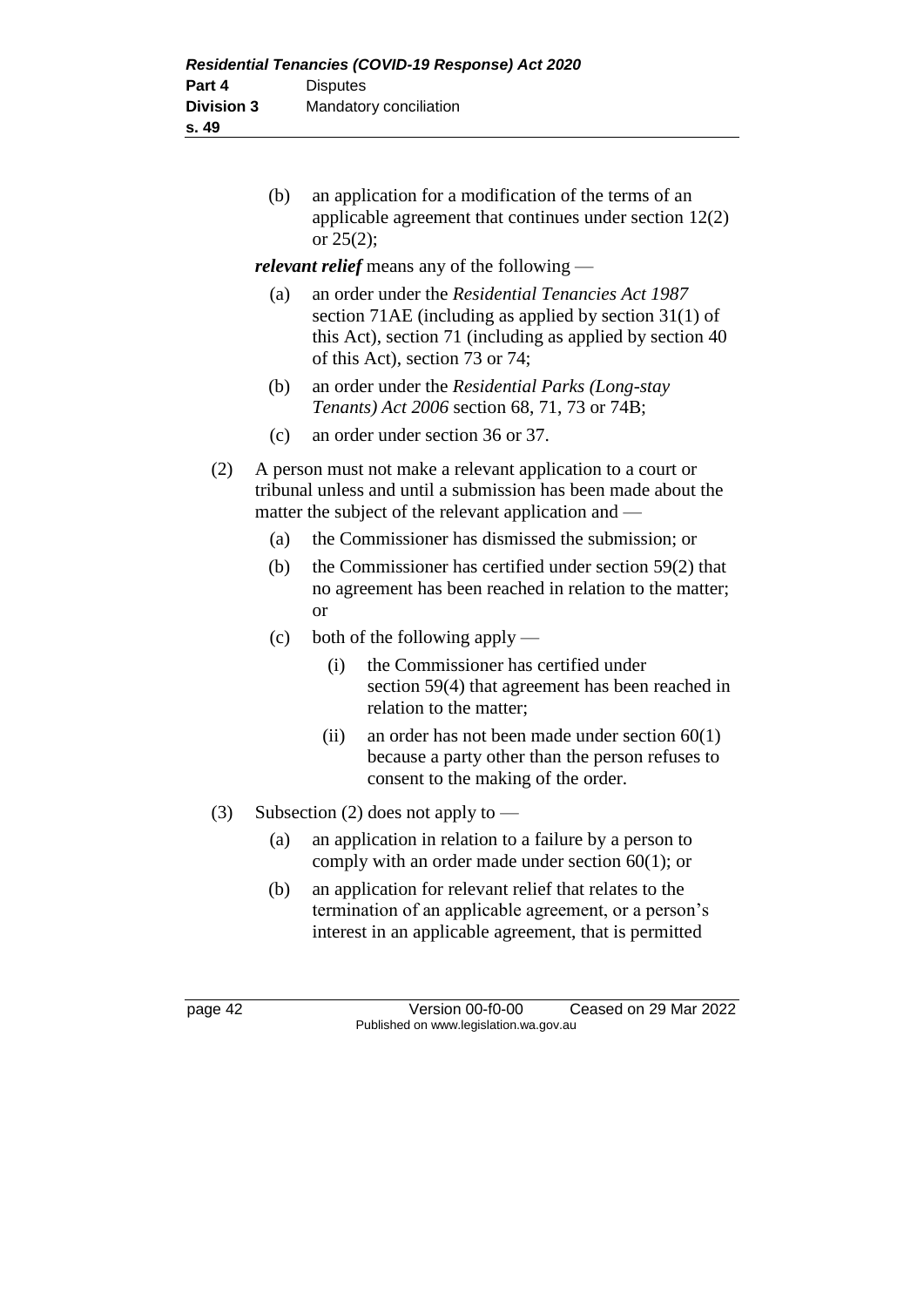during the emergency period under Part 2 Division 2 or Part 3 Division 2; or

- (c) an application under section 19(5) or 32(5); or
- (d) a relevant application that is of a class of relevant applications prescribed by regulations for the purposes of this paragraph.
- (4) A failure to comply with subsection (2) does not affect the validity of any direction or order made by a court or tribunal on or in respect of a relevant application.

## **50. Making submission to Commissioner**

- (1) Subject to section 52(3), a party to an applicable agreement may make a submission to the Commissioner about —
	- (a) a relevant dispute in respect of the applicable agreement; or
	- (b) if the applicable agreement is one that continues under section 12(2) or  $25(2)$  — a modification of the terms of the agreement; or
	- (c) being unable to agree on a rent repayment agreement in respect of the applicable agreement under section 14(4) or 27(4).
- (2) A submission may be made irrespective of whether the event giving rise to the submission occurred before or after the coming into operation of this Part.
- (3) A submission must be made in a manner and form approved by the Commissioner.

### **51. Time limit for submission**

A submission is made out of time if it is made —

(a) in the case of a submission referred to in section  $50(1)(a)$  — more than 6 months after the event

Ceased on 29 Mar 2022 Version 00-f0-00 page 43 Published on www.legislation.wa.gov.au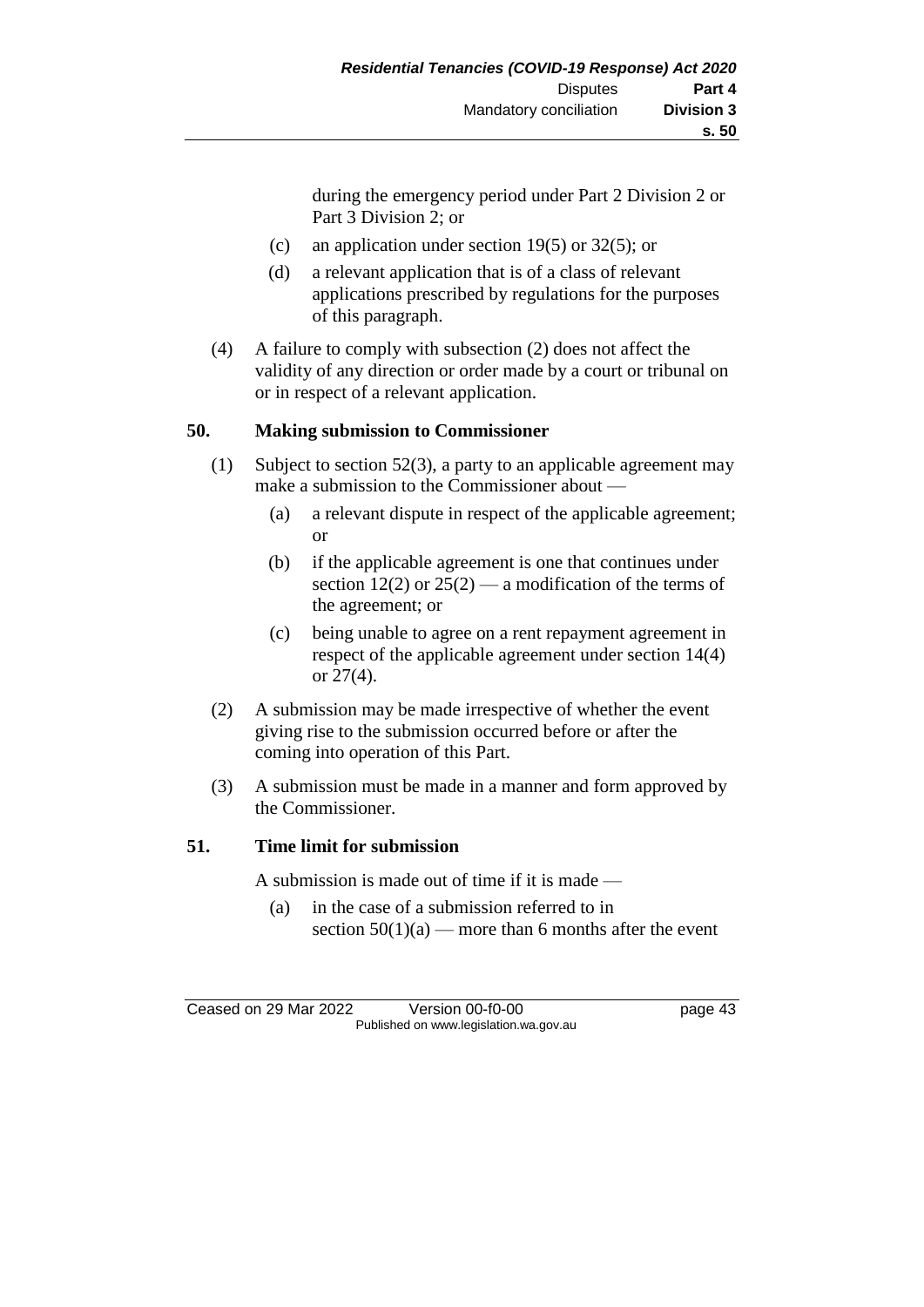giving rise to the dispute the subject of the submission; or

- (b) in the case of a submission referred to in section  $50(1)(b)$  — more than 6 months after the day the applicable agreement becomes an agreement for a periodic tenancy under section 12(2) or 25(2), as relevant; or
- (c) in the case of a submission referred to in section  $50(1)(c)$  — more than 3 months after the end of the emergency period.

### **52. Withdrawal of submission**

- (1) A submission may be withdrawn by the person who made the submission.
- (2) The submission may be withdrawn even though a conciliation proceeding has commenced in respect of the submission.
- (3) However, if a person withdraws a submission after a conciliation proceeding has commenced in respect of the submission, the person may not make another submission in relation to the same matter.
- (4) For the purposes of subsection (3), a conciliation proceeding has commenced if the Commissioner has notified the parties that the conciliation proceeding has commenced.

### **53. Commissioner to dismiss or accept submission**

- (1) After receiving a submission the Commissioner must either
	- (a) dismiss the submission; or
	- (b) accept the submission and conduct a conciliation proceeding under section 55(1).
- (2) The Commissioner may make any inquiries the Commissioner considers appropriate to enable the Commissioner to decide what action to take under subsection  $(1)$ .

page 44 Version 00-f0-00 Ceased on 29 Mar 2022 Published on www.legislation.wa.gov.au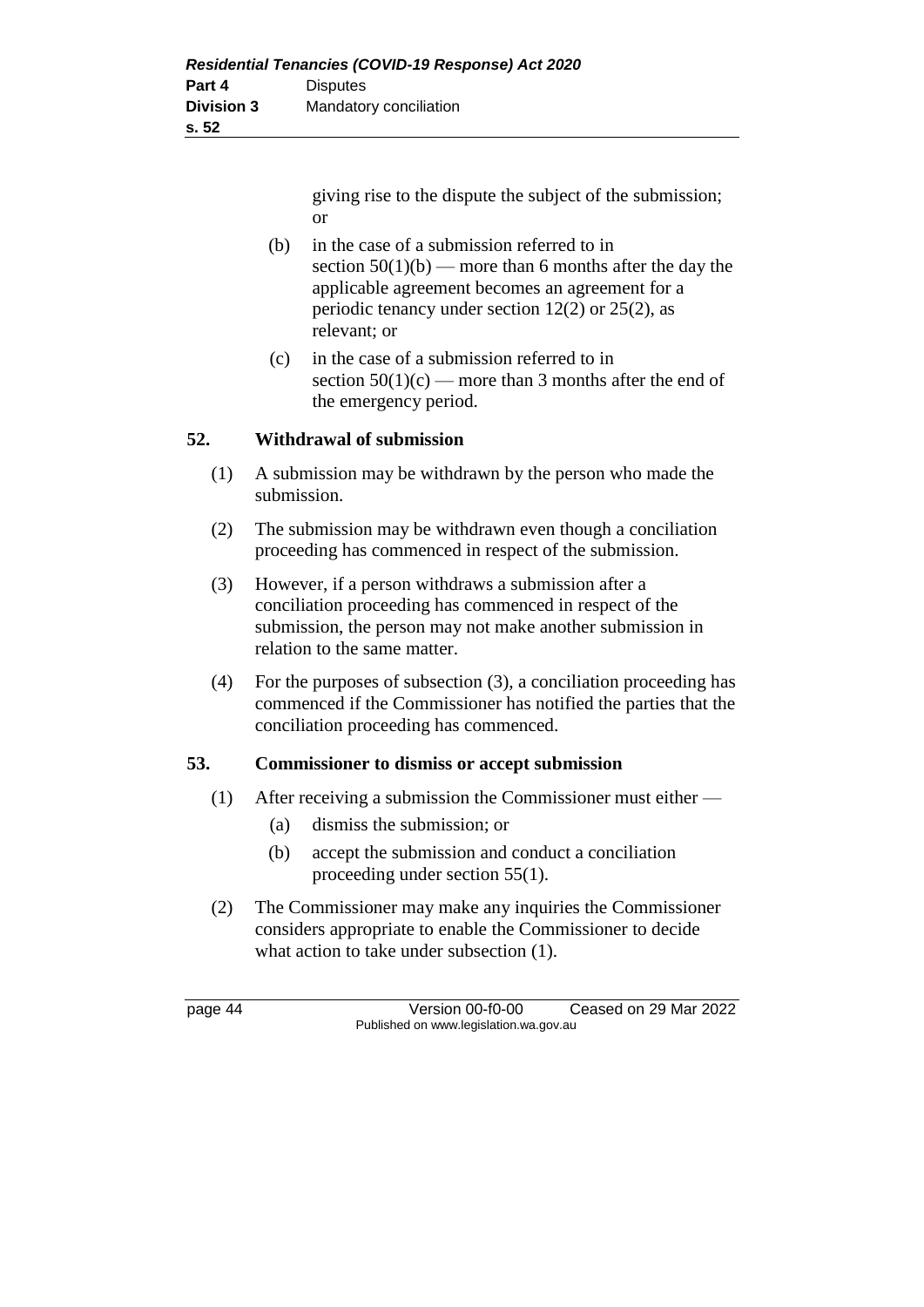- (3) The Commissioner may dismiss the submission only if
	- (a) the submission is not made in accordance with this Part; or
	- (b) in the opinion of the Commissioner, the submission is not about a matter referred to in section 50(1); or
	- (c) the submission is made out of time as referred to in section 51; or
	- (d) in the opinion of the Commissioner, the submission is vexatious, misconceived, frivolous or without substance; or
	- (e) the matter the subject of the submission is the subject of another submission; or
	- (f) an arbitrator or a court, or other person or body, has made an order, judgment or other finding about the matter the subject of the submission; or
	- (g) the matter the subject of the submission has been the subject of a previous submission by the person, unless the previous submission was withdrawn before a conciliation proceeding in relation to the previous submission commenced (within the meaning given in section  $52(4)$ ; or
	- (h) the submission may be dismissed under section  $54(3)$ .

### **54. Further information and verification**

- (1) The Commissioner may, in writing, require a person making a submission to do either or both of the following —
	- (a) give the Commissioner further details about the submission;
	- (b) verify any details about the submission by statutory declaration.
- (2) The Commissioner must specify in the requirement a reasonable time within which the person must comply with the requirement.

Ceased on 29 Mar 2022 Version 00-f0-00 page 45 Published on www.legislation.wa.gov.au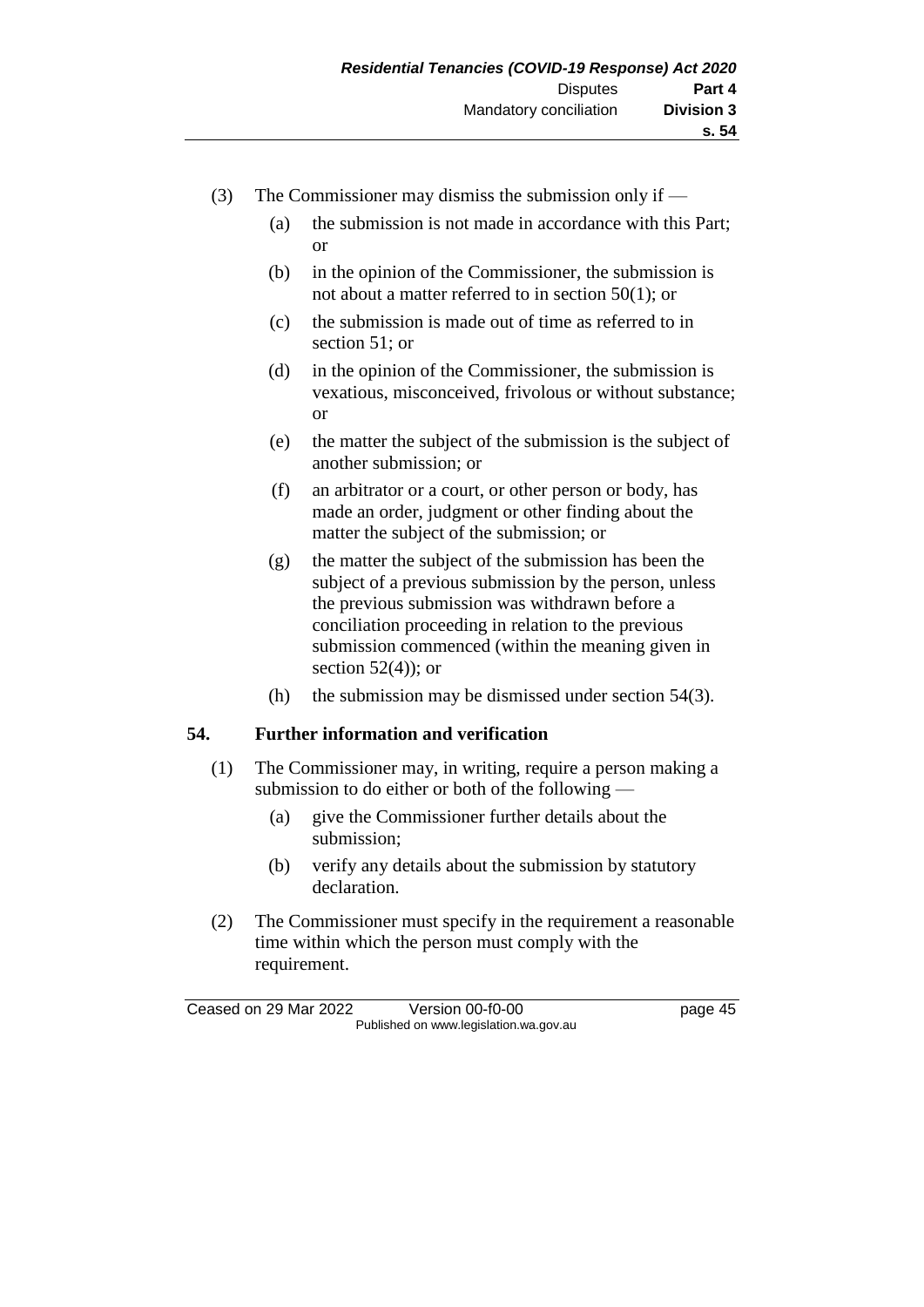(3) The Commissioner may dismiss a submission if the person making the submission does not comply with a requirement under subsection (1) within the time specified in the requirement.

## **Division 4 — Conciliation proceedings**

### **55. Conciliation proceedings**

- (1) If the Commissioner accepts a submission under section 53(1)(b), the Commissioner must conduct a conciliation proceeding in respect of the submission.
- (2) The Commissioner's function in conducting the conciliation proceeding is to encourage the settlement of the matters the subject of the submission and for that purpose the Commissioner may —
	- (a) communicate with the parties by telephone, video link, email or any other means the Commissioner considers appropriate; and
	- (b) arrange for conferences with the parties about the submission, including conferences by telephone, video link or any other means the Commissioner considers appropriate; and
	- (c) facilitate, participate in or manage those conferences; and
	- (d) give advice and make recommendations to assist in the reaching of an agreement.
- (3) The Commissioner is to conduct the conciliation proceeding with as little formality and technicality, and as speedily, as the requirements of this Part and a proper conciliation of the matter permit.
- (4) A conciliation proceeding may be commenced with or without the consent of the parties to the conciliation proceeding.

page 46 Version 00-f0-00 Ceased on 29 Mar 2022 Published on www.legislation.wa.gov.au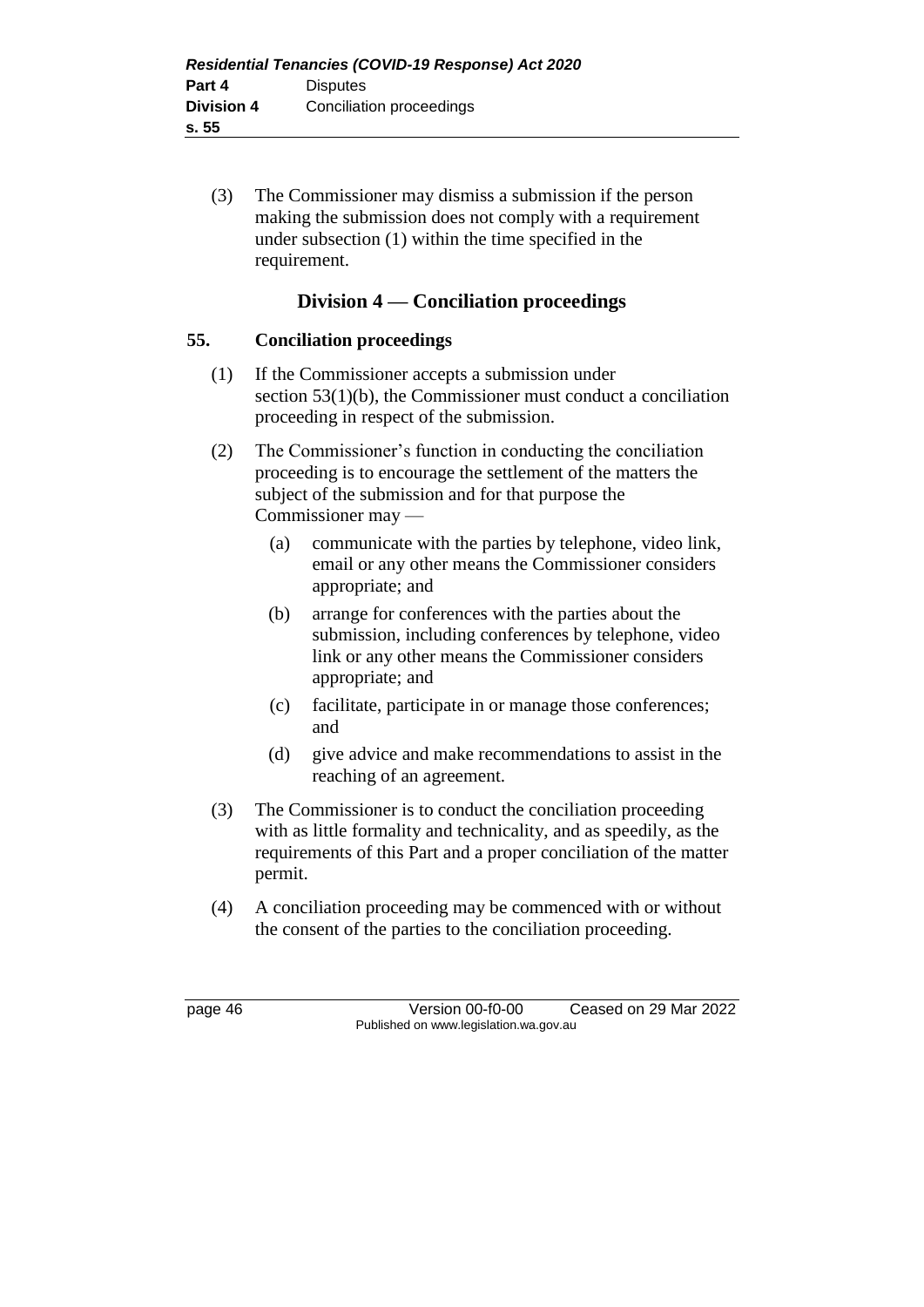### **56. Participation in conciliation proceeding**

- (1) The Commissioner may, by written notice, require a person to participate in a conciliation proceeding if —
	- (a) the person is a party to the conciliation proceeding; or
	- (b) in the Commissioner's opinion, the person's participation may help in the conciliation proceeding.
- (2) The notice must specify the manner in which the person is required to participate, which may include appearance in person or by means of telephone, video link, email or any other means the Commissioner considers appropriate.
- (3) The Commissioner must withdraw a notice given under subsection (1) if the submission the subject of the conciliation proceeding is withdrawn.
- (4) A person who has been given a notice under subsection (1) that has not been withdrawn, must not, without reasonable excuse, fail to comply with the notice.

Penalty for this subsection: a fine of \$5 000.

### **57. Evidence of financial hardship**

- (1) If, during a conciliation proceeding, a person claims that they are experiencing financial hardship caused by the economic effects of the COVID-19 pandemic, the Commissioner may, in writing, require the person to —
	- (a) give the Commissioner details of the financial hardship; or
	- (b) give the Commissioner a statutory declaration setting out the details of the financial hardship.
- (2) The Commissioner must specify in the requirement a reasonable time within which the person must comply with the requirement.

Ceased on 29 Mar 2022 Version 00-f0-00 page 47 Published on www.legislation.wa.gov.au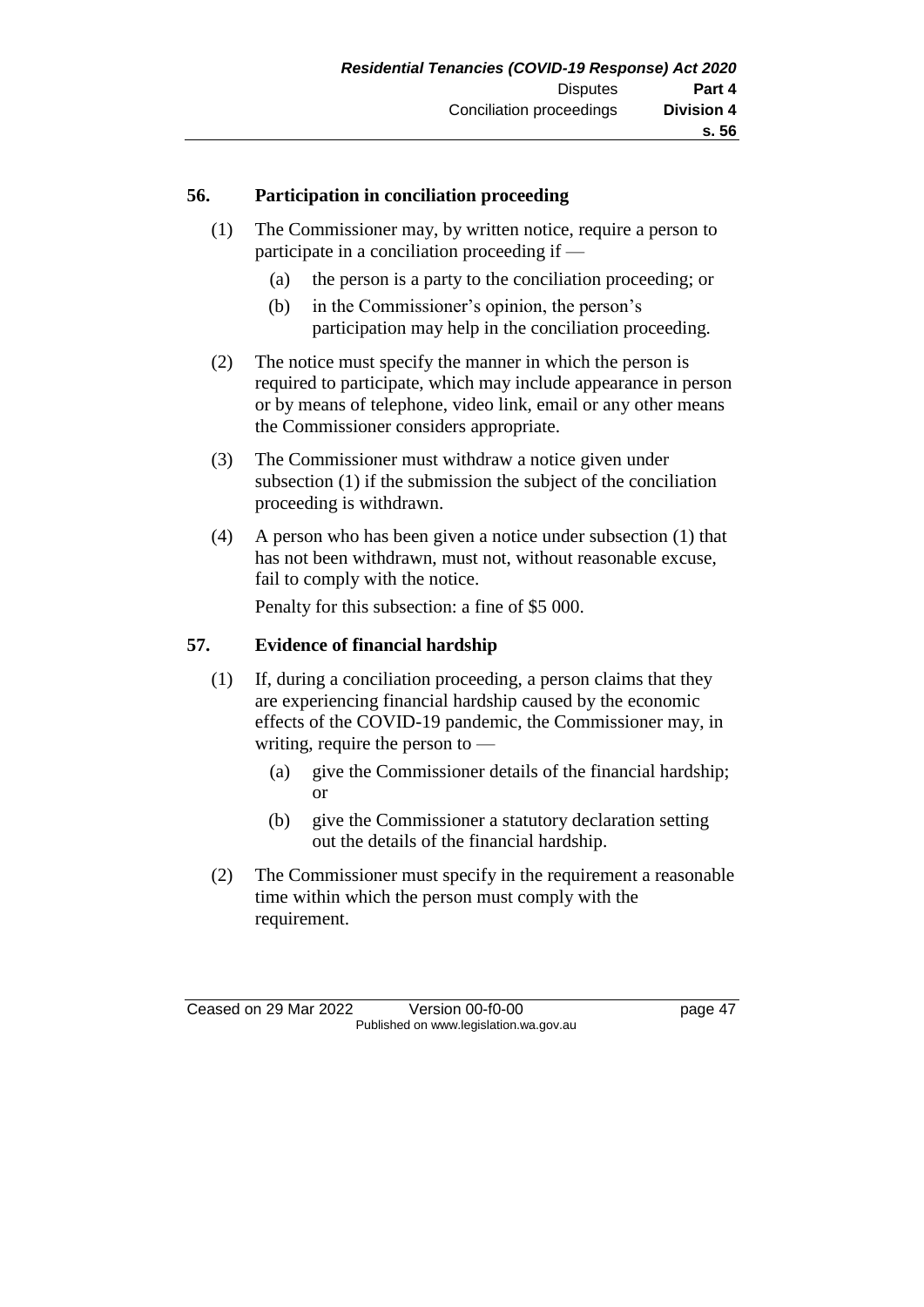(3) If the person does not comply with a requirement under subsection (1) within the time specified in the requirement, the Commissioner must make a certification under section 59(5) in relation to the person.

### **58. Representation at conciliation proceeding**

- (1) Except as provided in subsection (2), a party is not to be represented or assisted by another person during a conciliation proceeding.
- (2) A party may be represented or assisted by another person (the *representative*) who is not a legal practitioner if the representative is authorised by the party to do so and —
	- (a) the party is not a natural person and the representative is an officer, employee or agent of the party; or
	- (b) the representative is  $-$ 
		- (i) the agent of the owner or landlord of the premises the subject of the conciliation proceeding; and
		- (ii) licensed under the *Real Estate and Business Agents Act 1978*;
		- or
	- (c) the representative is a person employed or engaged by a non-profit association or similar body to act as an advocate for parties to applicable agreements; or
	- (d) the Commissioner is satisfied that
		- (i) the party is unable to participate personally or is unable to present their views on their own behalf; and
		- (ii) another party to the conciliation proceeding would not be disadvantaged by the representation or assistance.

page 48 Version 00-f0-00 Ceased on 29 Mar 2022 Published on www.legislation.wa.gov.au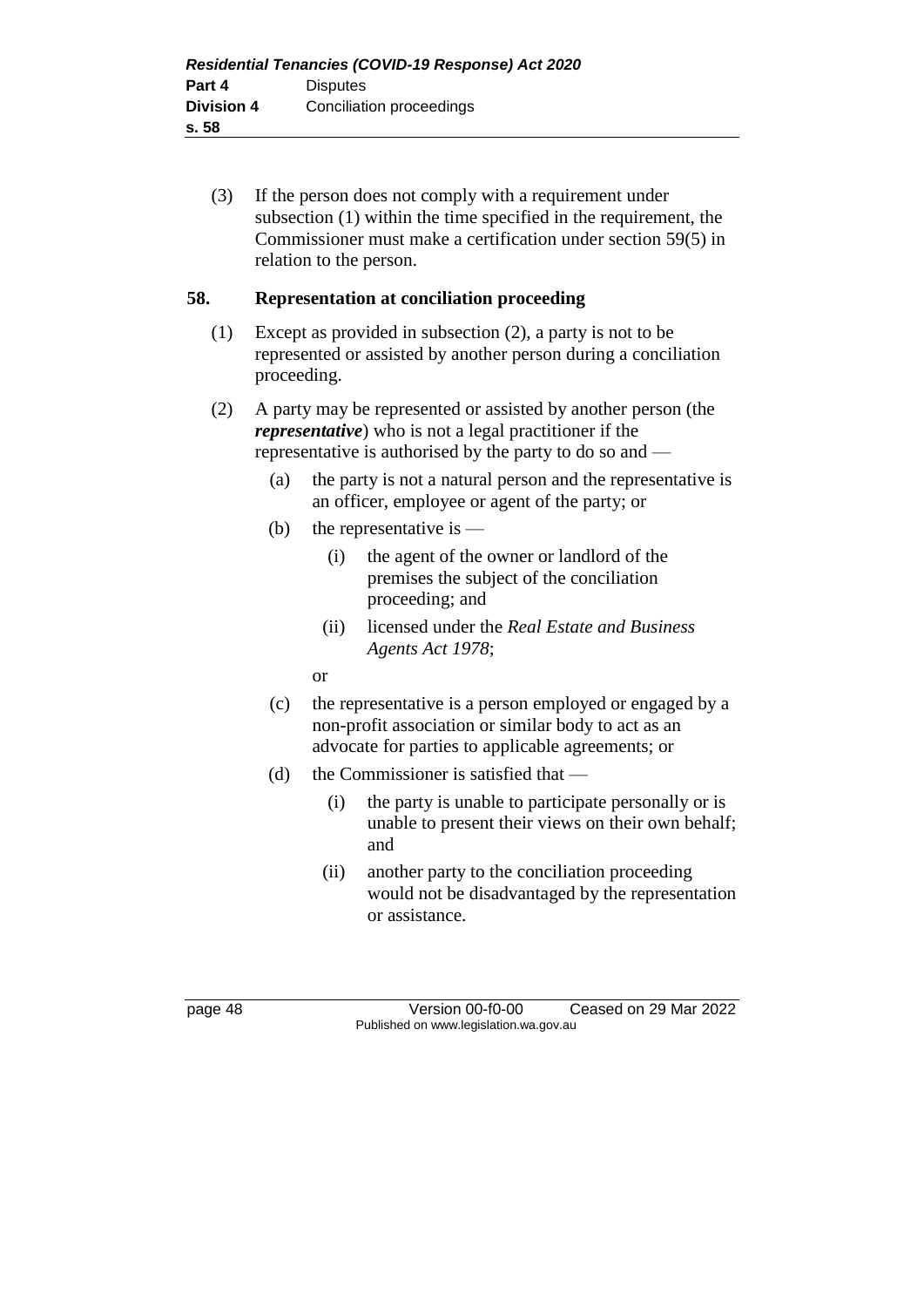(3) Subsection (1) does not prevent the Commissioner from permitting a person who is not a legal practitioner to participate in a conciliation proceeding if, in the opinion of the Commissioner, that person may help in the conciliation proceeding.

## **59. Completion of conciliation proceeding**

- (1) This section applies if, in the opinion of the Commissioner, a conciliation proceeding has concluded or there is no further purpose in continuing with the conciliation proceeding.
- (2) If the conciliation proceeding did not result in an agreement between the parties on some or all of the matters the subject of the proceeding, the Commissioner must certify that no agreement has been reached on those matters.
- (3) The Commissioner must not make a certification under subsection (2) in relation to a matter if the submission about that matter has been withdrawn.
- (4) If the conciliation proceeding results in an agreement between the parties on some or all of the matters the subject of the proceeding, the Commissioner must certify that an agreement has been reached on those matters.
- (5) The Commissioner may certify that a party has not cooperated with the conciliation proceeding if the Commissioner is satisfied on reasonable grounds that this is the case.

### **60. Commissioner must make order to give effect to agreement reached during conciliation**

- (1) If parties to a conciliation proceeding under this Part negotiate an agreement, the Commissioner must, if each of those parties consent, give effect to the agreement by order.
- (2) An order made under subsection (1) is final and binding on those parties.

Ceased on 29 Mar 2022 Version 00-f0-00 page 49 Published on www.legislation.wa.gov.au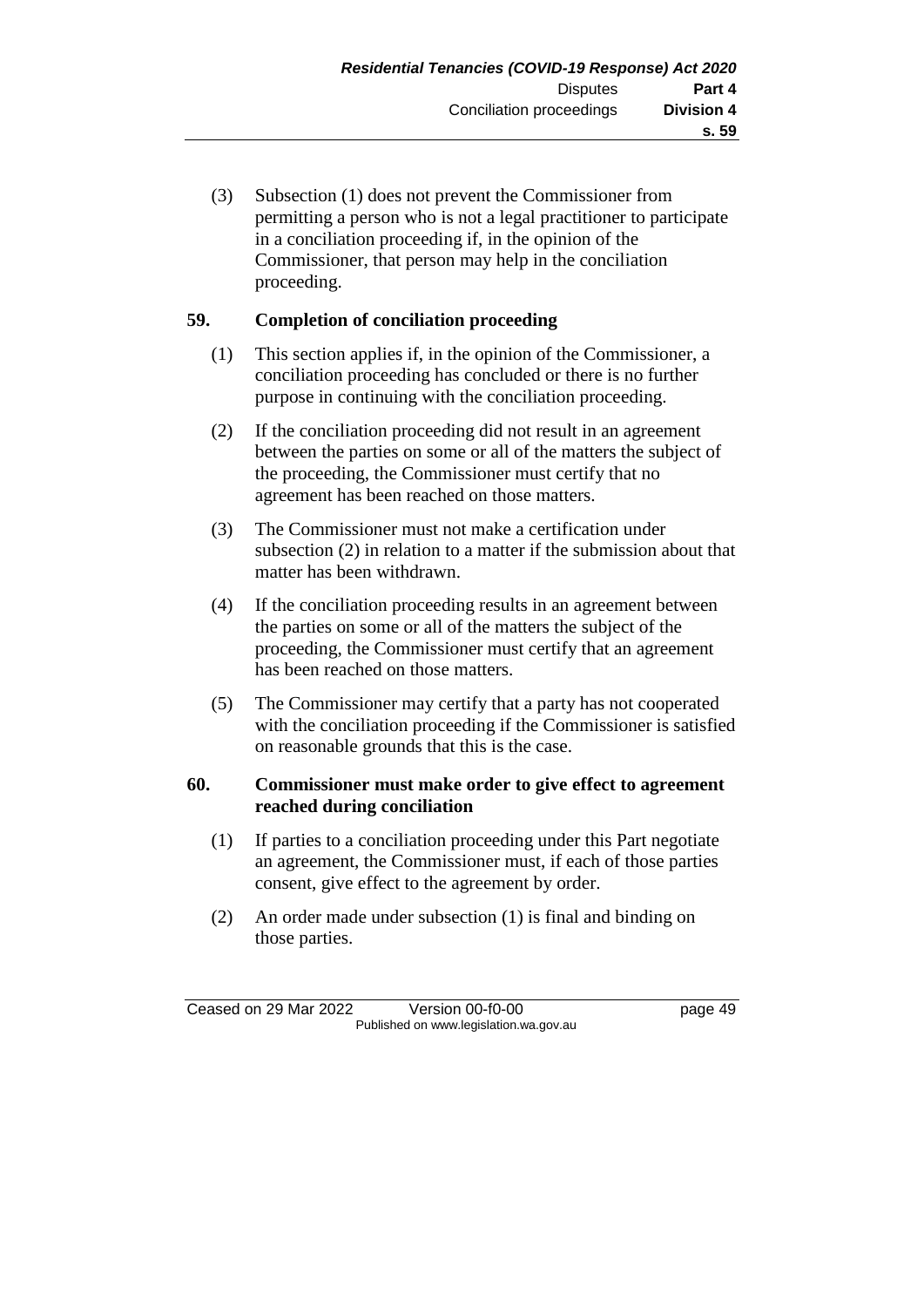## **Division 5 — Miscellaneous**

### **61. Evidence of certain things inadmissible**

- (1) Evidence of anything lawfully said or done in the course of a conciliation proceeding under this Part is not admissible in any proceeding before a court, tribunal or other body unless subsection (2) applies.
- (2) Evidence referred to in subsection (1) is admissible in a proceeding if —
	- (a) the parties to the conciliation proceeding consent to the admission of the evidence; or
	- (b) there is a dispute in the proceeding as to whether, for the purposes of section  $60(1)$ , the parties to the conciliation proceeding negotiated an agreement or consented to an order and the evidence is relevant to that dispute; or
	- (c) the proceeding is in relation to a failure by a person to comply with an order made under section 60(1).

### **62. Costs**

If a person makes a relevant application (as defined in section 49(1)) to a competent court or tribunal in relation to a matter that has been the subject of a conciliation proceeding under this Part, the court or tribunal must, in considering whether to make an order in relation to costs, have regard to any certification made by the Commissioner under section 59(5).

### **63. Delegation of powers and duties in relation to conciliation**

- (1) The Commissioner may delegate any power or duty of the Commissioner under this Part to a person —
	- (a) employed in the department of the Public Service principally assisting in the administration of the *Fair Trading Act 2010* whose duties consist of or include conducting conciliations under this Part; or

page 50 Version 00-f0-00 Ceased on 29 Mar 2022 Published on www.legislation.wa.gov.au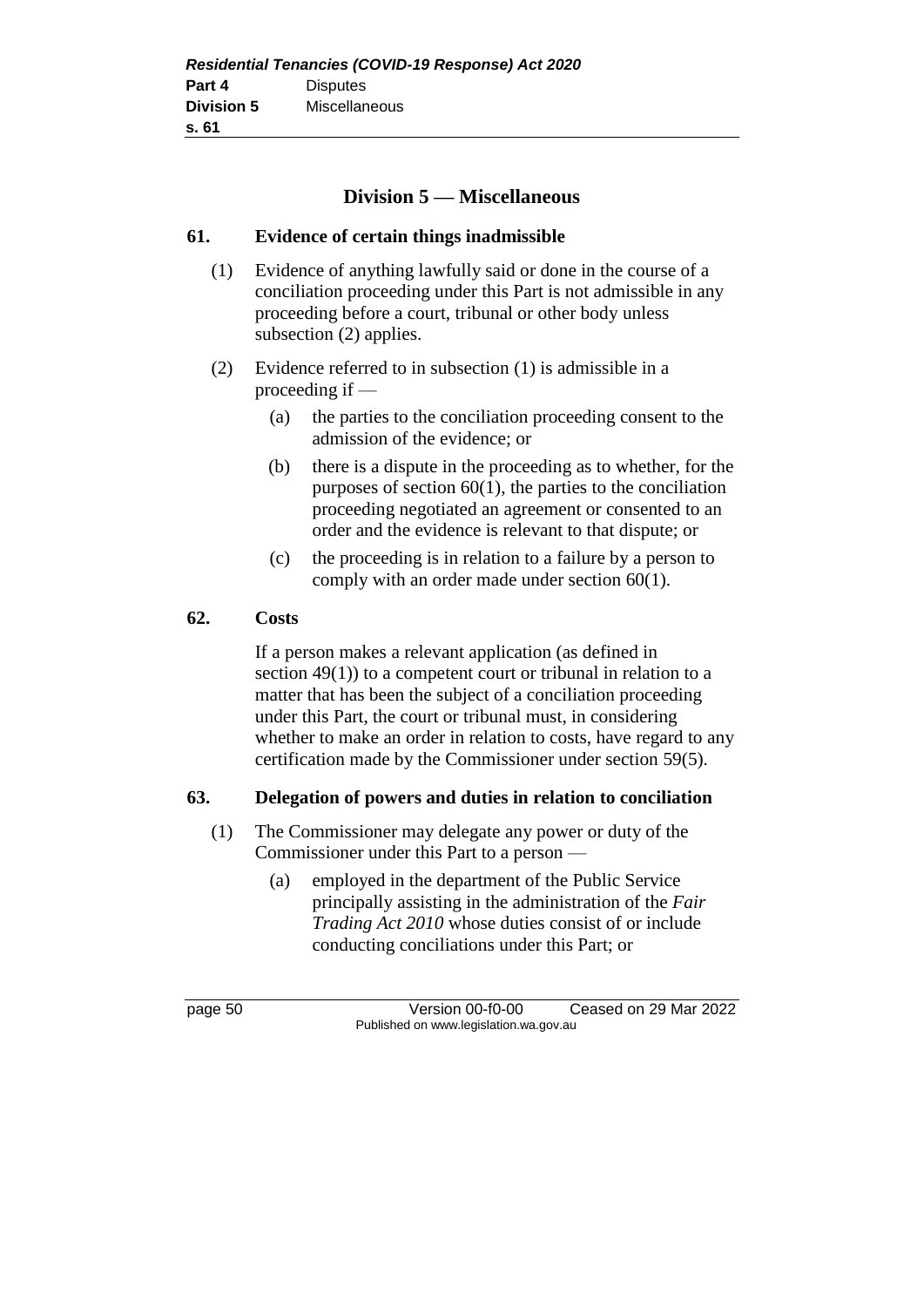- (b) who is approved by the Commissioner as a person who may conduct conciliations under this Part.
- (2) The *Fair Trading Act 2010* section 60(2) to (5) applies to a delegation under subsection (1) as if it were a delegation under section 60(1) of that Act.

Ceased on 29 Mar 2022 Version 00-f0-00 page 51 Published on www.legislation.wa.gov.au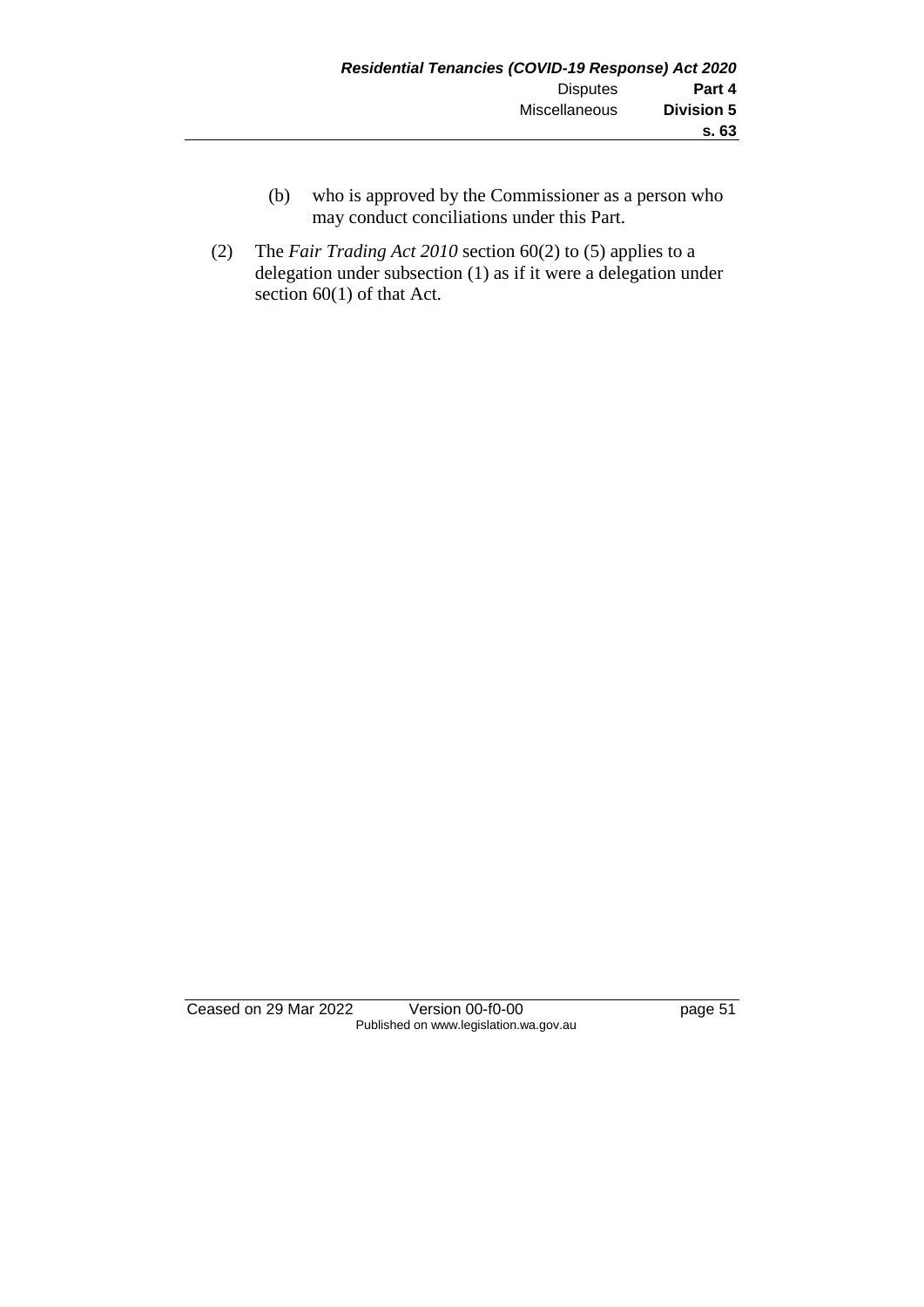**s. 64**

## **Part 5 — Miscellaneous**

### **64. Regulations**

The Governor may make regulations prescribing matters —

- (a) required or permitted by this Act to be prescribed; or
- (b) necessary or convenient to be prescribed for giving effect to this Act.

### **65. Powers of investigation under Act**

The *Fair Trading Act 2010* section 61 and Part 6 apply for the purposes of this Act.

page 52 Version 00-f0-00 Ceased on 29 Mar 2022 Published on www.legislation.wa.gov.au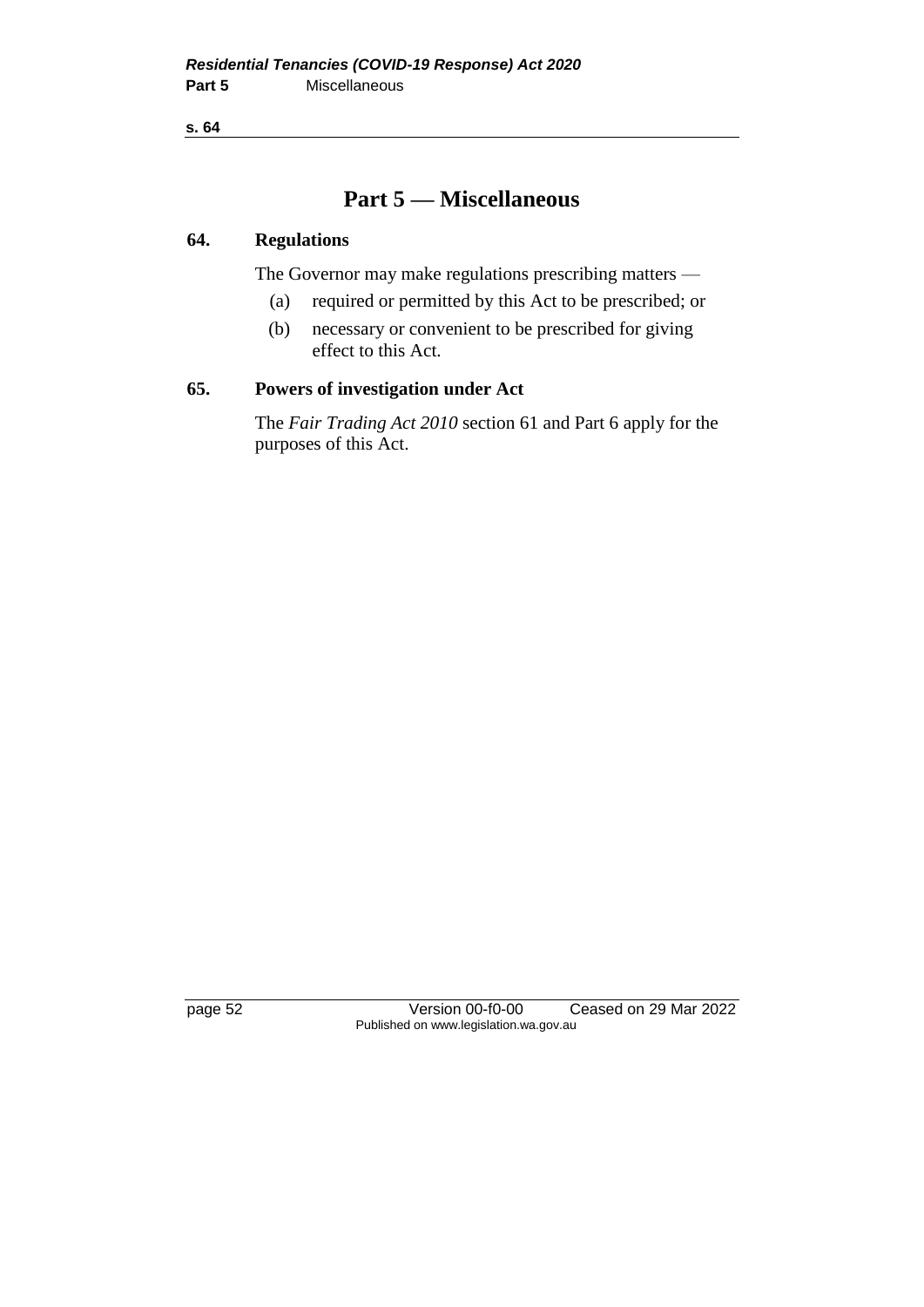# **Part 6 — Repeal**

## **66. Repeal**

This Act is repealed at the end of the period of 12 months that begins on the day after the day on which the emergency period ends<sup>2</sup>.

Ceased on 29 Mar 2022 Version 00-f0-00 page 53 Published on www.legislation.wa.gov.au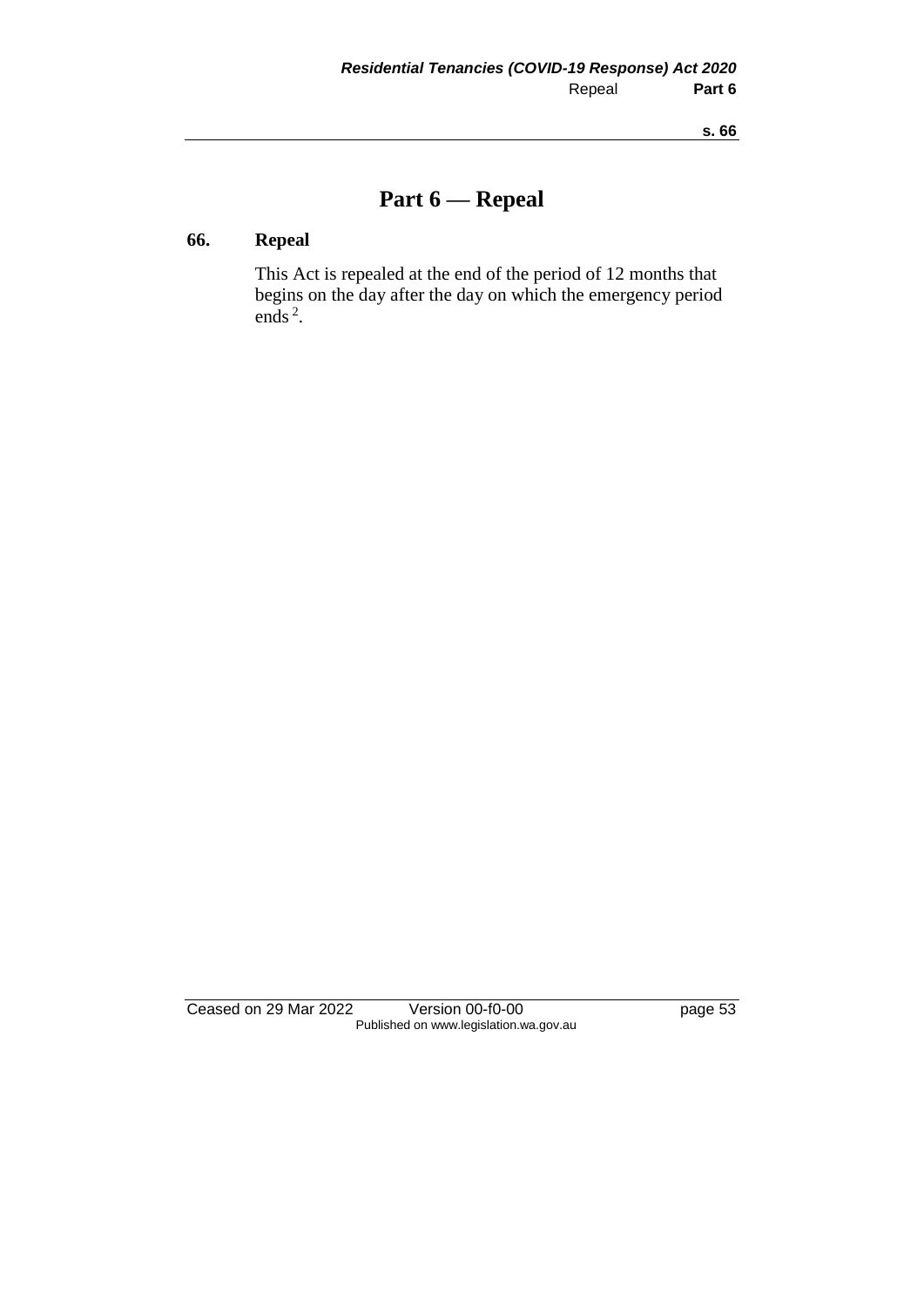# **Part 7 — Transitional provisions**

## **Division 1 — Preliminary**

### **67. Terms used**

In this Part —

*pre-assent emergency period* means the period beginning on 30 March 2020 and ending immediately before assent day;

*specified day*, in relation to a notice of termination, means the day specified in the notice as the day on which possession of the premises is to be delivered up by the tenant.

## **Division 2 — Provisions about events occurring before assent day**

### **68. Termination notices given under tenancy Acts before 30 March 2020**

- (1) This section applies if
	- (a) before 30 March 2020, a person gave a notice of termination under a tenancy Act in relation to a tenancy agreement; and
	- (b) the specified day in the notice of termination is during the emergency period.
- (2) Despite Part 2
	- (a) the notice of termination has effect under the tenancy Act; and
	- (b) the agreement may be terminated under the tenancy Act.

page 54 Version 00-f0-00 Ceased on 29 Mar 2022 Published on www.legislation.wa.gov.au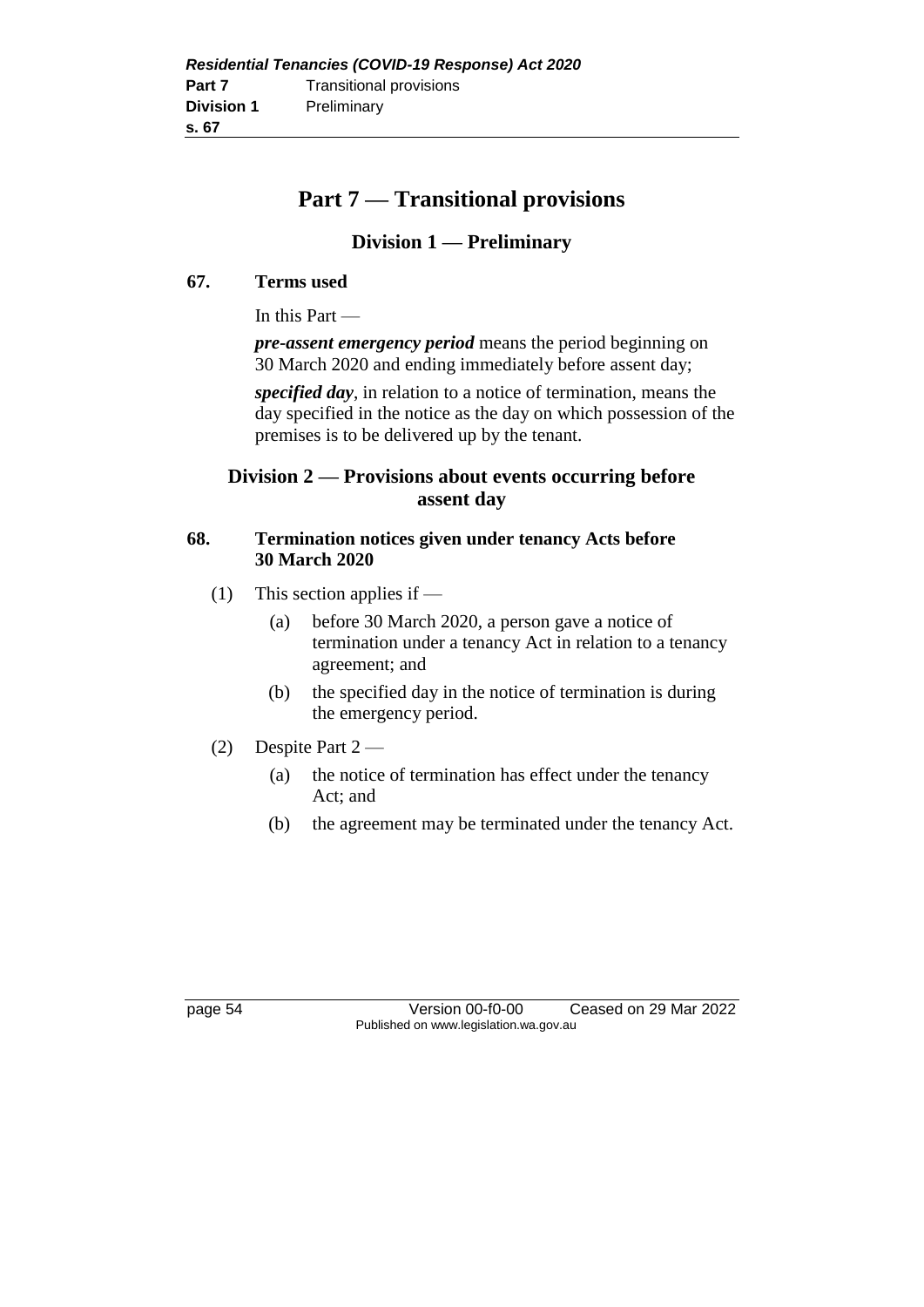### **69. Termination of tenancy agreements during pre-assent emergency period under tenancy Acts**

- (1) This section applies if during the pre-assent emergency period either of the following occur (a *termination event*) —
	- (a) vacant possession of the premises the subject of a tenancy agreement is given to the owner under a tenancy Act;
	- (b) a court or Tribunal orders the termination of a tenancy agreement under a tenancy Act.
- (2) The tenancy Act applies in relation to the termination event despite Part 2.

### **70. Termination under accommodation agreement during pre-assent emergency period**

If a landlord or resident terminated an accommodation agreement in accordance with the agreement during the pre-assent emergency period, Part 3 does not have effect in relation to the termination.

### **71. Status of termination notice under accommodation agreement before 30 March 2020**

- (1) This section applies if
	- (a) an accommodation agreement requires notice to be given before it can be terminated; and
	- (b) before 30 March 2020, the resident gives or is given notice that the right of occupancy is to be terminated in accordance with the accommodation agreement; and
	- (c) the termination is to take effect during the emergency period.
- (2) The termination of the resident's right of occupancy takes effect as if Part 3 were not enacted.

Ceased on 29 Mar 2022 Version 00-f0-00 page 55 Published on www.legislation.wa.gov.au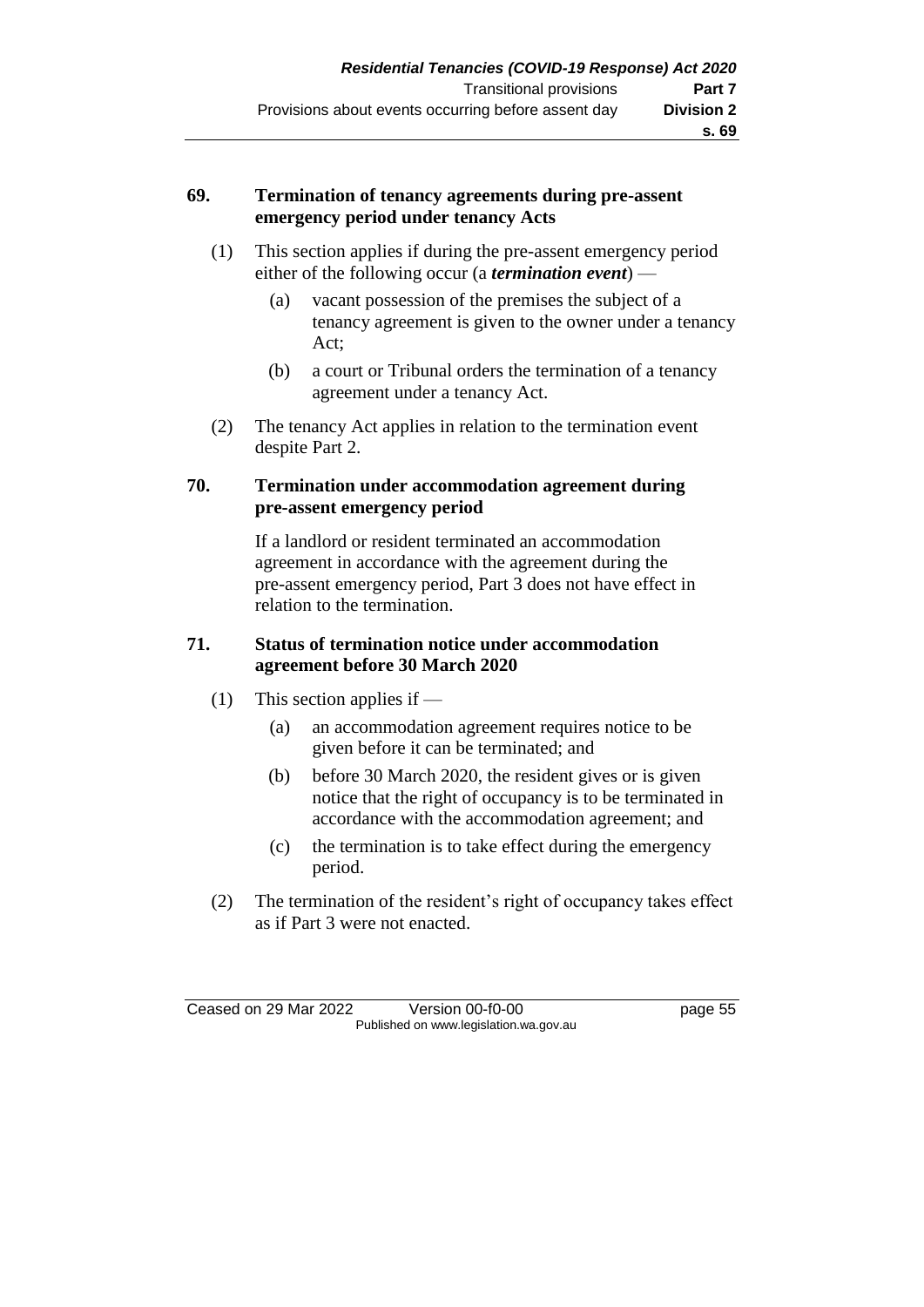## **Division 3 — Other transitional provisions**

### **72. Mortgagee terminating tenancy agreements after emergency period**

- (1) This section applies to a mortgagee who has taken possession of a property subject to a tenancy agreement under section 13.
- (2) The *Residential Tenancies Act 1987* sections 60(1)(e) and 81A apply as if the residential tenancy agreement is terminated under section  $60(1)(e)$  of that Act on the day after the end of the emergency period.
- (3) The *Residential Parks (Long-stay Tenants) Act 2006* section 109 applies as if the mortgagee took possession of the premises under the mortgage on the day after the end of the emergency period.

*[Section 72 amended: No. 28 of 2020 s. 93.]*

### **73. Effect of notices of termination given under tenancy Acts for termination after emergency period**

A notice of termination of a tenancy agreement given under a tenancy Act during the emergency period takes effect on the specified day in the notice if that day is a day after the emergency period.

### **74. Effect of notices of termination given under tenancy Acts for termination during emergency period**

- (1) This section applies if
	- (a) a notice of termination of a tenancy agreement under a tenancy Act is given during the emergency period; and
	- (b) the specified day in the notice is a day during the emergency period; and
	- (c) the termination cannot occur during the emergency period because of Part 2 Division 2; and

page 56 Version 00-f0-00 Ceased on 29 Mar 2022 Published on www.legislation.wa.gov.au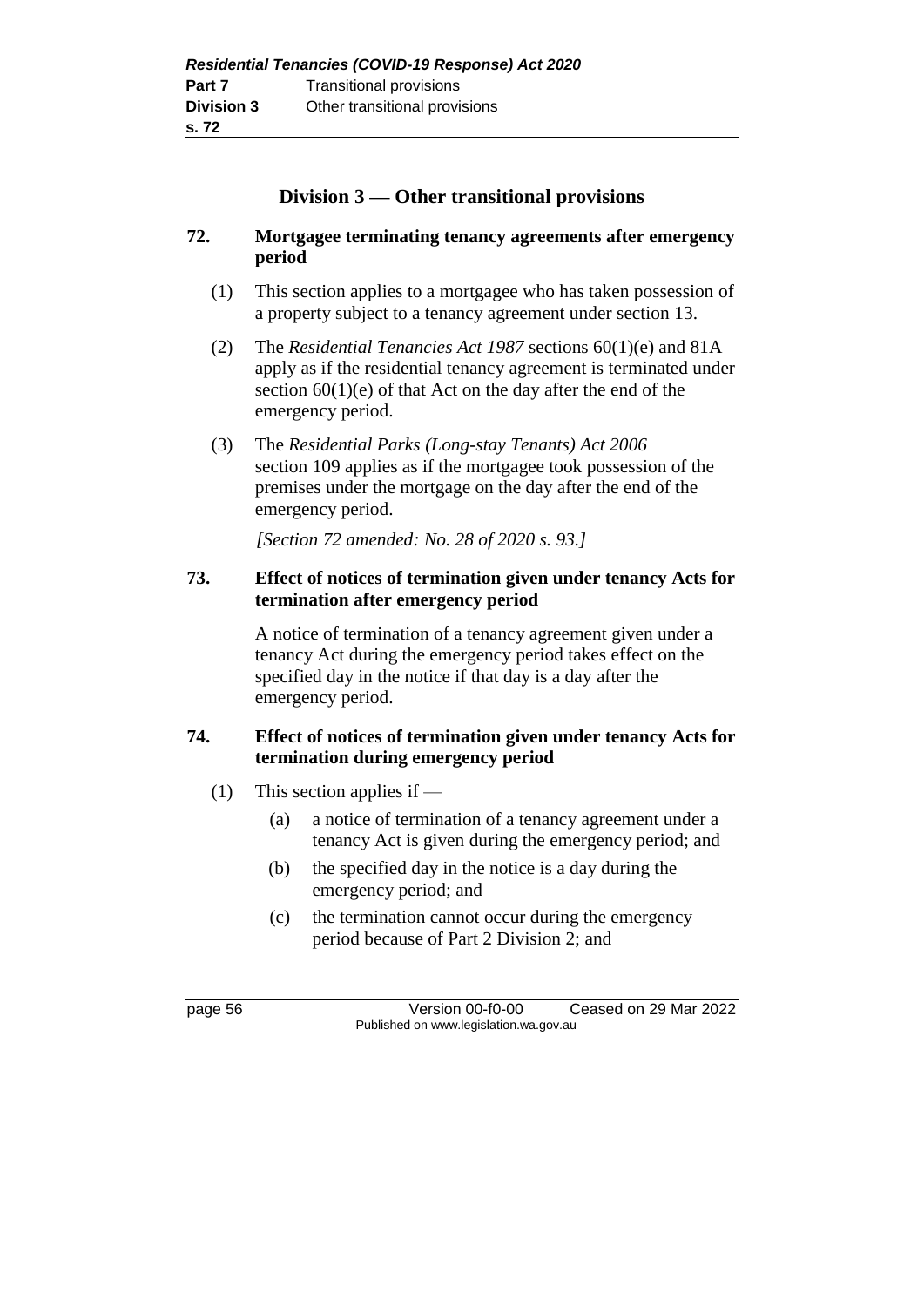- (d) the termination does not occur under the *Residential Tenancies Act 1987* section 70A.
- (2) The specified day in the notice of termination is taken to be the day after the end of the emergency period.

### **75. Effect of termination notice given under this Act that takes effect after end of emergency period**

- (1) This section applies if
	- (a) a person has been given a notice of termination before the end of the emergency period under —
		- (i) in relation to a tenancy agreement for a fixed term — section  $20(1)$ ; or
		- (ii) Part 3 Division 2;

and

- (b) the specified day in the notice is a day after the end of the emergency period.
- (2) This Act applies in relation to the notice of termination and termination of the agreement after the end of the emergency period as if the termination occurred during the emergency period.

## **Division 4 — Transitional regulations**

### **76. Transitional regulations**

(1) In this section —

*publication day*, for transitional regulations, means the day on which the transitional regulations are published in the *Gazette*; *specified*, in relation to transitional regulations, means specified or described in the transitional regulations;

Ceased on 29 Mar 2022 Version 00-f0-00 page 57 Published on www.legislation.wa.gov.au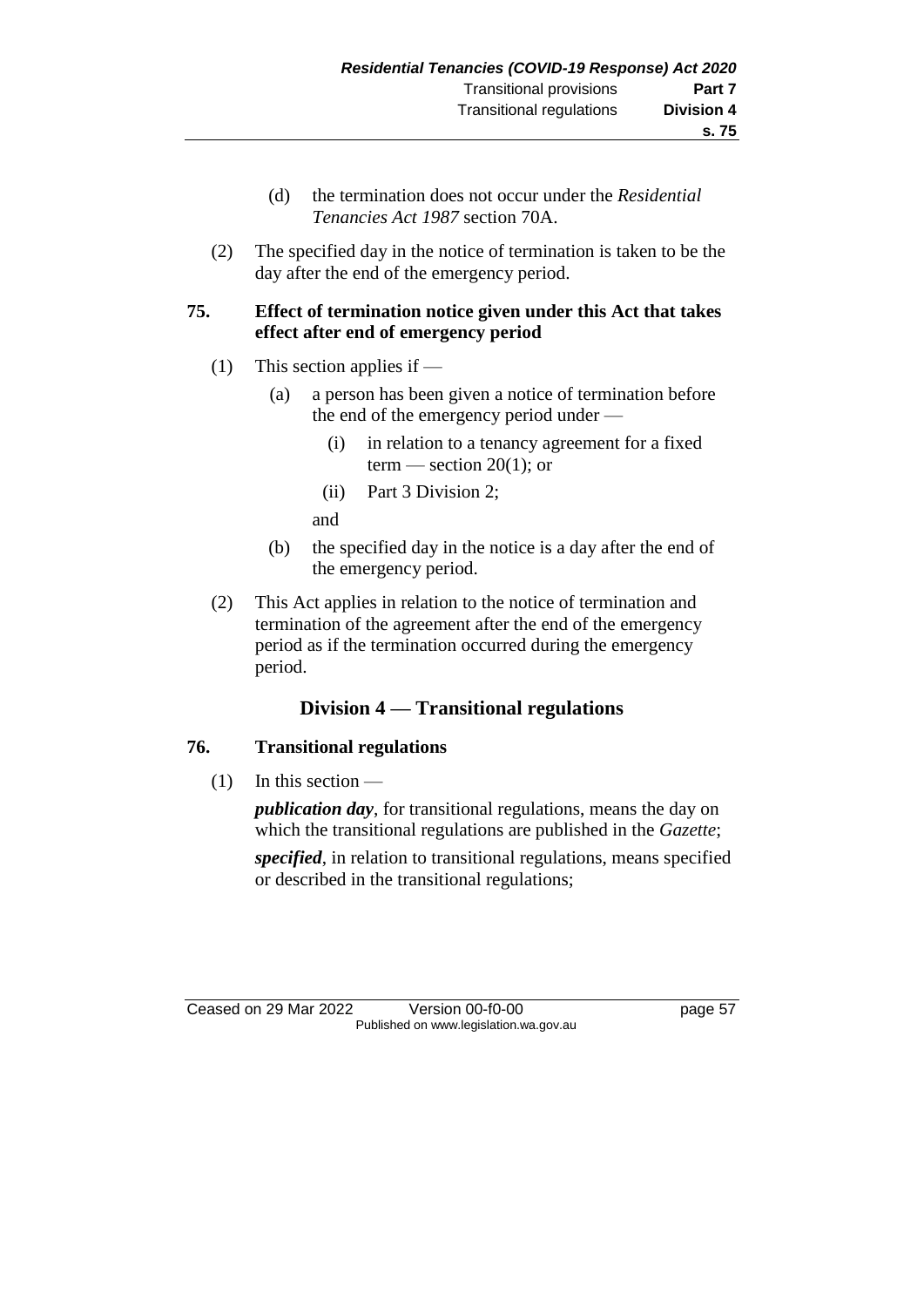#### *transitional matter* —

- (a) means a matter that needs to be dealt with for the purposes of —
	- (i) effecting the transition to or from the provisions of this Act or to or from the emergency period; or
	- (ii) dealing with the interaction between this Act and a tenancy Act;

and

(b) includes a saving or application matter;

*transitional regulations* means regulations referred to in subsection (2).

- (2) If there is not sufficient provision in this Act for dealing with a transitional matter, regulations under this Act may prescribe all matters that are required, or necessary or convenient, to be prescribed for dealing with the matter.
- (3) Transitional regulations may provide that specified provisions of this Act and a tenancy Act —
	- (a) do not apply to or in relation to a specified matter; or
	- (b) apply with specified modifications to or in relation to any matter.
- (4) If transitional regulations provide that a specified state of affairs is taken to have existed, or not to have existed, on and after a day that is earlier than publication day but not earlier than 30 March 2020, the transitional regulations have effect according to their terms.

page 58 Version 00-f0-00 Ceased on 29 Mar 2022 Published on www.legislation.wa.gov.au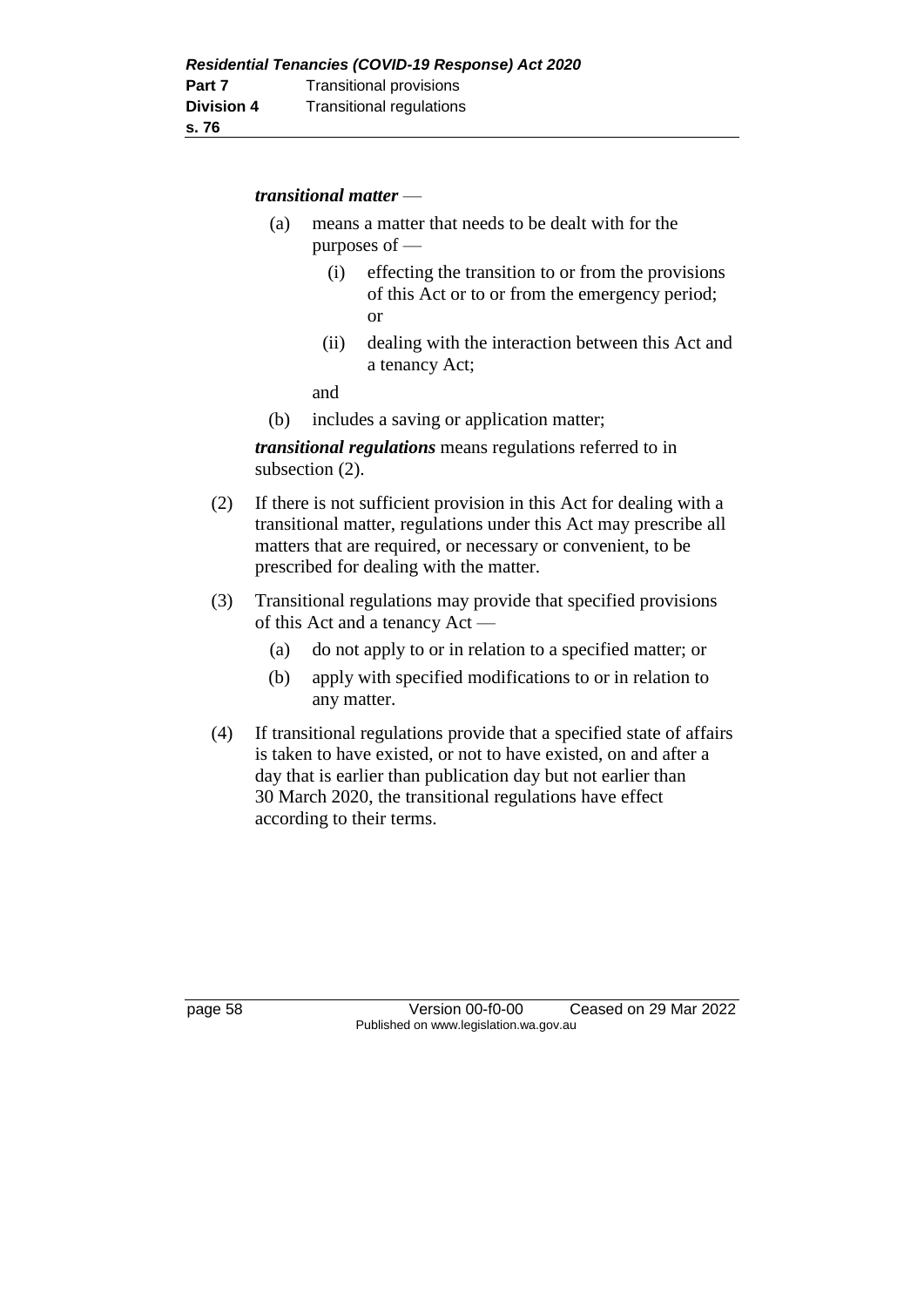## **Part 8 —** *Residential Tenancies Act 1987* **amended**

### **77. Act amended**

This Part amends the *Residential Tenancies Act 1987*.

### **78. Section 82E amended**

After section 82E(1)(b) insert:

- (ba) the breach does not consist of, or relate to  $-$ 
	- (i) a failure by the person to pay rent during the emergency period as defined in the *Residential Tenancies (COVID-19 Response) Act 2020* section 4 due to financial hardship caused by the economic effects of the COVID-19 pandemic; or
	- (ii) any other matter relating to the effects of the COVID-19 pandemic prescribed by regulations;

and

Ceased on 29 Mar 2022 Version 00-f0-00 page 59 Published on www.legislation.wa.gov.au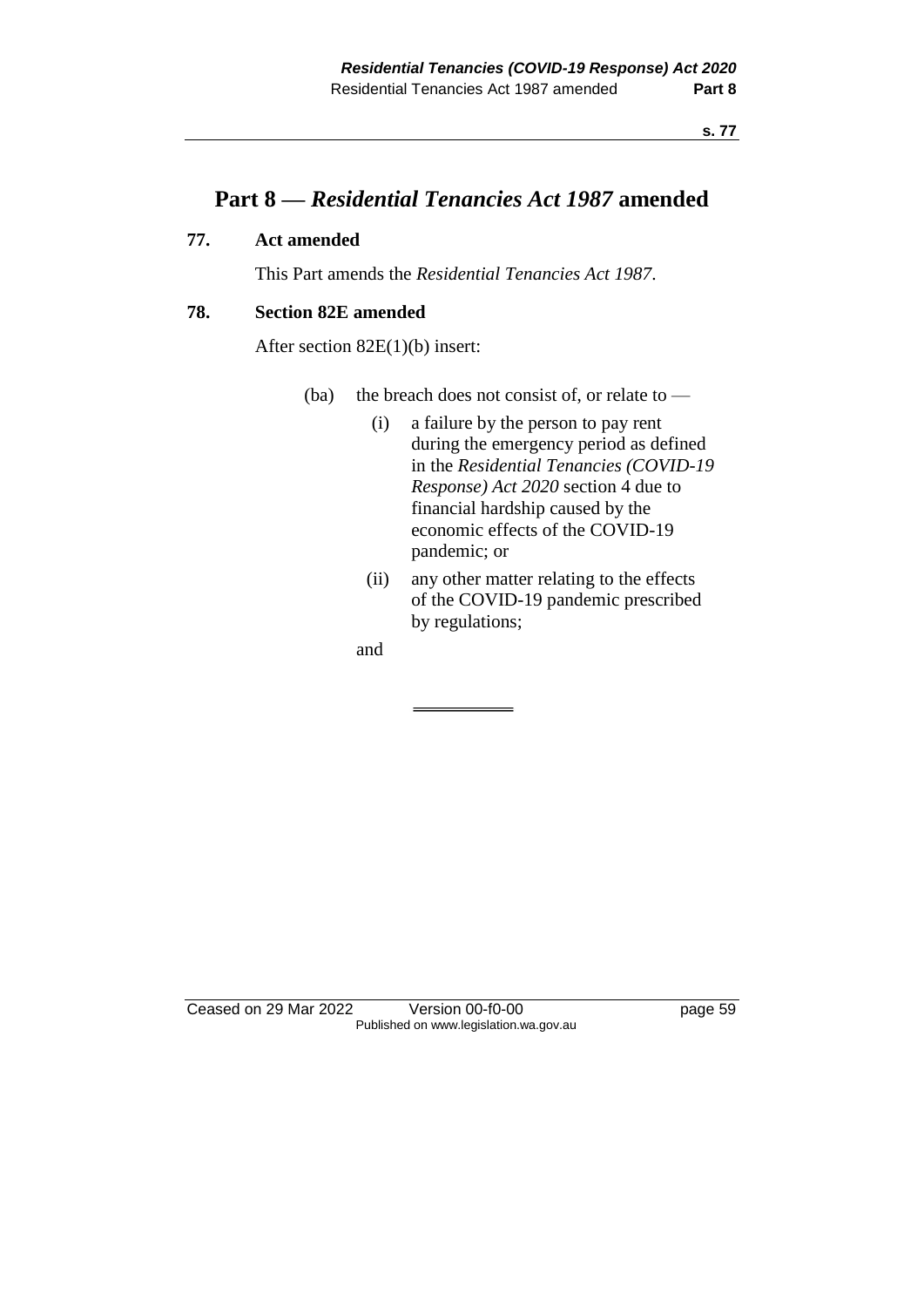# **Notes**

This is a compilation of the *Residential Tenancies (COVID-19 Response) Act 2020* and includes amendments made by other written laws. For provisions that have come into operation see the compilation table.

| <b>Short title</b>                                                                                                                                          | <b>Number</b><br>and year | <b>Assent</b> | <b>Commencement</b>                                                                                                                                                                                                                                                                                                                                                                       |  |  |  |
|-------------------------------------------------------------------------------------------------------------------------------------------------------------|---------------------------|---------------|-------------------------------------------------------------------------------------------------------------------------------------------------------------------------------------------------------------------------------------------------------------------------------------------------------------------------------------------------------------------------------------------|--|--|--|
| Residential Tenancies<br>(COVID-19 Response)<br>Act 2020                                                                                                    | 18 of 2020                | 23 Apr 2020   | Act other than s. 1, 2, $14(3)(b)$<br>and $(4)-(7)$ , 26, 44 and Pt. 4<br>Div. 3, 4 and 5: 30 Mar 2020<br>(see s. $2(d)$ );<br>s. 1 and 2: 23 Apr 2020<br>(see s. $2(a)$ );<br>s. 26 and 44: 24 Apr 2020<br>(see s. $2(b)$ );<br>s. $14(3)(b)$ and $(4)$ to $(7)$ ,<br>$27(3)(b)$ and (4) to (7) and Pt. 4<br>Div. 3, 4 and 5: 18 May 2020<br>(see s. $2(c)$ and SL $2020/56$<br>cl. $2)$ |  |  |  |
| <b>Residential Parks</b><br>(Long-stay Tenants)<br>Amendment Act 2020 Pt. 4                                                                                 | 28 of 2020                | 9 Jul 2020    | 31 Jan 2022 (see s. $2(1)(c)$ and<br>SL 2021/195 cl. 2)                                                                                                                                                                                                                                                                                                                                   |  |  |  |
| This Act was repealed at the end of 28 March 2022 (see s. 4(b)(i) and 66 and the<br><b>Residential Tenancies (COVID-19 Response) Regulations 2020 r. 3)</b> |                           |               |                                                                                                                                                                                                                                                                                                                                                                                           |  |  |  |

## **Compilation table**

#### **Other notes**

- <sup>1</sup> The *Residential Tenancies (COVID-19 Response) Regulations 2020* r. 3 prescribes 28 March 2021 for the purposes of this paragraph.
- <sup>2</sup> This Act will be repealed on 28 March 2022 (see the definition of *emergency period* in s. 4(b) and the *Residential Tenancies (COVID-19 Response) Regulations 2020* r. 3).

page 60 Version 00-f0-00 Ceased on 29 Mar 2022 Published on www.legislation.wa.gov.au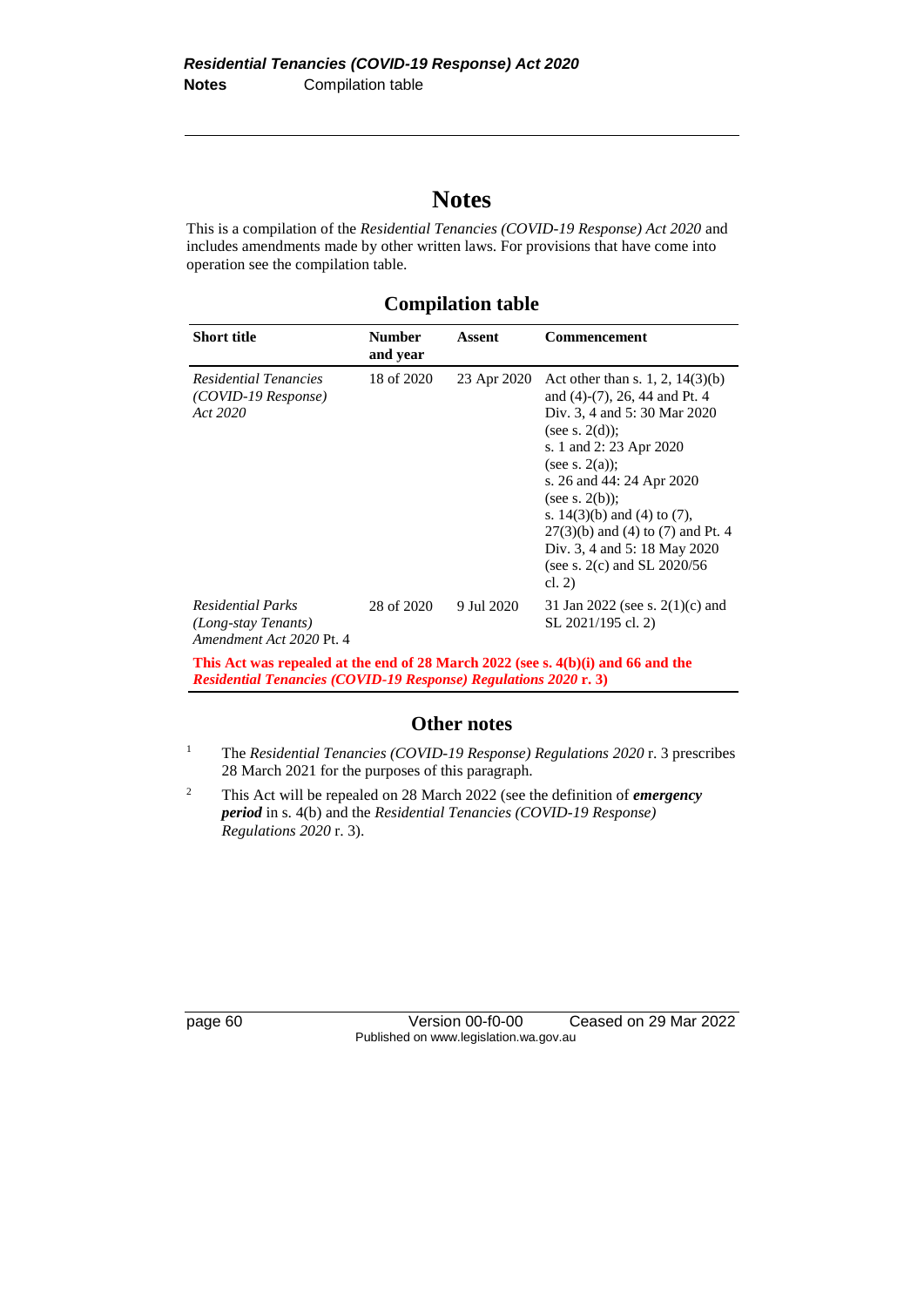Defined terms

## **Defined terms**

[This is a list of terms defined and the provisions where they are defined. The list is not part of the law.]

| <b>Defined term</b> | Provision(s) |
|---------------------|--------------|
|                     |              |
|                     |              |
|                     |              |
|                     |              |
|                     |              |
|                     |              |
|                     |              |
|                     |              |
|                     |              |
|                     |              |
|                     |              |
|                     |              |
|                     |              |
|                     |              |
|                     |              |
|                     |              |
|                     |              |
|                     |              |
|                     |              |
|                     |              |
|                     |              |
|                     |              |
|                     |              |
|                     |              |
|                     |              |
|                     |              |
|                     |              |
|                     |              |
|                     |              |
|                     |              |
|                     |              |
|                     |              |
|                     |              |
|                     |              |
|                     |              |
|                     |              |
|                     |              |
|                     |              |
|                     |              |

Ceased on 29 Mar 2022

Version 00-f0-00<br>Published on www.legislation.wa.gov.au

page 61